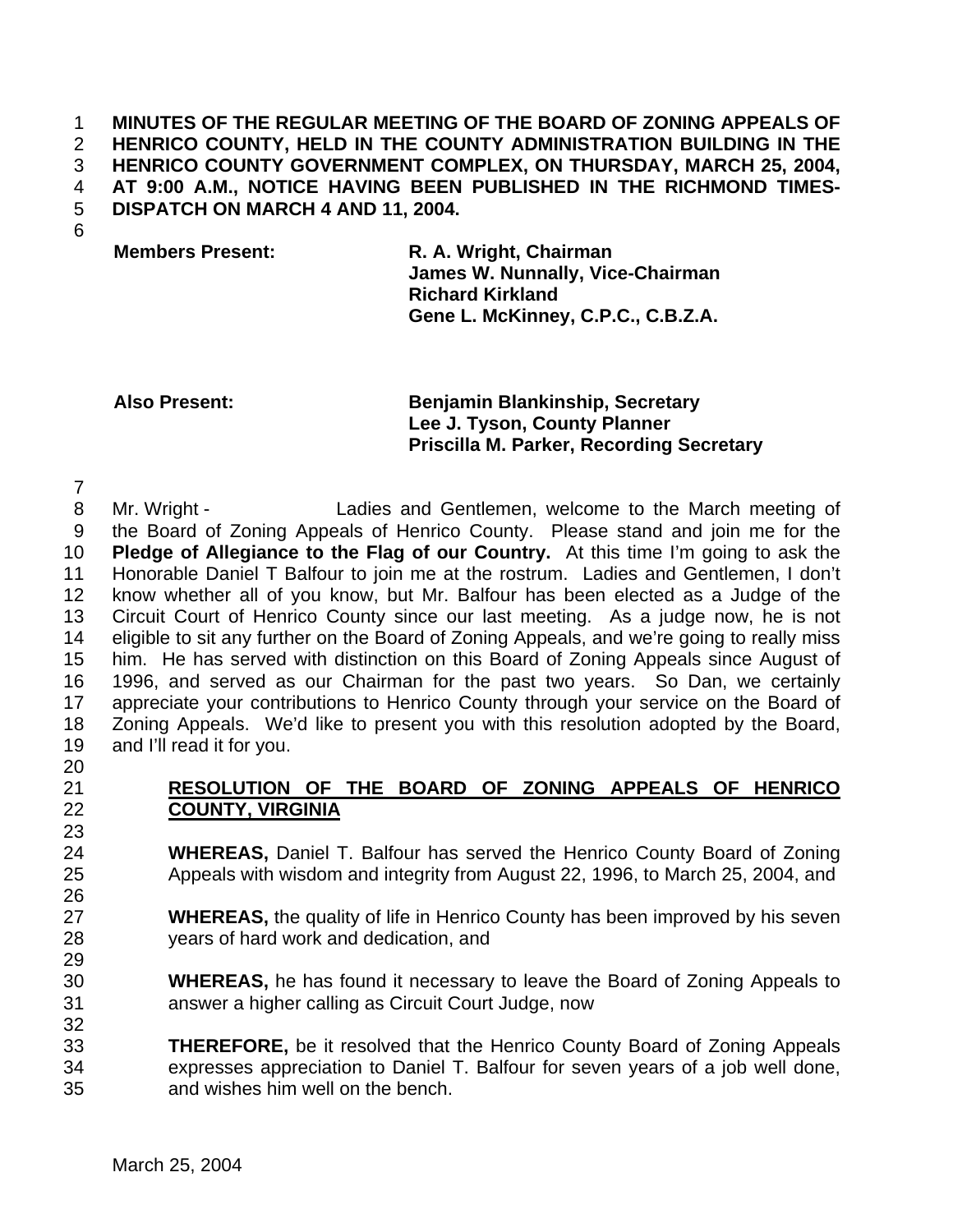Russell A. Wright, Chairman Benjamin W. Blankinship, Secretary

 

39  $\mu$  As of the 25<sup>th</sup> day of March 2004

 We also have a little remembrance for you here. This is something from us, the Board, and the County, that you can look at in your leisure moments, if you have any.

 Mr. Balfour - Thank you Mr. Chairman, members of the Board. It has been my pleasure to serve Henrico County as Chairman and member of the Board of Zoning Appeals. I'm certainly going to miss being with these people up here, and I'm glad to serve the County. Thank you.

Mr. Wright - Mr. Blankinship, would you read the rules, please.

 Mr. Blankinship - Good morning, Mr. Chairman, Members of the Board, ladies and gentlemen. The rules for this meeting are as follows. As Secretary, I will call each case. While I'm reading it, the applicant should come down to the podium. I will ask all those, in favor or in opposition, to stand and be sworn in. The applicants will then present their testimony. When the applicant has finished, the Board will ask them questions, and then anyone else who wants to speak will be given the opportunity. After everyone has spoken, the applicant, and only the applicant, will have the opportunity for rebuttal. After hearing the case, and asking questions, the Board will take the matter under advisement. They will render all of their decisions at the end of the meeting. If you wish to know their decision on a specific case, you can either stay until the end of the meeting, or you can call the Planning Office later this afternoon, or you can check the website. The vote on each case will be posted to our website within an hour of the end of the meeting. This meeting is being tape recorded, so we will ask everyone who speaks, to speak directly into the microphone on the podium, to state your name, and to spell your last name please. And finally, out in the foyer, there are two binders, containing the staff report for each case, including the conditions that have been suggested by the staff. Mr. Chairman, we have two requests for deferral on this morning's agenda, UP-4-2004 Country Club of Virginia – they had some conversations with some neighbors and have asked for a deferral until May 27, 2004. The other is A- 31-2004, the last case on the agenda. The applicant has requested deferral until the April 22, 2004, meeting.

- 
- *Beginning at 9:00*
- 

 **A -144-2003 RCI BUILDERS** requests a variance from Sections 24-95(c)(2) and 24-95(k) of Chapter 24 of the County Code to build a one-family dwelling at 1800 Terrace Avenue (Hermitage Club Terrace) (Parcel 782-750-2829), zoned R-2, One-family Residence District (Fairfield). The rear yard setback and street side yard setback are not met. The applicant has 12 feet rear yard setback, and 10 feet **Street side yard setback, where the Code requires 25 feet rear yard**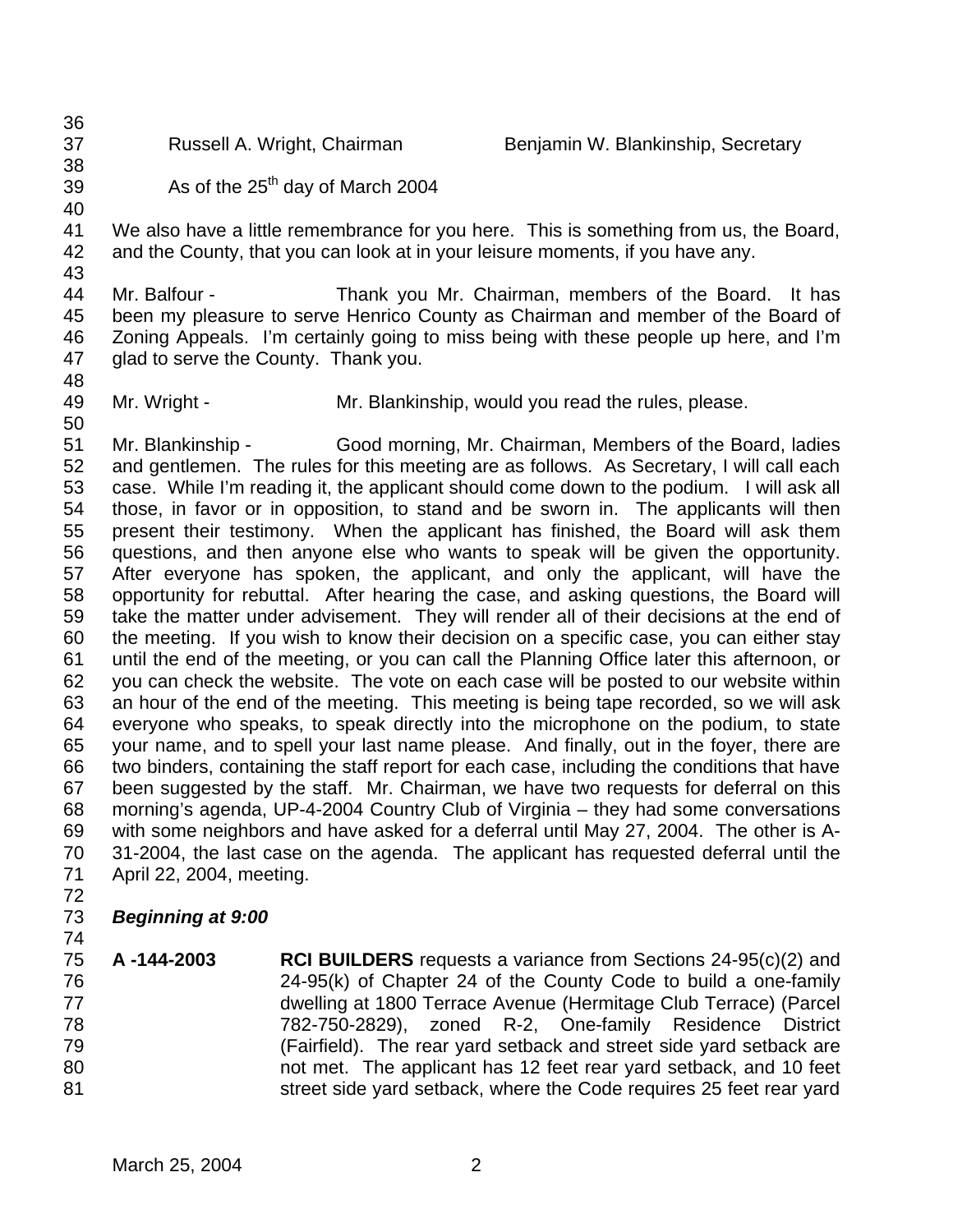- 
- 

 setback and 25 feet street side yard setback. The applicant requests a variance of 13 feet rear yard setback and 10 feet street 84 side yard setback.

- Mr. Wright - Does anyone else desire to speak with reference to this case? Please stand and raise your right hands, so you can all be sworn at the same time?
- 
- Mr. Blankinship Do you swear that the testimony you are about to give is the truth, the whole truth, and nothing but the truth, so help you God?
- 

 Mr. Rogers - I do. Gentlemen, my name is Todd Rogers, with RCI Builders. We were approached by a realtor to buy this lot, subject to our being able to put a house on it that would meet all the County requirements. In doing so, we found that the lot would not fit to meet the setback requirements on this lot, and through the process here, we changed the plan once also to be in more conformity with the neighborhood. What we have designed here for this particular lot is a Cape Cod style house with a front porch. There will be brick on the front of the house, with vinyl siding 100 on the sides and rear, and with the irregular shape of the lot, being a corner lot, one of the roads that is adjacent to this lot is not improved at this time. That's Club Road, approved as a right-of-way; it's an unimproved road. We are encroaching, trying to meet the 25-foot setback towards the front of the lot; we meet that okay. It's when the back of the lot is where we come within 15 ½ feet, where the requirement is 25. On the rear yard, 25 feet, we meet it about a third of the way for the house, and the other two thirds we go as close as 12 ½ feet, so we're asking for a variance to be able to build 107 that house on that lot.

- 
- 
- 109 Mr. Wright Any questions of members of the Board?

 Mr. McKinney - I noticed on your rendering, Mr. Rogers, you've got a brick front – what's the rest of it going to be? 

114 Mr. Rogers - It's going to be vinyl siding on the rear and sides, brick foundation all the way around. 

- 117 Mr. McKinney What type of roof?
- 119 Mr. Rogers **Asphalt shingles.**
- Mr. McKinney 1548 square feet? That's finished area? Have you built this house before? Whereabouts.
- 

- Mr. Rogers Yes sir. Yes. Yes, we have. We have several lots up in the Ashland area that we've built it, and also over in Hanover County, in the Mechanicsville area.
-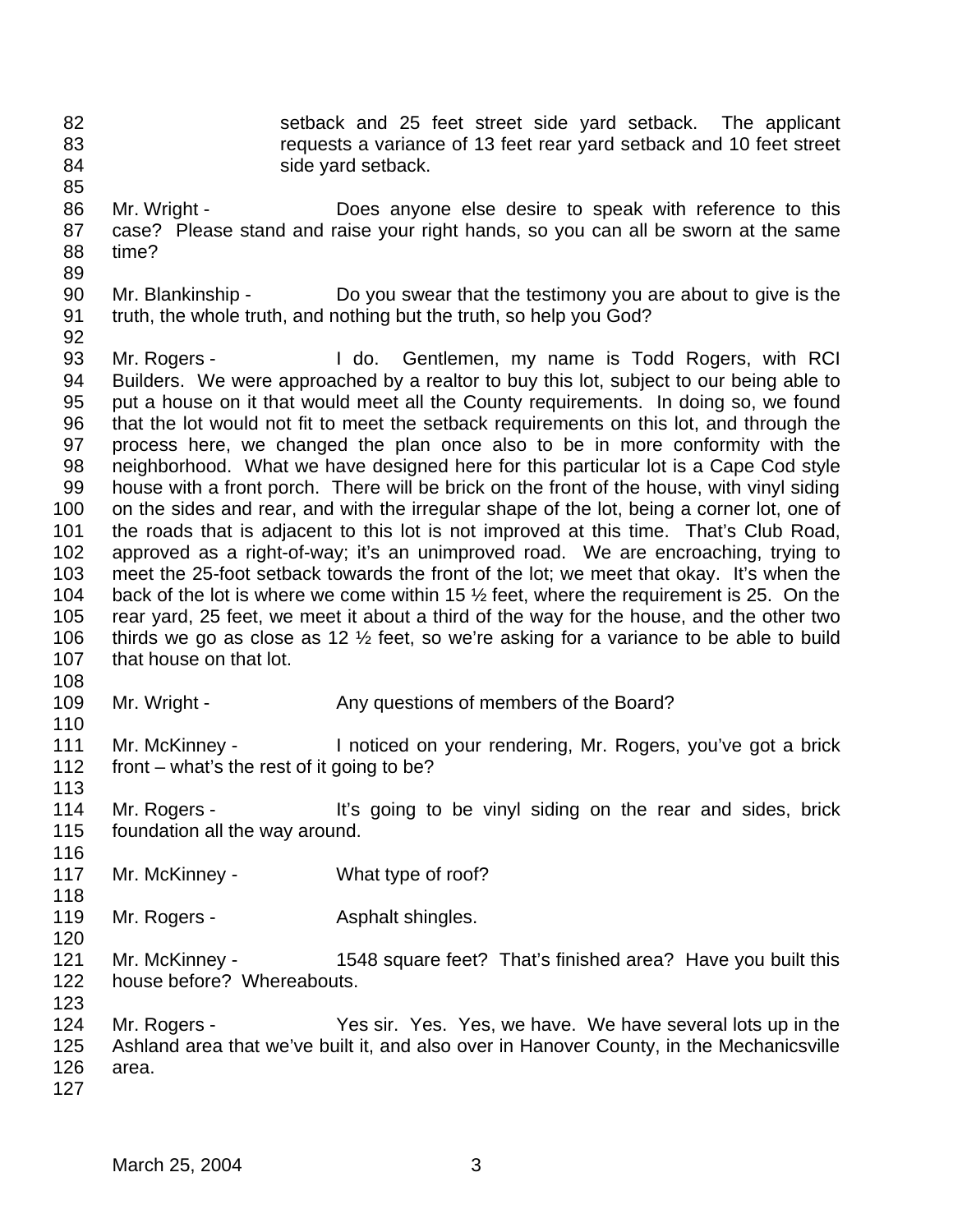| 128<br>129                                           | Mr. McKinney -                                    | Do you have a contract to sell this house?                                                                                                                                                                                                                                                                                                                                                                                                                                                                                                                                                                                                                                                                                          |
|------------------------------------------------------|---------------------------------------------------|-------------------------------------------------------------------------------------------------------------------------------------------------------------------------------------------------------------------------------------------------------------------------------------------------------------------------------------------------------------------------------------------------------------------------------------------------------------------------------------------------------------------------------------------------------------------------------------------------------------------------------------------------------------------------------------------------------------------------------------|
| 130<br>131                                           | Mr. Rogers -                                      | No, I do not.                                                                                                                                                                                                                                                                                                                                                                                                                                                                                                                                                                                                                                                                                                                       |
| 132<br>133                                           | Mr. McKinney -                                    | Spec house.                                                                                                                                                                                                                                                                                                                                                                                                                                                                                                                                                                                                                                                                                                                         |
| 134<br>135<br>136                                    | Mr. Rogers -<br>that until then.                  | We've had several interested people, but I didn't want to do                                                                                                                                                                                                                                                                                                                                                                                                                                                                                                                                                                                                                                                                        |
| 137<br>138                                           | Mr. Nunnally -                                    | How would you access this house?                                                                                                                                                                                                                                                                                                                                                                                                                                                                                                                                                                                                                                                                                                    |
| 139<br>140                                           | Mr. Rogers -                                      | It would be from Terrace Avenue.                                                                                                                                                                                                                                                                                                                                                                                                                                                                                                                                                                                                                                                                                                    |
| 141<br>142<br>143                                    | Mr. Wright -<br>Club Road side or the other side? | Which side of the house would the driveway be on? The                                                                                                                                                                                                                                                                                                                                                                                                                                                                                                                                                                                                                                                                               |
| 144<br>145<br>146                                    | Mr. Rogers -<br>it on either side.                | If there's a preference, we would grant that, but we could put                                                                                                                                                                                                                                                                                                                                                                                                                                                                                                                                                                                                                                                                      |
| 147<br>148<br>149                                    | Mr. Wright -<br>would be on?                      | Do you have any plan right now as to which side the drive                                                                                                                                                                                                                                                                                                                                                                                                                                                                                                                                                                                                                                                                           |
| 150<br>151<br>152                                    | Mr. Rogers -                                      | As you're facing the house from Terrace, I would think that it<br>would be on the left-hand side, further away from the intersection.                                                                                                                                                                                                                                                                                                                                                                                                                                                                                                                                                                                               |
| 153<br>154<br>155<br>156<br>157<br>158               | Mr. Wright -                                      | Is anyone here in opposition to this request? Would you all<br>come down to the podium and state your case, please. We'd like to hear everything<br>you say, but please don't repeat what's been said by the person ahead of you. If you'll<br>all come down and be prepared, however you want to do it. Each one of you state your<br>name for the record and then proceed to tell us what you desire to state.                                                                                                                                                                                                                                                                                                                    |
| 159<br>160<br>161<br>162                             | Ms. Chandler -                                    | Good morning; my name is Linda Chandler. I live at 7156<br>Club Road. My property faces the golf course, and the front yard of my property is<br>perpendicular to the property that is being discussed today for the variance.                                                                                                                                                                                                                                                                                                                                                                                                                                                                                                      |
| 163<br>164<br>165                                    | Mr. Wright -<br>up.                               | You're not the house next to this; you're the second house                                                                                                                                                                                                                                                                                                                                                                                                                                                                                                                                                                                                                                                                          |
| 166<br>167<br>168<br>169<br>170<br>171<br>172<br>173 | Ms. Chandler -                                    | No sir, I am not. Yes sir, I am. In looking at the case report,<br>I wanted to point out a couple of things that I felt were necessary for you to know. In the<br>evaluation, the first finding, it said that "The parcel is larger than most lots in the<br>Hermitage Club Terrace subdivision." I have a copy of the plat, and I made copies for<br>everybody here, and I also highlighted individual lots, and I highlighted in purple the lot<br>that we are speaking of. Mr. Secretary, could you pass these back. (Unintelligible<br><b>comment, off mike)</b> It would be great if everyone could see this. I guess you're not<br>going to be able to see the color, unfortunately. You'll have to move it over to the left, |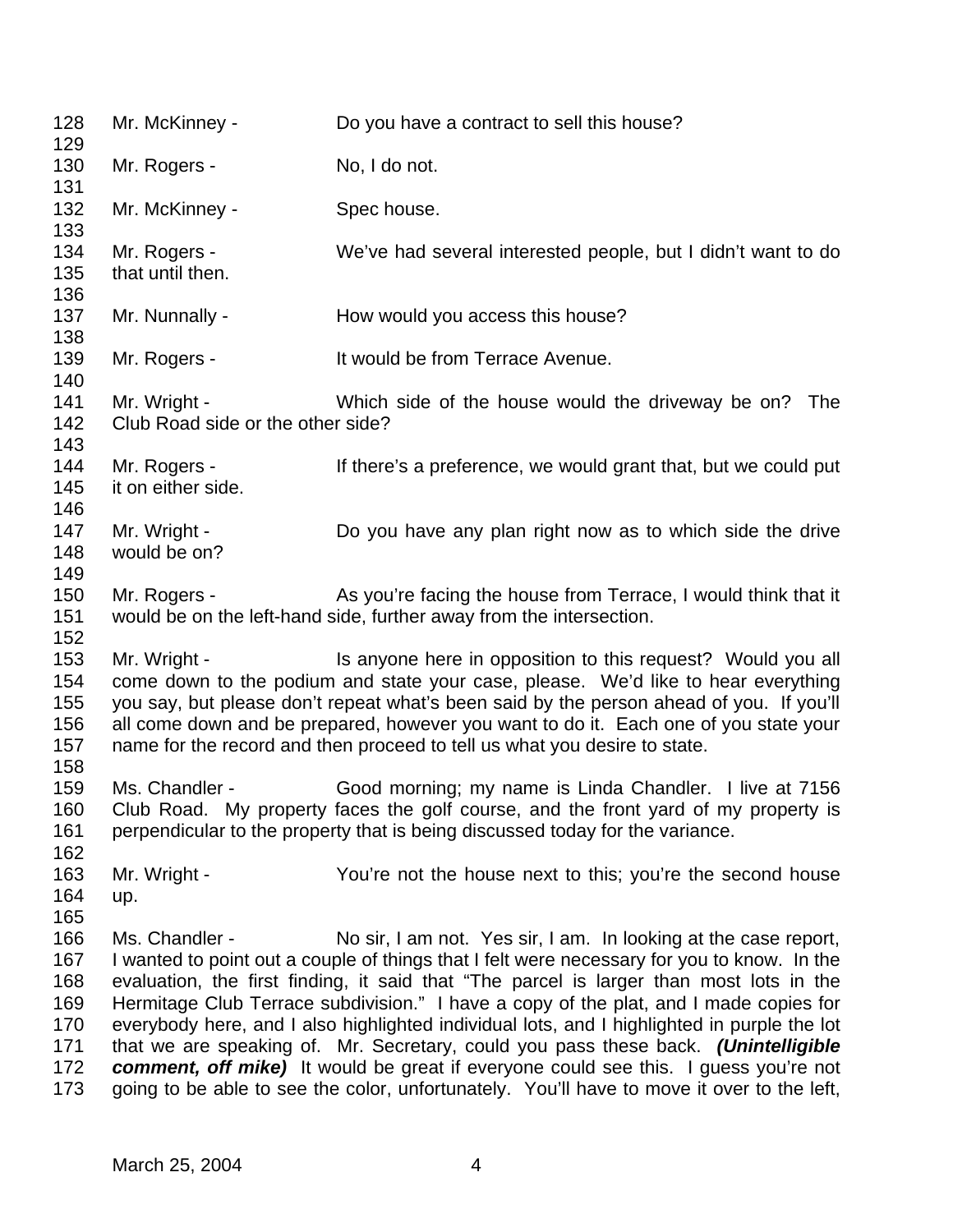please. I guess what I want to clarify is that lot 122 is larger – do you see lot 122 there at the corner – is larger than most lots in that subdivision, if you were to compare it to lot 121 next to it and 123 behind it. However, most parcels with homes are built on more than three lots, which is why I colored the plat that I had. In fact, this lot is not larger 178 than most. It is in fact the smallest in the subdivision. I just wanted to clarify that.

180 Mr. Wright - But it does meet the minimum requirements under the 181 Henrico Code though, the size requirements.

183 Ms. Chandler - For R-2?

185 Mr. Wright - Yes. The lot size is not in question.

187 Ms. Chandler - But that's why it needs the variance, sir, to put a house on it. 

 Mr. Wright - That's not what my information says; it's a variance of 13 feet rear yard and ten feet side yard – that has nothing to do with the size of the lot. 

 Ms. Chandler - What I am clarifying, sir, is that the statement saying that the parcel is larger than most lots in Hermitage Club Terrace. What I'm saying to you is that most parcels in Hermitage Club Terrace include more than one lot, but it's a buildable lot with a variance.

 Mr. Wright - I understand, I understand. It's a buildable lot without the variance if they could meet the side yard and the rear yard requirements. The area of the lot is as required by the Henrico Code, is that not right, Mr. Blankinship? We don't have an area problem; we have a location of the house problem. Because it's a corner lot presents a problem.

 Ms. Chandler - On # 2, "Denial of the variance would appear to prohibit any reasonable use of the property," Mrs. Parham, the owner of the property, owns the rent property next door, and I do have a picture of that. I don't know if that is necessary, but her property next door does sit on four lots. Reasonable use of the property – she could have enlarged her home, added onto it; she could have built a garage. She just chooses not to, so denial of the variance would not prohibit reasonable use of the property. The landowner just chooses not to use it for her purpose, which I understand. The third finding that I have a problem with, it says that "Since Club Road is not maintained as a public street, the variance from the street side yard setback should not create any substantial detrimental impact. There is a house to the rear of the property, which may be affected by the variance from the rear yard setback." My neighbor here will address that issue. My issue for me is that, and I do have pictures of this, the detrimental impact to my property is that, in looking at the house plan, you will note that this is a three-bedroom, possibly a four-bedroom, with a loft, and if you look at the house plan on the first floor, living room, there's two bedrooms, bathroom, kitchen, washer, drier, and a deck off the back. What bothers me most is that there is no garage or storage for anything. Where are they going to put their lawn mower, their lawn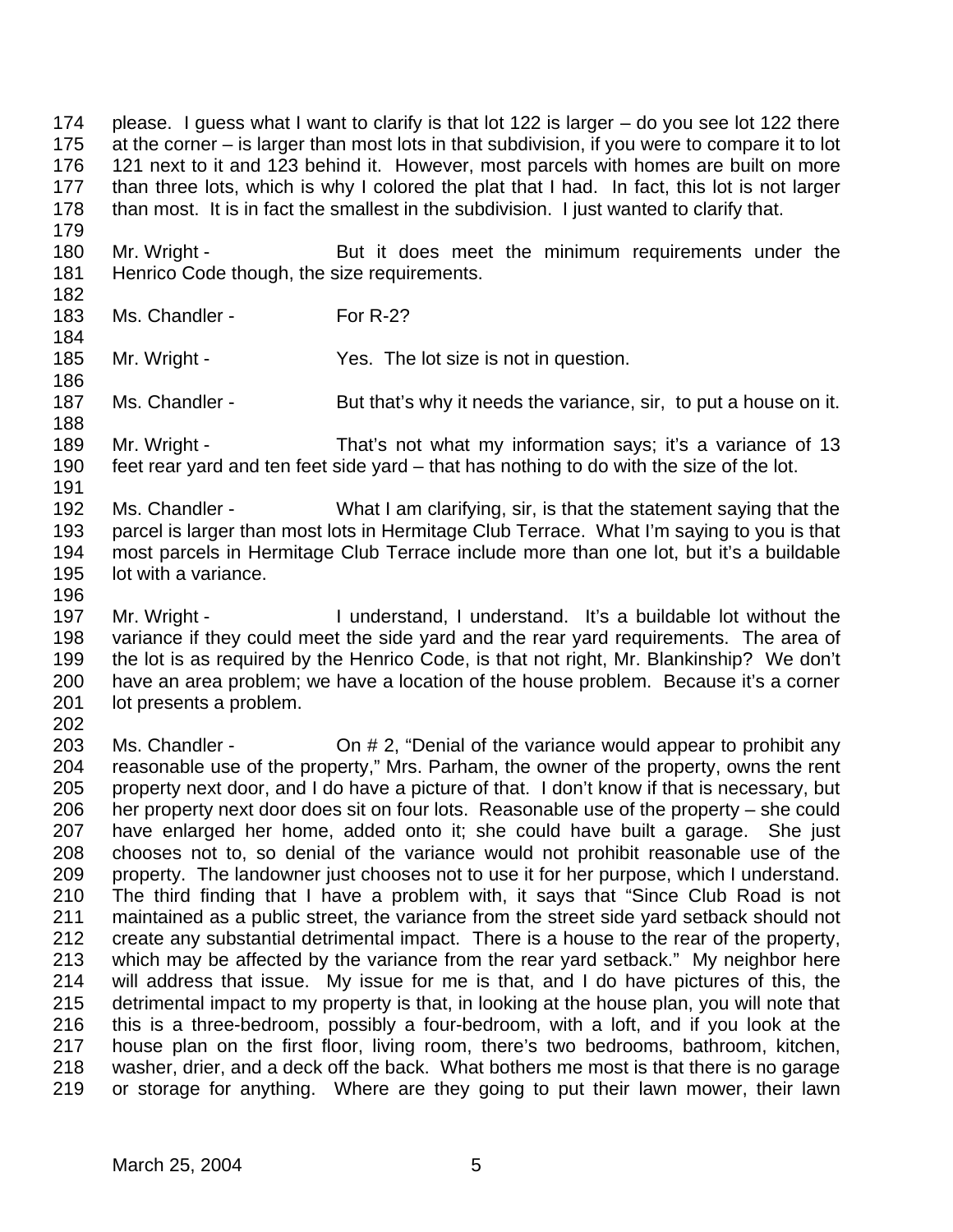equipment, tools, bikes, toys, trashcan, their dog? Where are they going to put these things? I have a picture of this property, if Mr. Benjamin would please, you could either pass it along, or you could ………. 

224 Mr. Blankinship - Apparently the color camera is not working.

 Ms. Chandler - This picture actually shows me driving down Club Road (I'm taking it from my vehicle). My portion of Club Road is maintained. It is paved, and it is maintained by the County. It dead-ends at my property line. When I drive into Club Road, if you look at the plat, I drive into the rear, I have the full rear view of this house, and I wanted you to know that, and from my front porch as well, as you can see from the plat up there, I will have full view of the back. I personally would prefer not to look at their trashcans, not to look at their bikes, not to look at their lawnmower. I have a superior view because I face the golf course, and the value of my property is enhanced by that view. If you put a house there without facilities to store these items, then this is where I'm going to be looking at them all the time, coming and going from my home, enjoying the front yard view that I've worked so hard to have. The other thing I wanted to tell you about is that it is a disservice to any future homeowner to not put a garage here. This house borders the Belmont Golf Course, and it will pepper any vehicle parked close to it. It's very close to the Belmont Golf Course, and I'm peppered all the time, but I'm set back further. I believe that it would be a real disservice not to put a garage up there in order for someone to protect their vehicles. The gentleman before said that he planned to put the driveway on the left side, but he said if there's a preference, it could be either side. I do want to point out to you that there's only 9.5 feet, which is the County Code, rear side setback, on the left side of the house, looking at it. Whether or not that is a large enough area for a driveway, I'm sure it is because most driveways are ten; mine are wider. It depends on how many vehicles you have. We certainly do not want them parking on the street because actually I do have a picture of a car that actually turned the corner yesterday, and you will see that as he turns the corner, if there are cars parked on that corner, it creates a traffic hazard. So obviously we don't want cars on the street, and we would certainly like to have storage and garage facilities for cars and for any outdoor equipment that this house may bring to it in future homeowner use. I would like to pass these pictures on to you as well.

 Mr. McKinney - Ms. Chandler, I have a question. Do all the houses in this subdivision have garages?

- 257 Ms. Chandler No sir, they don't, but all the houses on Club Road, which is golf course, have either garages or carports. I have a carport, which is going to be enclosed as a garage. I do have an active building permit, mechanical permit, plumbing and electrical. My house is under renovation.
- Mr. McKinney You face directly onto Club Road. Any you say you're going to be looking into the back yard of this house?
- 

Ms. Chandler - That's correct.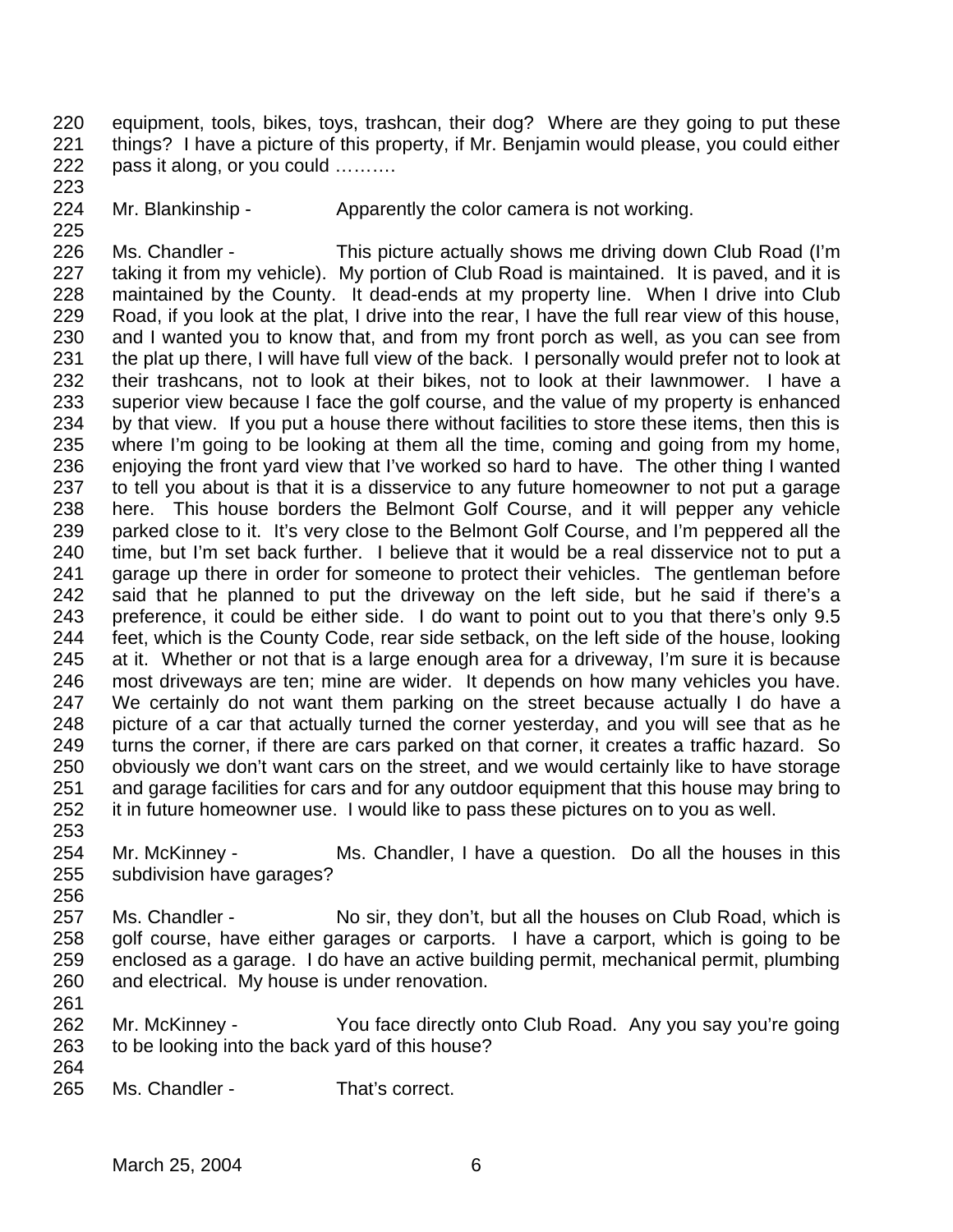Mr. McKinney - How's that? You're 7156, you got 7104 and 7102; then you drop down to the corner lot, which is 1800. 270 Ms. Chandler - I can show you pictures. Oh, 7104, the lot that you show right there, that lot is actually a part of my neighbor's lot, and her house sits back, and my house is actually sitting forward. You can actually see it. So when they put that house there, the whole rear view is visible from my front porch. Mr. McKinney - Is there a house on 7102? Ms. Chandler - Yes sir, but she sits back. Mr. McKinney - You were talking about storage, because most people, in a new house that's left up to the homeowner, whether they're going to put a storage shed in the back to put their lawnmowers, and I'm sure whoever buys it, if they don't have a yard person, will do that. 284 Ms. Chandler - However, sir, the case report says on the recommendation, "Only the improvements shown on the plans filed with the application may be constructed pursuant to this approval. No substantial changes or additions to the layout may be made without the approval of the Board of Zoning Appeals. Any additional improvements shall comply with the applicable regulations of the County Code. Mr. McKinney - Ms. Chandler, that refers to this house. Mr. Blankinship - They could do additional improvements, as long as they comply with the Code. Ms. Chandler - Yes, but any improvements not, they're already needing a variance to put a house there, so if they want to put a storage shed out there, depending on the size. Mr. McKinney - They don't have to come back to us for a storage shed. Ms. Chandler - What about a carport? 303 Mr. McKinney - A carport they would, yes. Ms. Chandler - In the February 8 Real Estate section of the Richmond Times-Dispatch, there was an article by Kenneth Harney, who is a well-known columnist who writes a column regarding real estate housing, and the added value to key real estate parcels. I only want to tell you one part of this excerpt, because it's 80 pages long, and I can give you the website where you can go and find it, but it says, "Water and golf views are predictably strong value enhancers. A water view adds 7.8% to

sales price, but an actual waterfront location adds nearly 18%. A golf view, adjacent to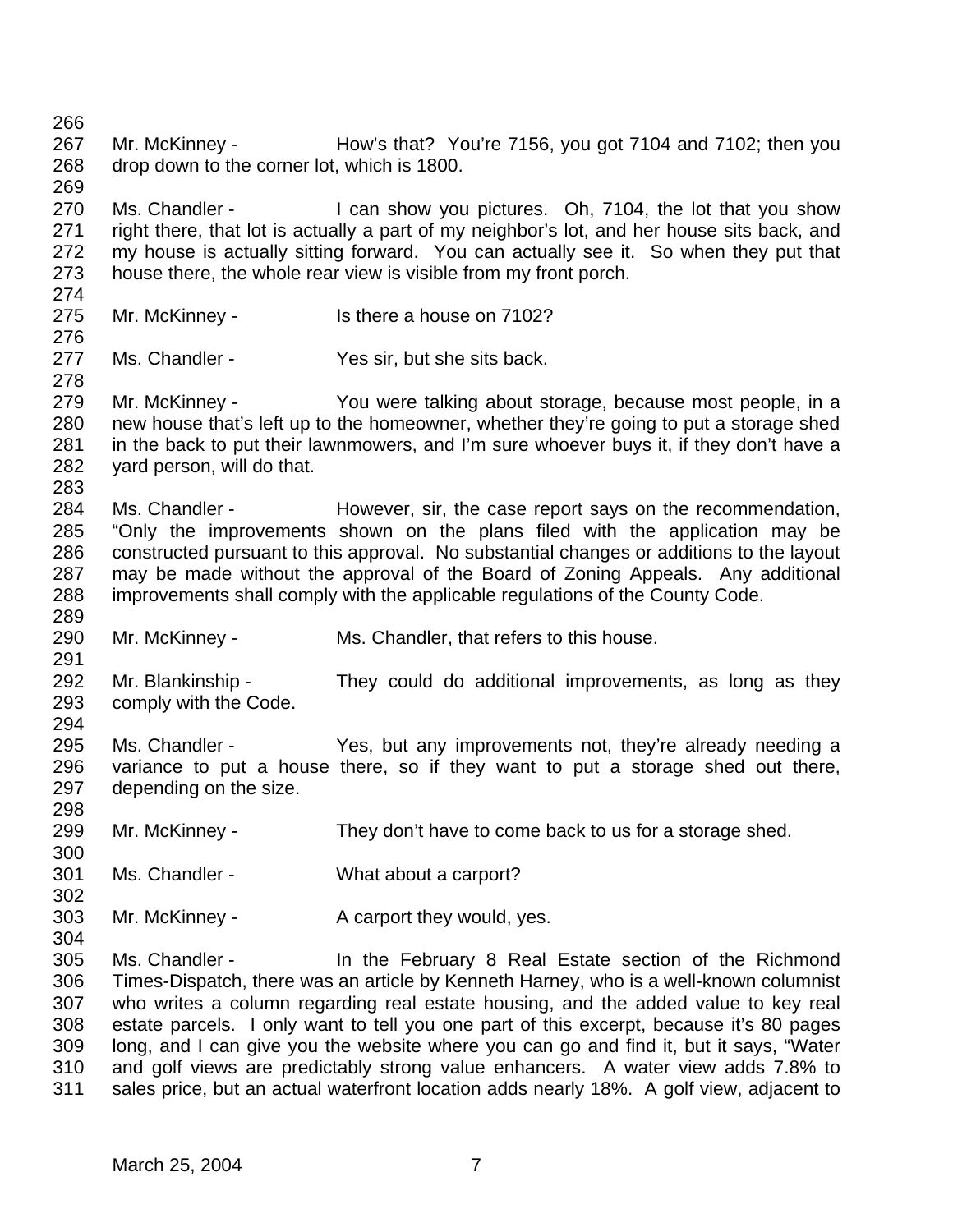a golf course, adds 8.1. I face the golf course that has a water view, because there's a pond with a fountain in it, and I have a golf view.

 Since moving there, this lot is overgrown, and that area there was horribly overgrown; we've cleaned it out. I think if this house was in Wyndham or the Crossings, and I'm sure there are covenants I did not bring, but they would not allow outbuildings, doghouses, because I used to live in the Snyder Hunt development of Wellesley. You could not even see our swing set from the front street. What I'm saying is that last night I went around, and I talked to all the neighbors. I spent the last three days in the Record Room, and I talked to all the neighbors, and as with any typical older neighborhood, this neighborhood was platted in 1922; it was approved in 1924, and we have people in there, like my neighbor, who've been there for 52 years, and we have people like me who are new, renovating, like the area, love Henrico County, like the course, one of the last few affordable golf course properties that my husband and I could possibly own in our lifetime. What I found out from my neighbors is that the truth is, that they want something other than what is there. That's the truth. So do I. I would prefer a house there than what's there. What's there is horrible, and it doesn't do any good for my property. 

 However, based on what I see here, and if you're going to give a variance, this house could easily be turned towards the golf course, front porch view on the golf course. They could enter into a driveway on Terrace; it would add profitability, profit, truthfully. It would sell very quickly. Now that I've cleaned up my place, people have stopped me and say "are you going to sell your property?" 

- Mr. McKinney Ms. Chandler, you can't turn a house to the side yard. One other question, suppose the developer put up some evergreen screening across the back yard so you couldn't see it. Would that satisfy you?
- Ms. Chandler Why not? It's a remedy; it's not a cure. I think that it would be better than nothing. I personally think the best remedy would be to not approve, not deny, but defer one more time, but to allow this builder to make some kind of storage allowance on that home.
- Mr. McKinney Have you had a chance to talk to the builder?
- Ms. Chandler I tried calling them, and I talked with Mr. Kerwin once; he really wasn't interested in speaking to me; I called Sandy Slater. She did send me a copy of the home front elevation.
- Mr. McKinney How about Mr. Rogers? Have you talked to him?
- Ms. Chandler No sir. I left my number and asked him to call me, asked him to meet me there, and I have never heard from them.
- Mr. McKinney I think you've got their attention now.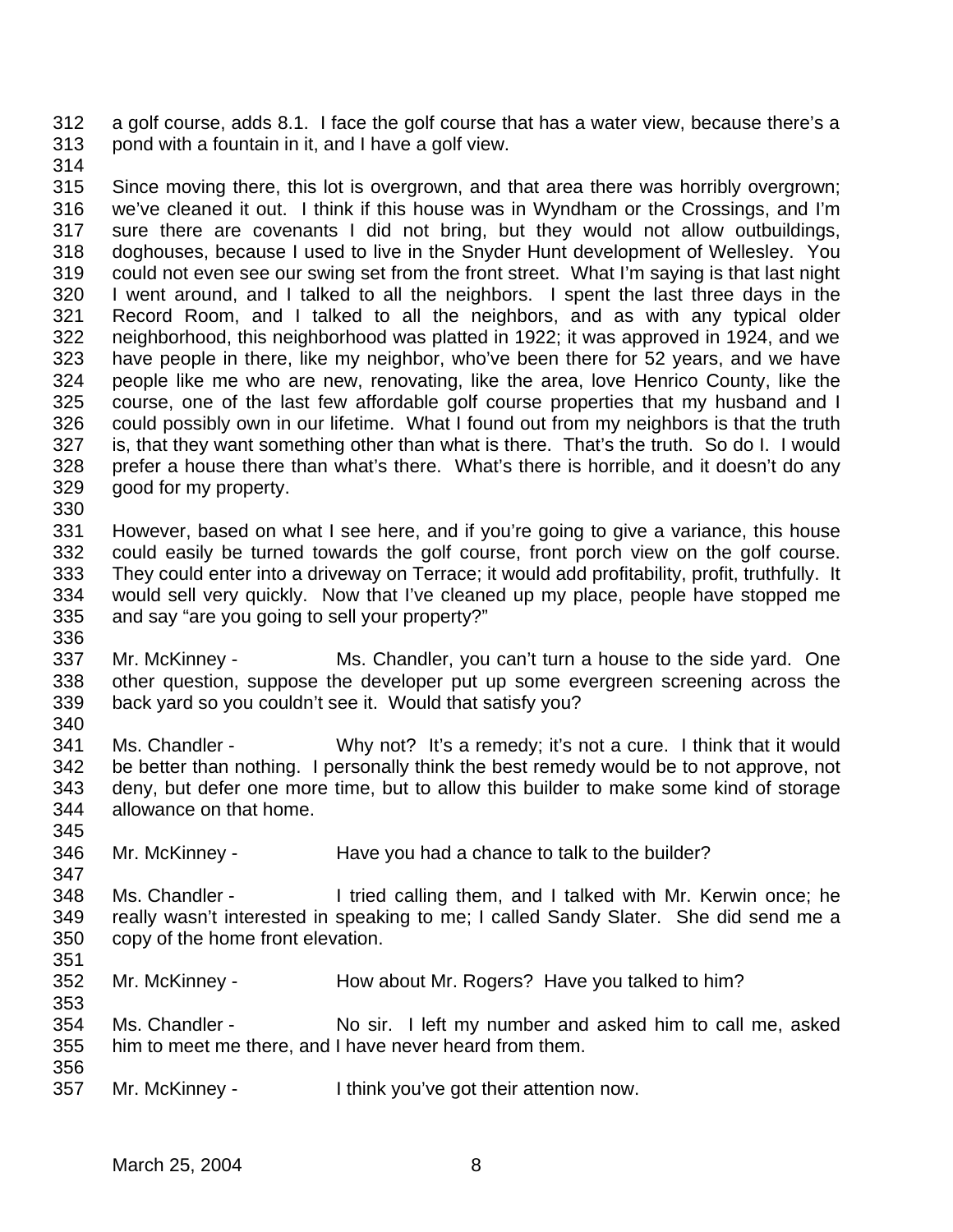Ms. Chandler - Thank you. In all honesty, distinguished members, we just refinanced our home, and the appraiser – our house is under renovation; I do not even have a kitchen; I have no appliances; I have no air conditioning – my house appraised for \$50,000 more than what I bought it for, because the framing was completed. We took off the back because it was so sub-standard. The header over a door was a two by four turned on end. 

Mr. Wright - We've got to move on.

368 Ms. Chandler - I'm sorry. I'm very passionate about this. I understand. I would appreciate if we could defer it one month, let the builders put some kind of storage on this so that I will not be looking at their trash cans, their dog, and everything else, and do know that there will not be a choice as far as where that driveway goes, because if they put it on the right side where it borders the golf course, they will not leave their cars there; they will end up parking on the street, which is not good. I would like to leave with you a petition with some neighbors' signatures, saying that they do oppose this variance; they're not opposed to the house; they're opposed to this variance for this house, based on the reasons that I've stated. 

- Mr. Wright Thank you very much.
- Mr. McKinney Did she leave anything for you other girls?
- Mr. Wright We want to listen to each one of you, but please don't repeat what's been said before.
- 

 Ms. Hartman - She said it all, but I made my notes, so I'm going to read them. My name is Deloris Hartman. I live at 7102 Club Road. I have lived there for 52 years. My house is at the rear of this property, and I will be greatly affected by the variance from the rear yard setback. The back corner of the proposed house is only 12 ½ feet from my property line, an the 12-foot by 10-foot deck, shown on the house, will 390 only be within 2  $\frac{1}{2}$  feet of my property. I'm very concerned about that, and I get very upset about it. You can probably tell that by my voice. My deck is on the front of my house, and their deck on the back of their house, well, we would almost meet me sitting on my deck, since it's going to be 2 ½ feet from my property line. I love my deck. I love to go out there and have my morning coffee. Please deny this variance. 

- Mr. Wright Thank you very much.
- Ms. Bennett - My name is Judith Bennett. I live at 1804 Terrace, which is

 the strangely shaped lot at the corner there. I moved into that house in 1991. Like the gentleman you honored at the beginning today, I answered a higher calling, and I'm a retired United Methodist Minister. I won't preach a sermon, but I will tell you that I live on my clergy pension and my social security, and I have maybe \$5,000 in my savings account, and everything else in the world that I have is at 1804 Terrace. I moved here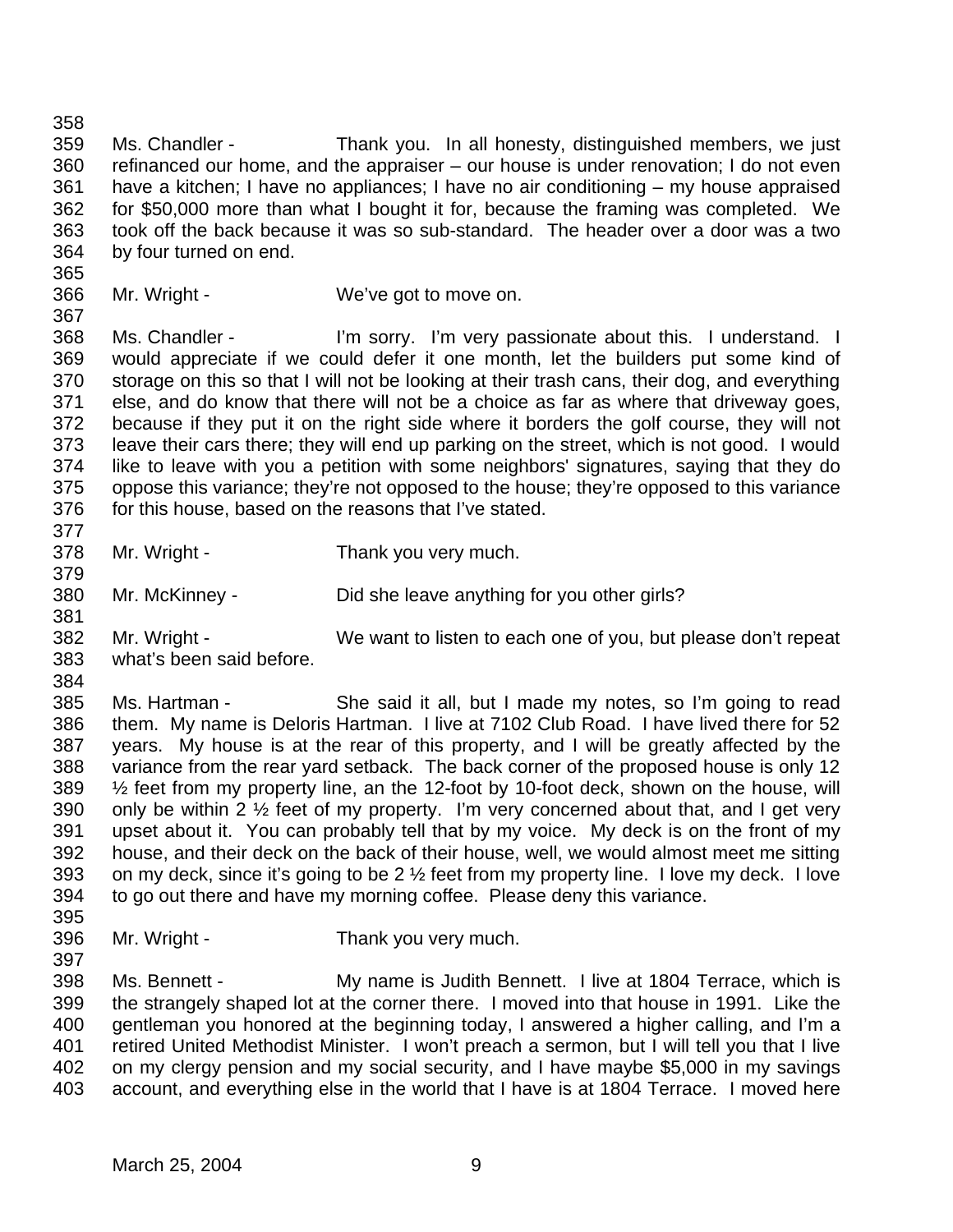from New York City, and I know something about absentee landlords. I hate to say it, I hear that Mrs. Parham has sentimental feelings about her property on Terrace Avenue, because she raised her family there, but I don't see that in the way she's handled the rental property next door, and I don't see it in what's proposed for this lot, and I don't see that it's going to do anything but bad stuff to my property values. My back yard looks over into Deloris's back yard, the lady who just spoke. In fact her late husband brought me a batch of ginger cookies the day that I moved into the house. If you know anything about Methodist preachers, you know that they move around a lot, and that's 412 the first house in my adult life that was really mine. It's everything in the world that I have, and I care about the neighborhood, and I don't know that I'm ready to say deny this request, but I am ready to say "send it back to the drawing board," because it's for all of the reasons listed above. It is not going to do anything for the property values of the rest of us, and I've had, in my time of living there, four golf balls in my front yard, and you can see how far that is from the golf course.

 Ms. McLaughlin - Good morning; I'm Tildy McLaughlin. I live at 7110 Club Road, and I'm here to support my neighbors and to request that the variance be denied this time and re-worked. I too would like to see an attractive, neighborhood-compatible house on this lot, but the decking close to Ms. Hartman's is too close, and I agree with Ms. Chandler that some storage is required, some sort of creative architectural re- working of this proposal could make us all happy. In addition, while the evergreen screen is possibly a good idea, please do not allow Leyland Cypress, because they will fall over and make trouble very soon. I'm a master gardener and really interested in the routing out of the Leyland Cypress plague. Thank you very much. 

- Ms. Genier Good morning. I'm Judith Genier; I live at 1805 Terrace Avenue. We built that house in 1952. I'm taking care of my elderly father right now, and my concern is the on street parking, as Ms. Chandler said. If we do not get these cars off of the street, we have children riding bicycles; it's a blind corner, there's going to be accidents, and things are going to happen.
- Mr. Wright Thank you ma'am. Does that conclude the opposition? Does anyone else desire to speak, because once the opposition is concluded, we are not permitted under our rules for you to say anything further. The applicant has a moment to rebut and maybe answer some of your questions. Mr. Rogers, you have a short time to rebut.
- Mr. Rogers Thank you very much. I'm trying to address some of the concerns that have been brought out. I've got a list here, that I'll try to go one at a time.
- Mr. Wright - Excuse me, first thing – they've asked that this be deferred for another month to permit you to get with them or to talk with them about this. Are you willing to do that at this point?
	- Mr. Rogers - My contract doesn't allow me to without asking the owner of 449 the lot, and the owner's not here, so I can't commit on their behalf whether I can defer,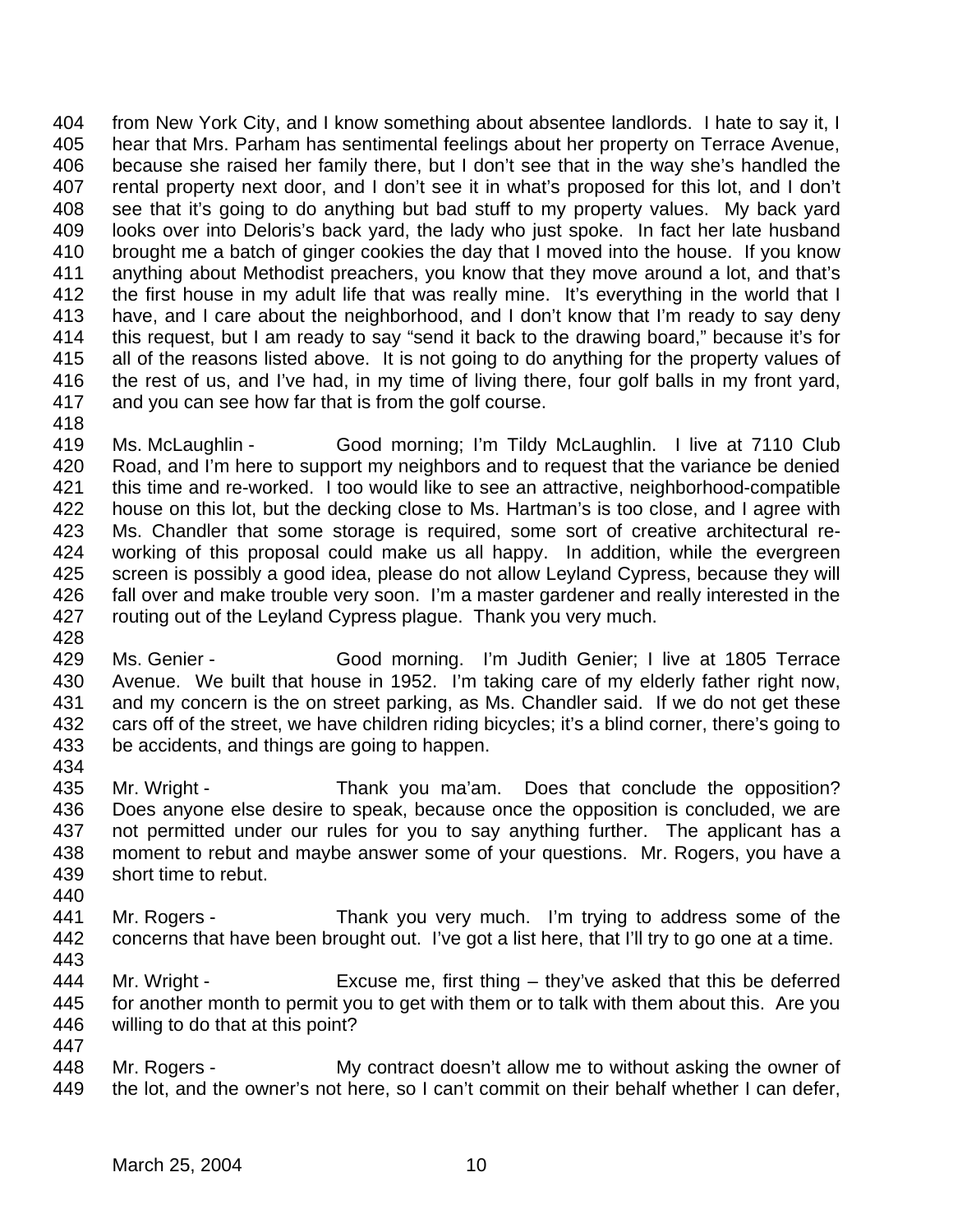but what I can do is try to address the concerns, and if that's satisfactory, then I guess we can. I know how Board of Supervisors defer and change things, but I guess you have to go back through ………………

 Mr. McKinney - The story, Mr. Rogers is, if you don't get with them, I can't say whether it would be passed or denied, but if it's denied, you can't bring it back for another year. And they said they tried to get in touch with you, and you didn't return their calls, so I don't know, that's entirely up to you. You don't think somebody, nobody else can come in and buy that lot, can they? You say your contract's going to expire, you don't think that lady would give you an extension?

461 Mr. Rogers - She has already through this process. The point being, I can't speak for her. I'm assuming that she would, but that was the point. 

 Mr. McKinney - We can't defer it without your approval; that's the point. Unless you want to defer it, we could do that. But if you're not willing to defer it, then we want to go ahead and hear what you want to say; then we'll go ahead and decide it at the end of the docket. 

 Mr. Rogers - Okay, if I could just try real quickly to address some of the questions, and then if it's a choice whether to defer or deny, I would accept a deferral. 

472 Mr. Wright - We can't tell you that right now. 

 Mr. Rogers - Let me try to address them real quickly again. As far as the driveway location, our intention would be to put it on the left, because it does get it further away from the intersection, and you do have about 9 ½ feet there, so the driveway would come in front of the house a little bit. We start with the left property line and come on up that way, and the driveway is certainly a sufficient length and width to park at least two cars in there, which would be adequate for any house. As far as guest parking, obviously we don't have any control over that. Nor do they, when they have guest parking on the street out there. The screening on the rear, we would certainly be agreeable to do something there, and I hear that the Leyland Cypress is not a preferable means, but between Cypress or potentially a fence with the framing members on the inside, so it would have the finished look on the perimeter, as opposed to having the framing members on the outside, would be a way that we could hopefully overcome that objection, or at least help overcome it. The deck on the rear, we could simply reverse the house, so the deck would actually be on the right side of the house, 488 which wouldn't have it come in to within 12  $\frac{1}{2}$  feet of the property line; it would actually be 12 ½ feet on the right side at that point, coming in that way. So we could have the deck on the right-hand side and just mirror image or reverse the house, since it is a rectangular house. Two other things that I hear, a lot about property values and that sort of thing, and this particular neighborhood has varying styles of houses throughout the neighborhood and varying values in there. Just so everybody understands, this house the way it's priced out right now, would be around \$167,000 on that lot, and obviously the overgrown lot would be cleaned up when we develop the lot and hopefully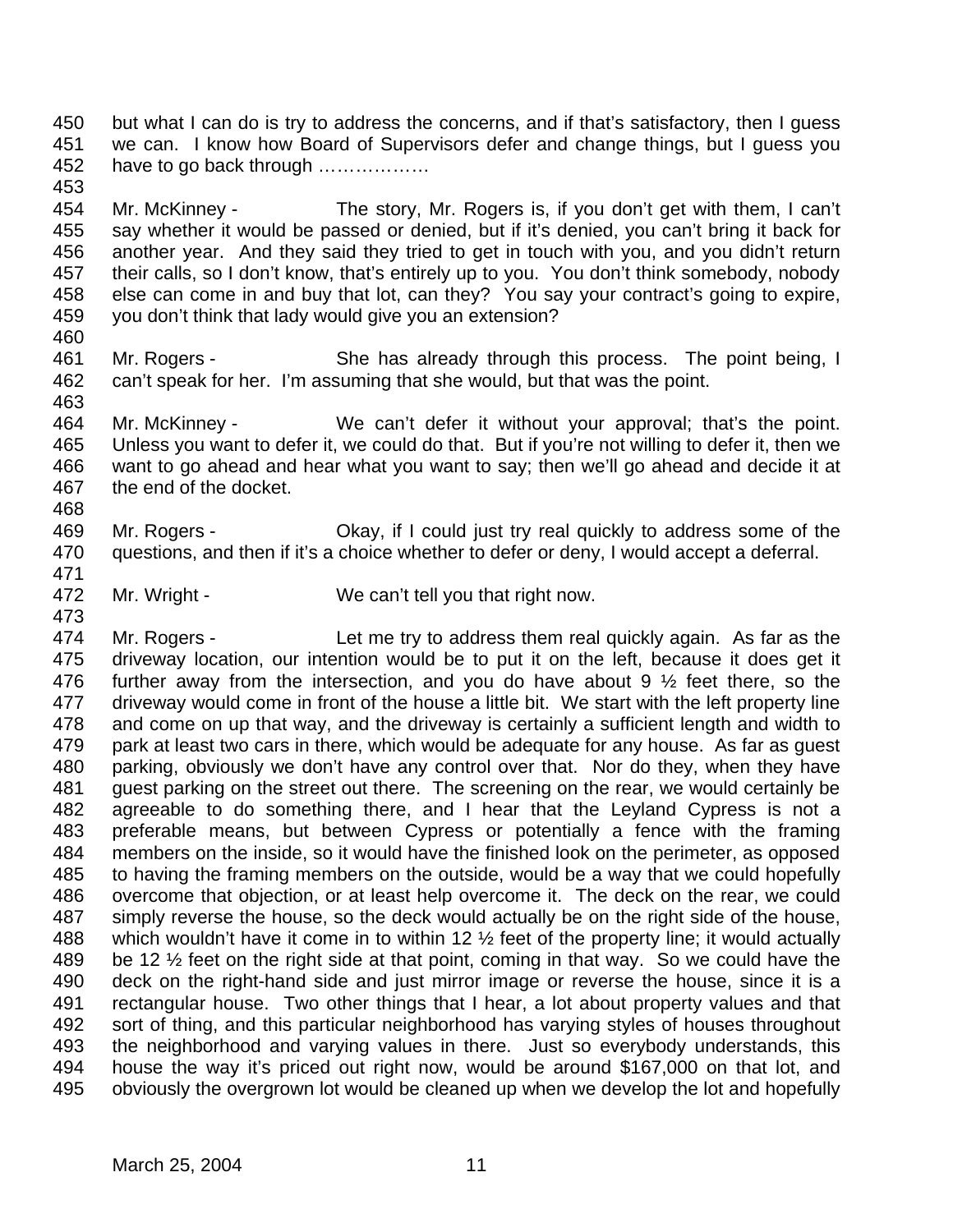neighborhood. Those are my answers to the questions. 499 Mr. Wright - How about storage? That was one of the big questions. Mr. Rogers - If the customer wants to put in a building or something like that, typically what we would do, is we retain some sort of architectural control, make sure it's in the same design characteristics of the house, so that if it had vinyl siding, it would match the house, and it would have to be a detached obviously, because of the nature of this variance, you wouldn't be able to add anything to this house, so it would have to be some sort of detached storage. Mr. Wright - You don't propose to put any storage type facility on there? Mr. Rogers - We don't at this time, no sir. 512 Mr. Wright - All right – is that it? That concludes the case. Thank you all for appearing. Mr. McKinney - In other words, you want us to hear the case? 517 Mr. Rogers - I'll be glad to ........... 519 Mr. McKinney - I just asked you the question. 521 Mr. Wright - It's up to you. If you want to defer it, we have to do that at this point. We're not going to consider deferral later on, either now, or we'll decide the case at the end of the docket. Mr. Rogers - In an effort to try to, I'll go ahead and ask for a deferral to meet with the neighbors also, and if the owner decides they don't want to do that, then I guess we'll just drop the case. Mr. McKinney - How many times has this been deferred? Mr. Blankinship - Three I believe. Mr. Wright made the point; the applicant can request a deferral but the Board cannot defer it against the applicant's desire at this point. Upon a motion by Mr. McKinney, seconded by Mr. Kirkland the Board **deferred** application **A-144-2004** for a variance to build a one-family dwelling at 1800 Terrace Avenue (Hermitage Club Terrace) (Parcel 782-750-2829). The case was deferred at your request, from the March 25, 2004, until the April 22, 2004, meeting. The public hearing will not be reopened for further comments. 541 Affirmative: Kirkland, McKinney, Nunnally, Wright 5

make it an attractive addition to the neighborhood, as opposed to a nuisance in the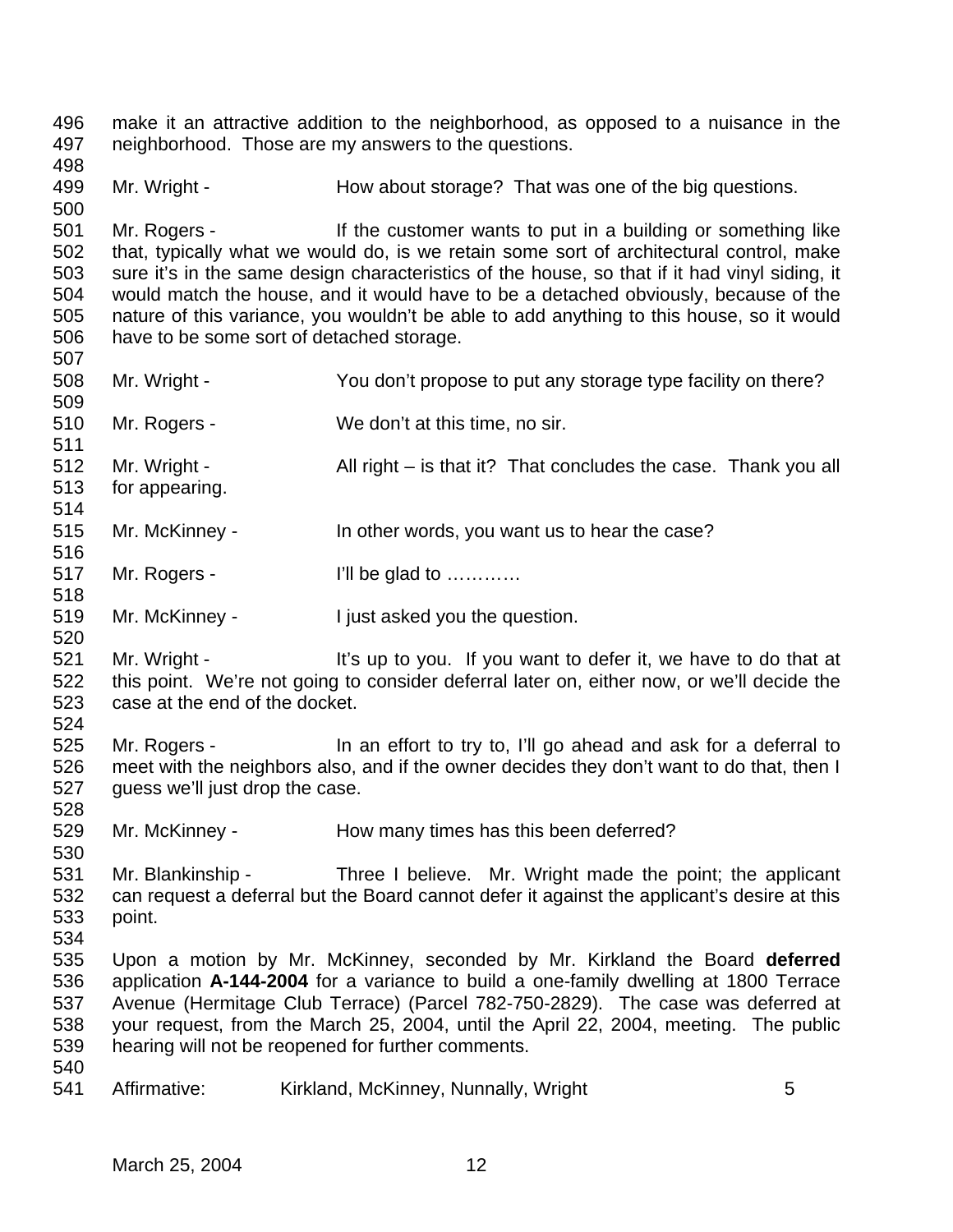| 542<br>543                                                                | Negative:<br>Absent:                            |                                                                                                                                                                                                                                                                                                                                                                                                                                                                                                                                                                                                                                                                                                                                                                                                                                                                                                                                    | 0<br>0         |
|---------------------------------------------------------------------------|-------------------------------------------------|------------------------------------------------------------------------------------------------------------------------------------------------------------------------------------------------------------------------------------------------------------------------------------------------------------------------------------------------------------------------------------------------------------------------------------------------------------------------------------------------------------------------------------------------------------------------------------------------------------------------------------------------------------------------------------------------------------------------------------------------------------------------------------------------------------------------------------------------------------------------------------------------------------------------------------|----------------|
| 544                                                                       |                                                 |                                                                                                                                                                                                                                                                                                                                                                                                                                                                                                                                                                                                                                                                                                                                                                                                                                                                                                                                    |                |
| 545<br>546<br>547                                                         |                                                 | The Board deferred your request to allow an opportunity to address further concerns<br>raised by the neighbors at the hearing.                                                                                                                                                                                                                                                                                                                                                                                                                                                                                                                                                                                                                                                                                                                                                                                                     |                |
| 548<br>549<br>550<br>551<br>552<br>553                                    | UP- 4-2004                                      | <b>COUNTRY CLUB OF VIRGINIA</b> requests a conditional use permit<br>pursuant to Section 24-12(b) of Chapter 24 of the County Code to<br>add a maintenance building and parking area at 710 S Gaskins<br>Road (Parcel 735-733-6834), zoned R-0, One-family Residence<br>District (Tuckahoe).                                                                                                                                                                                                                                                                                                                                                                                                                                                                                                                                                                                                                                       |                |
| 554<br>555<br>556<br>557<br>558                                           |                                                 | Upon a motion by Mr. McKinney, seconded by Mr. Kirkland the Board deferred<br>application UP-4-2004 for a conditional use permit to add a maintenance building and<br>parking area at 710 S Gaskins Road (Parcel 735-733-6834). The case was deferred at<br>the request of the applicant, from the March 25, 2004, until the May 27, 2004, meeting.                                                                                                                                                                                                                                                                                                                                                                                                                                                                                                                                                                                |                |
| 559<br>560                                                                | Affirmative:<br>Negative:                       | Kirkland, McKinney, Nunnally, Wright                                                                                                                                                                                                                                                                                                                                                                                                                                                                                                                                                                                                                                                                                                                                                                                                                                                                                               | 4<br>0         |
| 561<br>562                                                                | Absent:                                         |                                                                                                                                                                                                                                                                                                                                                                                                                                                                                                                                                                                                                                                                                                                                                                                                                                                                                                                                    | $\overline{0}$ |
| 563<br>564<br>565<br>566<br>567<br>568<br>569<br>570                      | A - 20-2004                                     | <b>CONVENIENCE RETAILERS</b> requests a variance from Section 24-<br>94 of Chapter 24 of the County Code to build a 4-bay car wash at<br>400 West Nine Mile Road (Highland Springs) (Parcel 822-725-<br>1143), zoned B-3C, Business District (Conditional) (Varina). The<br>rear yard setback is not met. The applicant has 25 feet rear yard<br>setback, where the Code requires 40 feet rear yard setback. The<br>applicant requests a variance of 15 feet rear yard setback.                                                                                                                                                                                                                                                                                                                                                                                                                                                    |                |
| 571<br>572<br>573                                                         | Mr. Wright -<br>right hand and be sworn please? | Does anyone else desire to speak? Would you raise your                                                                                                                                                                                                                                                                                                                                                                                                                                                                                                                                                                                                                                                                                                                                                                                                                                                                             |                |
| 574<br>575<br>576                                                         |                                                 | Mr. Blankinship - Do you swear that the testimony you are about to give is the<br>truth, the whole truth, and nothing but the truth, so help you God?                                                                                                                                                                                                                                                                                                                                                                                                                                                                                                                                                                                                                                                                                                                                                                              |                |
| 577<br>578<br>579<br>580<br>581<br>582<br>583<br>584<br>585<br>586<br>587 | Ms. Isaac -                                     | I do. My name is Larraine Isaac, representing this case. I<br>believe most of the testimony was taken at the last meeting, and the Board wanted to<br>get some input from the police on safety issues. We have gotten the revised staff<br>report. Mr. Perrotti, the owner of the property, who's with me today, has read the<br>comments from Kim Vann, the Crime Prevention Specialist. He thinks that these<br>comments make good business sense, and they're good common sense.<br>variance is approved, we still have to have a Plan of Development, that will go to the<br>Planning Commission, and the police will be involved with that review, so we have<br>another time to meet with the police to review the final development plans, to make sure<br>that their comments have been addressed, that the property is secure, that everything<br>that can be done to prevent crime and noise and loitering will be done. | If this        |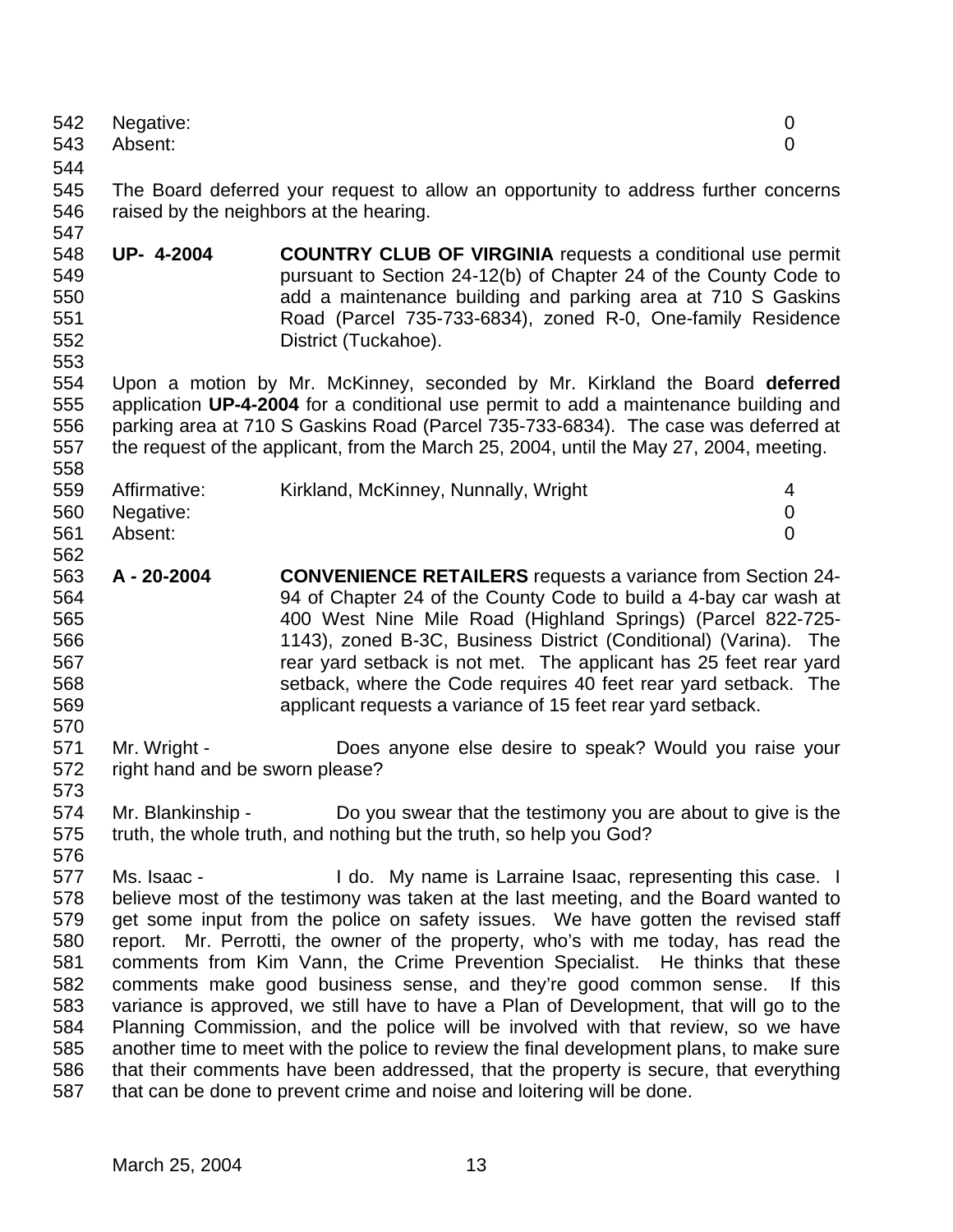| 588        |                                                  |                                                                                                                                                                                    |
|------------|--------------------------------------------------|------------------------------------------------------------------------------------------------------------------------------------------------------------------------------------|
| 589        | Mr. Wright -                                     | Ms. Isaac, have you seen the report from the Community                                                                                                                             |
| 590        |                                                  | Services Division of Police? This voluminous report?                                                                                                                               |
| 591        |                                                  |                                                                                                                                                                                    |
| 592        | Ms. Isaac -                                      | I can't say I really understood it.                                                                                                                                                |
| 593        |                                                  |                                                                                                                                                                                    |
| 594        | Mr. Wright -                                     | They go into a lot, but I just wanted to make sure you've had                                                                                                                      |
| 595        | an opportunity.                                  |                                                                                                                                                                                    |
| 596        |                                                  |                                                                                                                                                                                    |
| 597        | Ms. Isaac -                                      | I think the four pages from the police on what can be done                                                                                                                         |
| 598        |                                                  | are certainly things that will be done, if this variance is approved.                                                                                                              |
| 599        |                                                  |                                                                                                                                                                                    |
| 600        | Mr. McKinney -                                   | Mr. Blankinship, what's the condition on this B-3?                                                                                                                                 |
| 601        |                                                  |                                                                                                                                                                                    |
| 602        | Mr. Blankinship -                                | It should be in the file.                                                                                                                                                          |
| 603        |                                                  |                                                                                                                                                                                    |
| 604        |                                                  | Mr. McKinney - It's a conditioned zoning case. I just wondered what the                                                                                                            |
| 605        | condition was. Do you know, Ms. Isaac?           |                                                                                                                                                                                    |
| 606        |                                                  |                                                                                                                                                                                    |
| 607        |                                                  | Mr. Perrotti - I don't know per se. I'm Luke Perrotti, and I'm the owner of                                                                                                        |
| 608        |                                                  | the location. I looked at the zoning, because it recently was rezoned, and that was the                                                                                            |
| 609        |                                                  | first thing I wanted to look at to clarify that the stipulation didn't prohibit from being built,                                                                                  |
| 610        |                                                  | and it's not listed on the list of businesses that wouldn't be appropriate for that area.                                                                                          |
| 611        |                                                  | There's about a dozen different businesses listed, I think that were sort of like a                                                                                                |
| 612        |                                                  | contingency upon it being rezoned, but that's not on the list.                                                                                                                     |
| 613        |                                                  |                                                                                                                                                                                    |
| 614        |                                                  | Mr. Blankinship The Reform of the regular and the fence that's being                                                                                                               |
| 615        |                                                  | extended along the back of the property,                                                                                                                                           |
| 616        |                                                  |                                                                                                                                                                                    |
| 617        | Ms. Isaac -                                      | There is a requirement for an eight-foot fence, not a six-foot.                                                                                                                    |
| 618        |                                                  |                                                                                                                                                                                    |
| 619        | Mr. Nunnally -                                   | Would your client be interested in a smaller, instead of a                                                                                                                         |
| 620        | four-bay, a two-bay or a one-bay?                |                                                                                                                                                                                    |
| 621        |                                                  |                                                                                                                                                                                    |
| 622        | Ms. Isaac -                                      |                                                                                                                                                                                    |
| 623        |                                                  | Just off the top of my head, I would take it into consideration,                                                                                                                   |
| 624        |                                                  | but part of the process when I looked at it, because the lot is so small, to get an                                                                                                |
| 625        |                                                  | adequate return on my investment, that's kind of why I spread it across the entire lot,<br>but I would be willing to take a look at the car wash as far as downsizing it. The only |
| 626        |                                                  |                                                                                                                                                                                    |
|            |                                                  | concern I guess I would have is, that my rate of return would be a lot longer than it                                                                                              |
| 627        | would if I had maximized it, the lot size there. |                                                                                                                                                                                    |
| 628        |                                                  |                                                                                                                                                                                    |
| 629        | Mr. McKinney -                                   | Mr. Perrotti, did you have in your contract when you                                                                                                                               |
| 630        |                                                  | purchased this convenience/gas station, that you would be able to put a car wash next                                                                                              |
| 631<br>632 | door?                                            |                                                                                                                                                                                    |
|            |                                                  |                                                                                                                                                                                    |
| 633        | Mr. Perrotti -                                   | No sir, it was my original intention. I have owned car                                                                                                                             |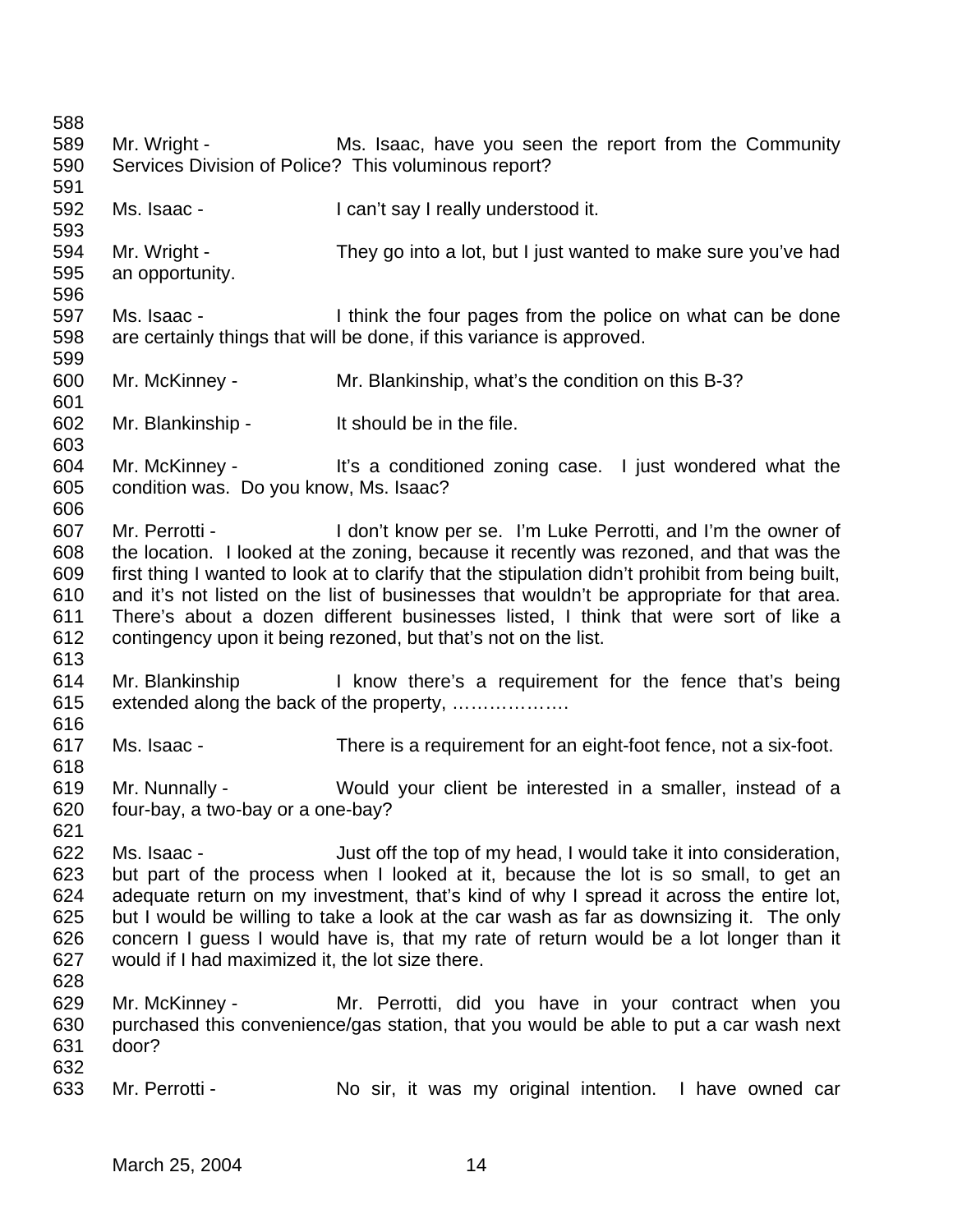634 washes before in the past, and to be honest with you, this is sort of a learning process 635 for me, because I've always managed them, what I thought was a good job, and I've for me, because I've always managed them, what I thought was a good job, and I've never had any problems any more so than I've had in any other businesses, as far as convenience stores or laundromats that I've run. 

| 639<br>640               | Mr. McKinney -                       | Where were your other car washes?                                                                                                                                                                                                                        |                                  |
|--------------------------|--------------------------------------|----------------------------------------------------------------------------------------------------------------------------------------------------------------------------------------------------------------------------------------------------------|----------------------------------|
| 641<br>642               | Mr. Perrotti -                       | The other car wash was at 5308 Brook Road.                                                                                                                                                                                                               |                                  |
| 643<br>644               | Mr. McKinney -                       | And you never had any problems there?                                                                                                                                                                                                                    |                                  |
| 645<br>646               | Mr. Perrotti -                       | No sir.                                                                                                                                                                                                                                                  |                                  |
| 647<br>648               | Mr. McKinney -                       | You sure?                                                                                                                                                                                                                                                |                                  |
| 649<br>650               | Mr. Perrotti -                       | Yes sir.                                                                                                                                                                                                                                                 |                                  |
| 651<br>652<br>653<br>654 | Mr. McKinney -                       | I have a friend of mine who lives right behind it, said he<br>could never sleep in the morning. At night the boom boxes were going at 3:00 and 4:00<br>o'clock in the morning, and he had to move out of the neighborhood.                               |                                  |
| 655<br>656<br>657<br>658 | Mr. Perrotti -                       | I think that was something we addressed in the last meeting,<br>as far as the time of operation, and I agreed that it would be a good idea to mirror the<br>operation hours of the store, which closes at 10:00 o'clock at night.                        |                                  |
| 659<br>660               | Mr. McKinney -                       | So this is totally going to close down at 10:00 o'clock?                                                                                                                                                                                                 |                                  |
| 661<br>662               | Mr. Perrotti -                       | Yes sir.                                                                                                                                                                                                                                                 |                                  |
| 663<br>664<br>665        | Mr. Wright -<br>didn't we?           | Anything further? I think we took the opposition last time,                                                                                                                                                                                              |                                  |
| 666<br>667               | Ms. Isaac -                          | We had no opposition.                                                                                                                                                                                                                                    |                                  |
| 668<br>669               | Mr. Wright -                         | Anyone here in opposition to this request?                                                                                                                                                                                                               |                                  |
| 670<br>671               | Mr. McKinney -                       | Is there any today?                                                                                                                                                                                                                                      |                                  |
| 672<br>673<br>674<br>675 |                                      | After an advertised public hearing and on a motion by Mr. Nunnally, seconded by Mr.<br>McKinney, the Board denied application A-20-2004 for a variance to build a 4-bay car<br>wash at 400 West Nine Mile Road (Highland Springs) (Parcel 822-725-1143). |                                  |
| 676<br>677<br>678<br>679 | Affirmative:<br>Negative:<br>Absent: | Kirkland, McKinney, Nunnally, Wright                                                                                                                                                                                                                     | 4<br>$\pmb{0}$<br>$\overline{0}$ |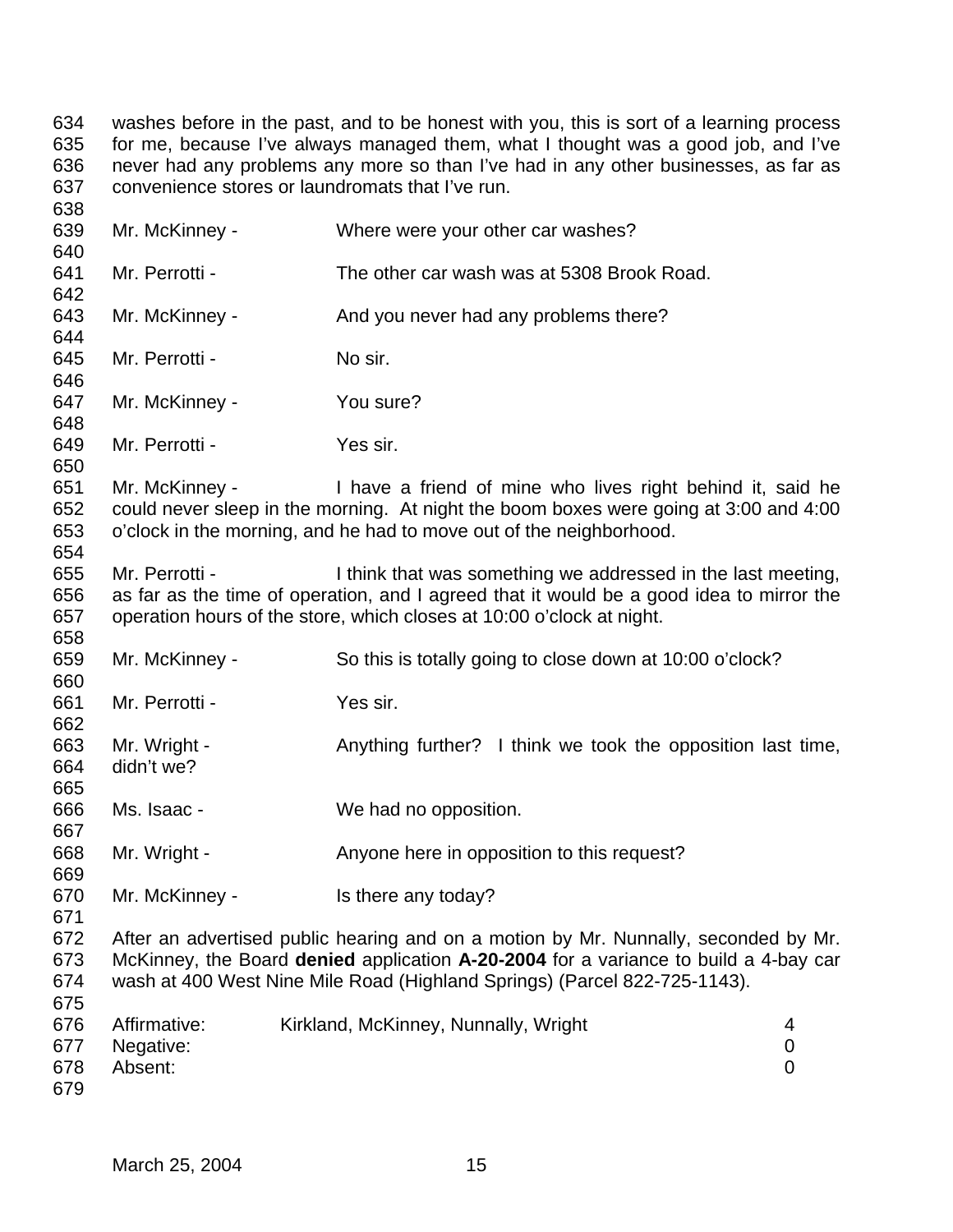The Board denied your request as it found from the evidence presented that approving the permit would be of substantial detriment to adjacent property or would materially impair the purpose of the zoning regulations. 

 **A - 21-2004 GOODING CONSTRUCTION** requests a variance from Section 24- 95(b)(6) of Chapter 24 of the County Code to build a one-family dwelling at 126 North Fern Avenue (Highland Springs) (Parcel 823- 725-5293 (part)), zoned R-4, One-family Residence District (Varina). The total lot area requirement is not met. The applicant has 5,000 square feet of lot area, where the Code requires 6,000 square feet of lot area. The applicant requests a variance of 1,000 **Square feet of lot area.** 

 Mr. Wright - Does anyone else desire to speak? Would you raise your right hand and be sworn please? 

 Mr. Blankinship - Do you swear that the testimony you are about to give is the truth, the whole truth, and nothing but the truth, so help you God? 

 Mr. Gooding - I do. My name if Glenn Gooding; I'm the owner of Gooding Construction Company. We have entered into a purchase agreement to purchase this lot, subject to the approval of the variance, in order to build a single-family dwelling. Upon the Board's approval, we'd be able to erect a home that would be compliant to the current zoning of this area, except we would not be meeting the lot size. The original layout of Highland Springs would have presented this to be an actual buildable site, but due to the fact that the current zoning ordinances make it noncompliant. Other lots like this in the area have been approved with like applications in the past.

 Mr. Nunnally- Mr. Gooding, are you going to sell this house, or is it a spec home or a rental, do you know?

 Mr. Gooding - Mr. Nunnally, it is my intentions to sell it. I'm not one, at this point, likes to manage rental property.

Mr. Nunnally - Did you buy this brick home too?

716 Mr. Gooding - Actually, we have that house for sale. It is currently under contract. The current owner has gotten older and is not able to take care of the property, so we actually listed the property with the idea that we would sell the brick home next door and then purchase the lot in order to make the numbers work for the seller, to help her with some obligations that she had. This is the best way to do it from the numbers standpoint, to help them. We agreed to purchase the lot, build a home, and this would serve the purpose of the seller. 

724 Mr. Nunnally – What size house are you going to put on it?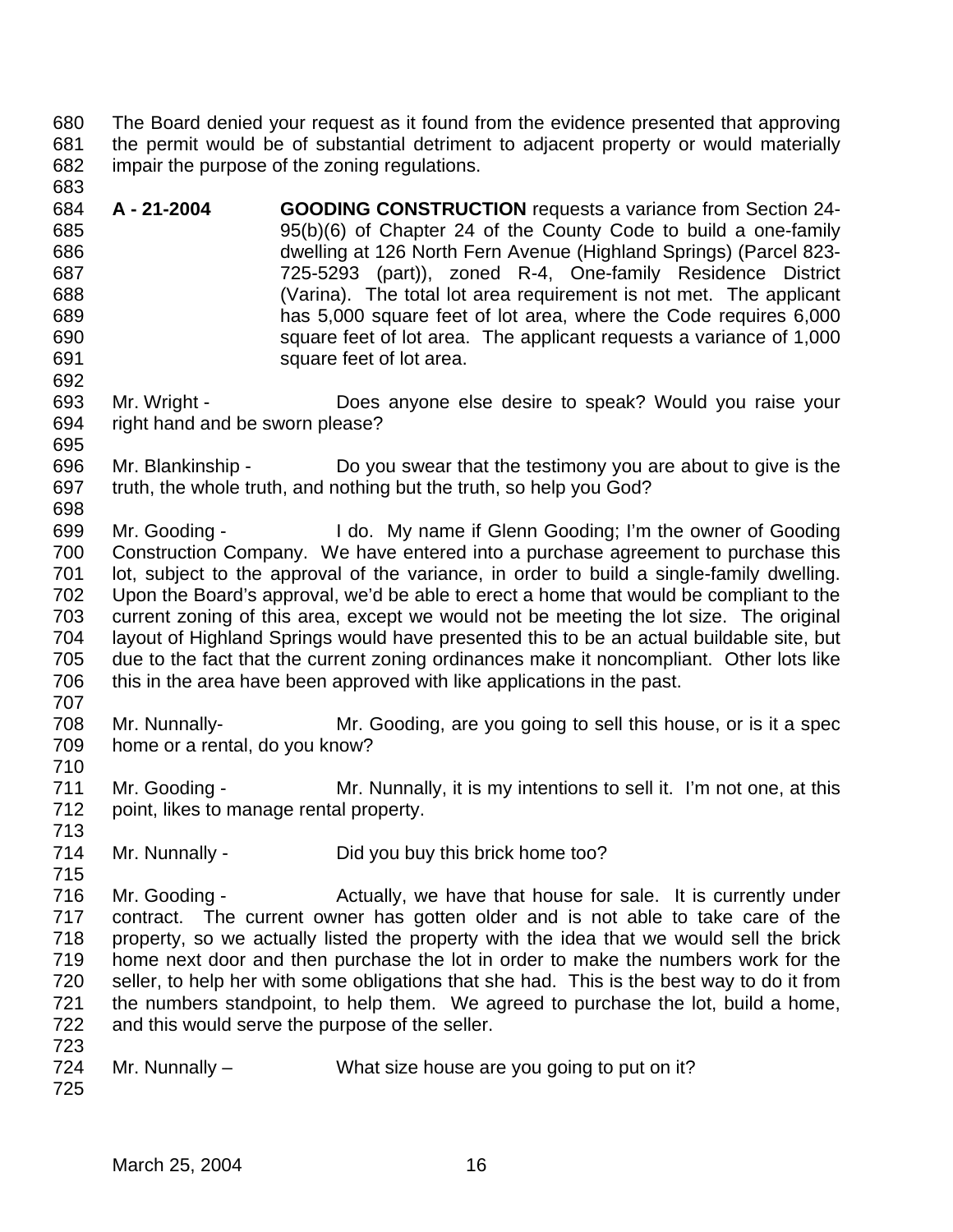- Mr. Gooding It would be a three-bedroom home, about 980 square feet, just a little bit under 1,000 square feet, vinyl siding, we would have a brick front foundation. It would meet the criteria of a custom-built home from that standpoint, just a smaller scale down. ]
- 731 Mr. Nunnally I rode down there the other day and noticed that there are about 20-21 houses on a 50-foot lot on that street, so there are other houses that have 5,000 square feet, about 20 on that one block.
- Mr. Wright Any further questions of members of the Board? Anyone in opposition to this request?
- 

 After an advertised public hearing and on a motion by Mr. Nunnally, seconded by Mr. McKinney, the Board **granted** application **A-21-2004** for a variance to build a one-family dwelling at 126 North Fern Avenue (Highland Springs) (Parcel 823-725-5293 (part)). The Board granted the variance subject to the following conditions:

- 1. This variance applies only to the lot area requirement. All other applicable regulations of the County Code shall remain in force.
- 2. Connections shall be made to public water and sewer.
- 748 Affirmative: Kirkland, McKinney, Nunnally, Wright 4 Negative: 0 Absent: 0
- 

 The Board granted this request, as it found from the evidence presented that, due to the unique circumstances of the subject property, strict application of the County Code would produce undue hardship not generally shared by other properties in the area, and authorizing this variance will neither cause a substantial detriment to adjacent property nor materially impair the purpose of the zoning regulations. 

- **New Applications**
- **UP- 6-2004 WEST END ASSEMBLY OF GOD** requests a temporary conditional use permit pursuant to Section 24-116(c)(1) of Chapter 24 of the County Code to park two temporary storage trailers at 401 North Parham Road (Parcel 753-736-0655), zoned R-1, One-family Residence District (Tuckahoe).
- Mr. Wright Does anyone else desire to speak with reference to this case? Would you raise your right hand and be sworn please?
- Mr. Blankinship Do you swear that the testimony you are about to give is the
- 770 truth, the whole truth, and nothing but the truth, so help you God?
-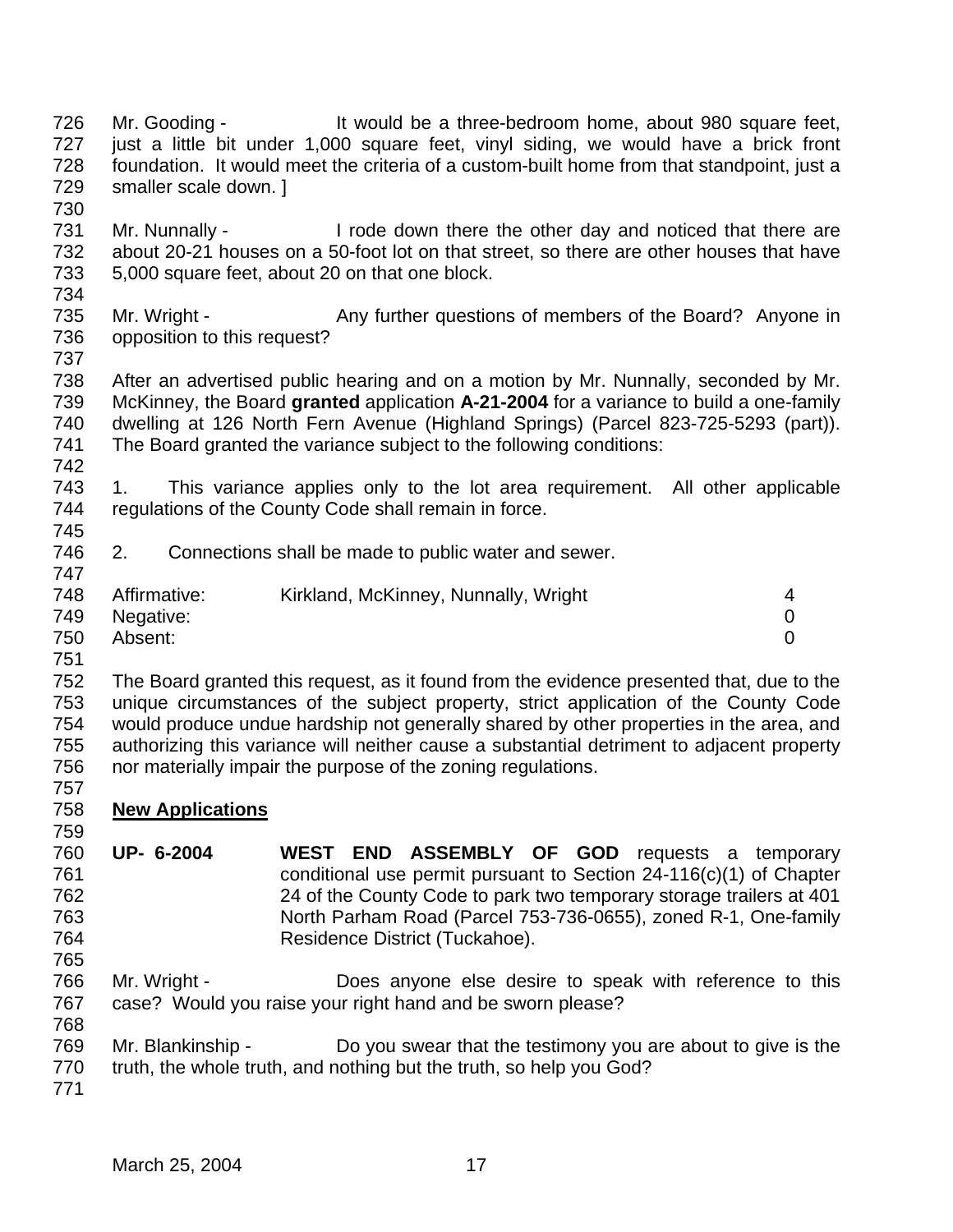Ms. Johnson - I do. My name is Cynthia Johnson; I am Missions Administrator at West End Assembly of God. We'd like to have two storage trailers for about five weeks, behind our building, not visible to Parham Road or to our neighbors, because of a large board fence and a wooded area, for storage for our Missions Yard Sale. I think we've done this for the last seven years, had no complaints from our neighbors, and no problems. 779 Mr. Wright - Same use as before? Ms. Johnson - Same use as before; same location. After an advertised public hearing and on a motion by Mr. McKinney, seconded by Mr. Nunnally, the Board **granted** application **UP-6-2004** for a temporary conditional use permit to park two temporary storage trailers at 401 North Parham Road (Parcel 753- 736-0655). The Board granted the variance subject to the following conditions: 1. This approval is only for locating two storage trailers on the property from March 31, 2004 through May 12, 2003. The trailers shall be removed prior to May 16, 2004. 2. All material shall be kept in the trailers. There shall be no storage of any merchandise outside the trailers. 794 Affirmative: Kirkland, McKinney, Nunnally, Wright 4 Negative: 0 Absent: 0 The Board granted the request because it found the proposed use will be in substantial accordance with the general purpose and objectives of Chapter 24 of the County Code. **A - 23-2004 WILLIAM AND PHYLLIS ROXBURGH** request a variance from Section 24-95(c)(1) of Chapter 24 of the County Code to enclose the existing porch at 8502 Rivermont Drive (Rivermont) (Parcel 754-739-3575), zoned R-3, One-family Residence District (Tuckahoe). The total side yard setback is not met. The applicants have 20 feet total side yard setback, where the Code requires 24 feet total side yard setback. The applicants request a variance of 4 feet total side yard setback. Mr. Wright - Does anyone else desire to speak with reference to this case? Would you raise your right hand and be sworn please? Mr. Blankinship - Do you swear that the testimony you are about to give is the truth, the whole truth, and nothing but the truth, so help you God? 816 Mr. Farrar - I do. Terry Farrar. This is an existing structure, already has a roof, floor, and foundation; it's a screened porch, and all we're going to do is enclose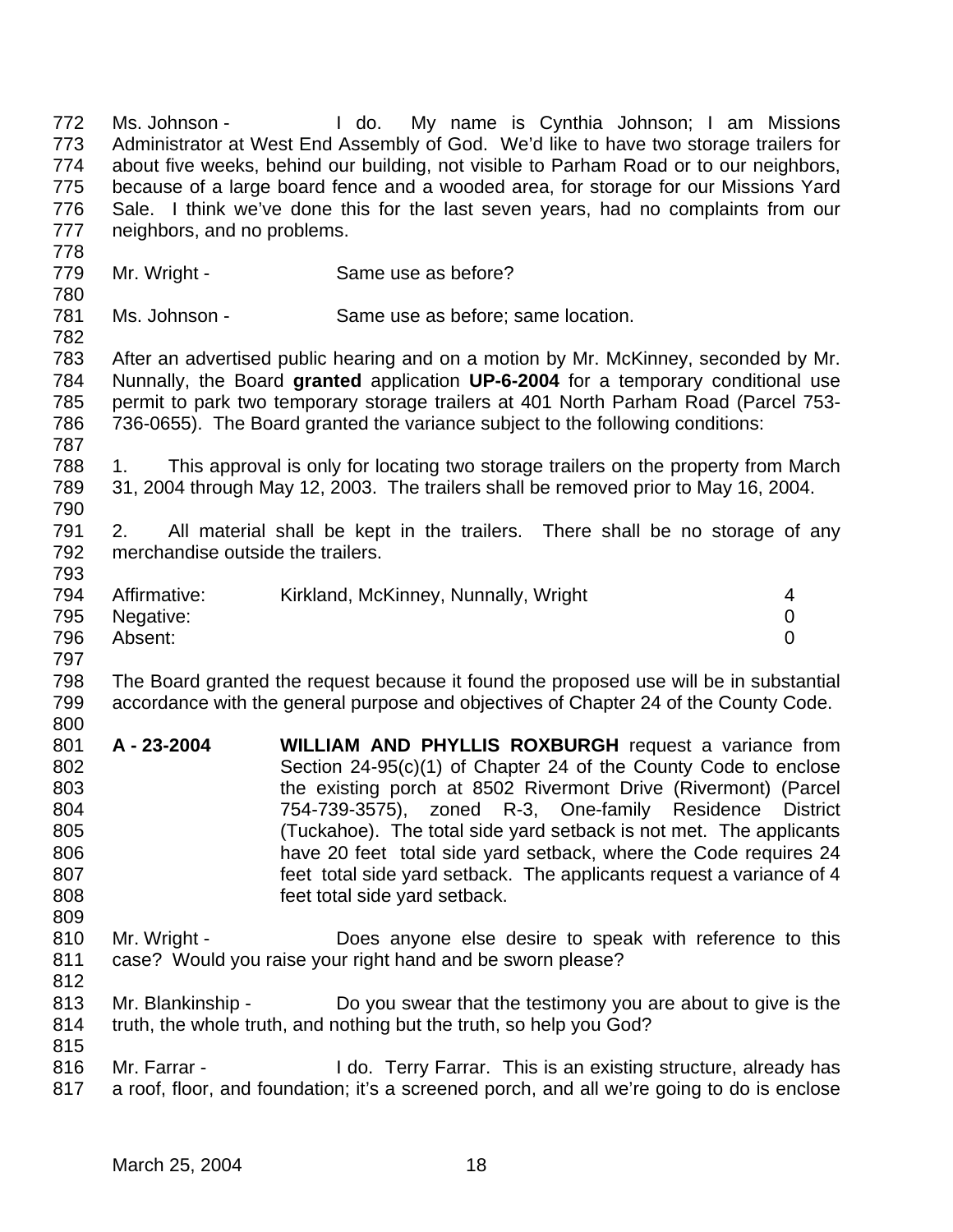it. We're asking for four feet. 818<br>819

| 819 |                                        |                                                                                           |                |
|-----|----------------------------------------|-------------------------------------------------------------------------------------------|----------------|
| 820 | Mr. Wright -                           | The enclosure would be not any larger than the screened                                   |                |
| 821 | porch is now?                          |                                                                                           |                |
| 822 |                                        |                                                                                           |                |
| 823 | Mr. Farrar -                           | No sir.                                                                                   |                |
| 824 |                                        |                                                                                           |                |
| 825 | Mr. Wright -                           | Same foundation?                                                                          |                |
| 826 |                                        |                                                                                           |                |
| 827 | Mr. Farrar -                           | Same everything. In fact it's going to enhance and beautify                               |                |
| 828 | the house.                             |                                                                                           |                |
| 829 |                                        |                                                                                           |                |
| 830 | Mr. Wright -                           | What type of construction would it be?                                                    |                |
| 831 |                                        |                                                                                           |                |
| 832 | Mr. Farrar -                           | I'll give you one of our brochures. It's aluminum structure,                              |                |
| 833 | with sliding windows and screen.       |                                                                                           |                |
| 834 |                                        |                                                                                           |                |
| 835 | Mr. Wright -                           | It will be compatible with the house? It will have glass                                  |                |
| 836 |                                        | enclosures all around? Anything further? Anyone here in opposition to this request?       |                |
| 837 | Any questions of members of the Board? |                                                                                           |                |
| 838 |                                        |                                                                                           |                |
| 839 |                                        | After an advertised public hearing and on a motion by Mr. Kirkland, seconded by Mr.       |                |
| 840 |                                        | McKinney, the Board granted application A-23-2004 for a variance to enclose the           |                |
| 841 |                                        | existing porch at 8502 Rivermont Drive (Rivermont) (Parcel 754-739-3575). The Board       |                |
| 842 |                                        | granted the variance subject to the following conditions:                                 |                |
| 843 |                                        |                                                                                           |                |
| 844 | 1.                                     | The new construction shall match the existing dwelling as nearly as practical.            |                |
| 845 |                                        |                                                                                           |                |
| 846 | 2.                                     | The property shall be developed in substantial conformance with the plan filed            |                |
| 847 |                                        | with the application. No substantial changes or additions to the layout may be made       |                |
| 848 |                                        | without the approval of the Board of Zoning Appeals.                                      |                |
| 849 |                                        |                                                                                           |                |
| 850 | Affirmative:                           | Kirkland, McKinney, Nunnally, Wright                                                      | 4              |
| 851 | Negative:                              |                                                                                           | $\overline{0}$ |
| 852 | Absent:                                |                                                                                           | 0              |
| 853 |                                        |                                                                                           |                |
| 854 |                                        | The Board granted this request, as it found from the evidence presented that, due to the  |                |
| 855 |                                        | unique circumstances of the subject property, strict application of the County Code       |                |
| 856 |                                        | would produce undue hardship not generally shared by other properties in the area, and    |                |
| 857 |                                        | authorizing this variance will neither cause a substantial detriment to adjacent property |                |
| 858 |                                        | nor materially impair the purpose of the zoning regulations.                              |                |
| 859 |                                        |                                                                                           |                |
| 860 | <b>UP-7-2004</b>                       | <b>RESOURCE</b><br><b>DEVELOPMENT</b><br><b>ASSOCIATES</b>                                | requests<br>a  |
| 861 |                                        | conditional use permit pursuant to Sections 24-103 and 24-52(d) of                        |                |
| 862 |                                        | Chapter 24 of the County Code to extract materials from the earth                         |                |
| 863 |                                        | at 1801 Kingsland Road (Parcel 818-676-5915), zoned A-1,                                  |                |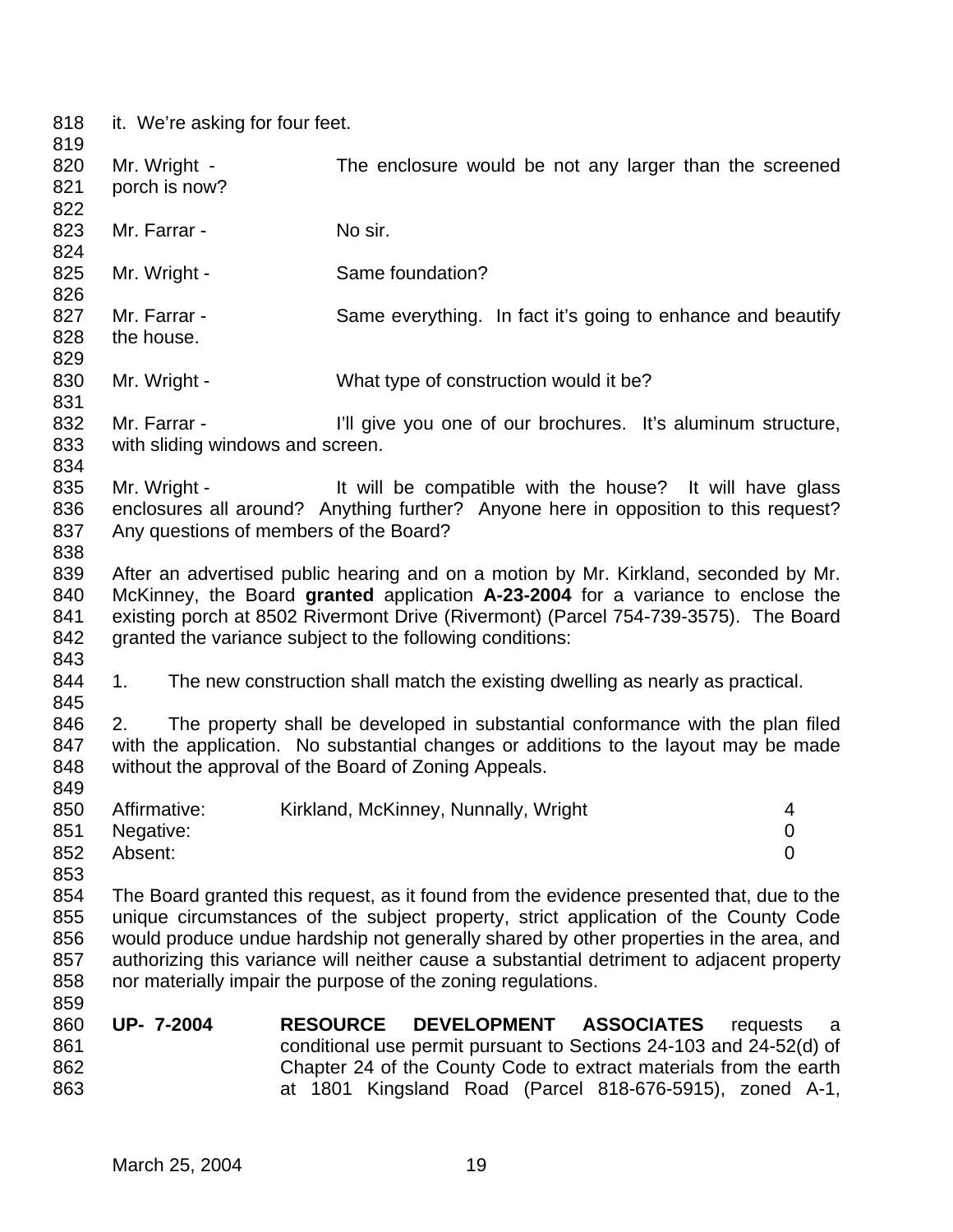Agricultural District (Varina). 866 Mr. Wright - Does anyone else desire to speak with reference to this case? Would you raise your right hand and be sworn please? 869 Mr. Blankinship - Do you swear that the testimony you are about to give is the truth, the whole truth, and nothing but the truth, so help you God? 872 Ms. Isaac - I do. My name is Larraine Isaac, representing this case. Every two years we have gotten an extension on this use permit. It is used only for S. B. Cox; there are no other commercial haulers. Reclamation has started, I think in the 875 last two years they've probably taken out more material than they had in a while, and I don't know even, it's probably not going to be too many more years this is going to be completely completed. As the staff report says, there have been no complaints, no 878 problems, so we're asking for a two-year extension. 880 Mr. Wright - Mr. Blankinship, any complaints? 882 Mr. Blankinship - No sir. We haven't had any. It looks like it's being reclaimed already. 885 Mr. Wright - So they're do what they're supposed to do? Are you satisfied with the conditions as proposed? 888 Ms. Isaac - Yes sir, I went through them; they're the same conditions from last year. 891 Mr. Wright - Any questions of members of the Board? Anyone here in opposition to this request? After an advertised public hearing and on a motion by Mr. Nunnally, seconded by Mr. McKinney, the Board **granted** application **UP-7-2004** for a conditional use permit to to extract materials from the earth at 1801 Kingsland Road (Parcel 818-676-5915). The Board granted the use permit subject to the following conditions: 1. This use permit is subject to all requirements of Section 24-103 of Chapter 24 of the County Code. 2. Before beginning any work, the applicant shall provide a financial guaranty in an amount of \$2,000.00 per acre for each acre of land to be disturbed, for a total of \$ 31,600.00, guaranteeing that the land will be restored to a reasonably level and drainable condition. This permit does not become valid until the financial guaranty has been approved by the County Attorney. The financial guaranty may provide for 907 termination after 90 days notice in writing to the County. In the event of termination, this permit shall be void, and work incident thereto shall cease. Within the next 90 days the applicant shall restore the land as provided for under the conditions of this use permit.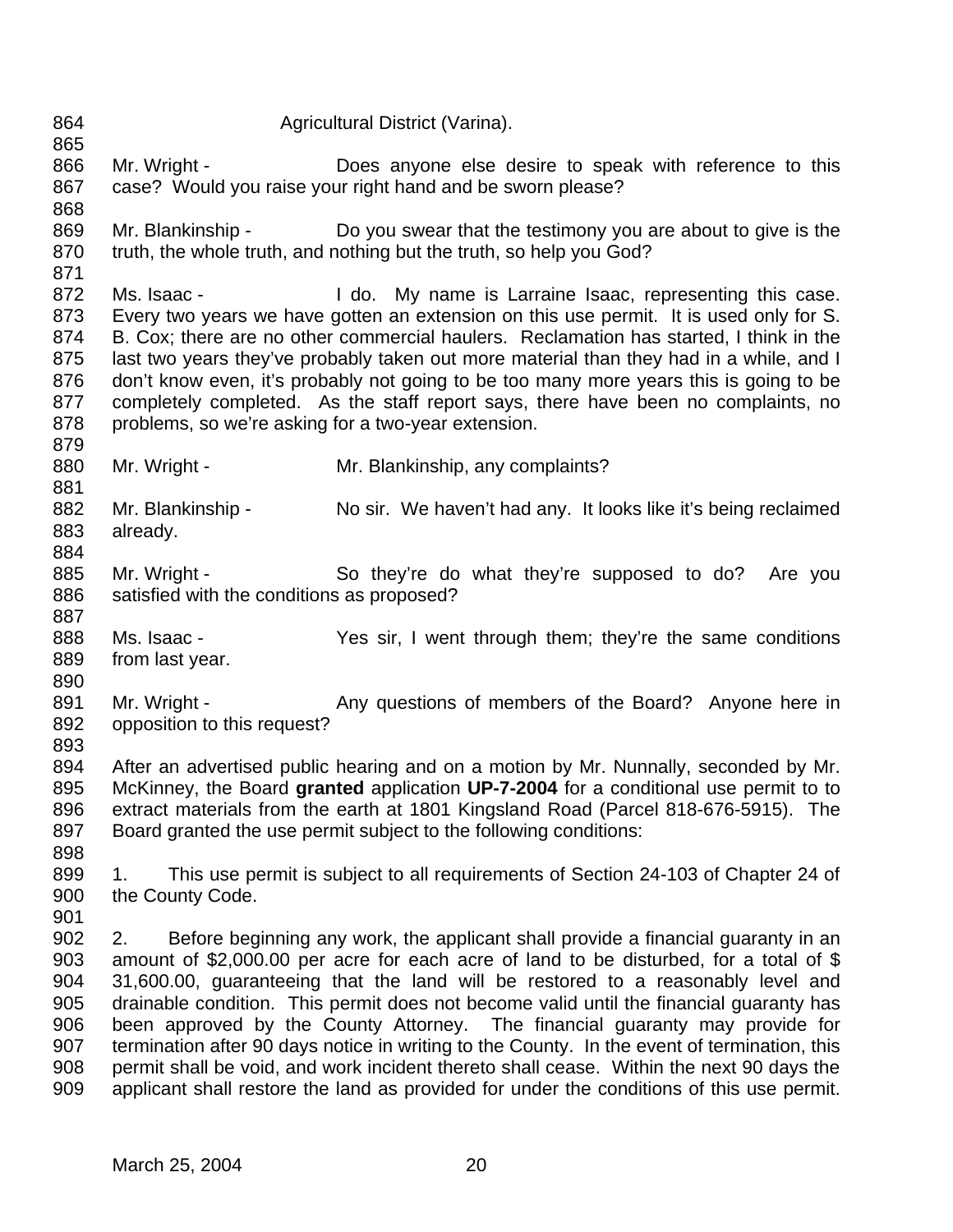Termination of such financial guaranty shall not relieve the applicant from its obligation 911 to indemnify the County of Henrico for any breach of the conditions of this use permit. If this condition is not satisfied within 90 days of approval, the use permit shall be void.

 3. Before beginning any work, the applicant shall submit erosion control plans to the Department of Public Works for review and approval. Throughout the life of the operation, the applicant shall continuously satisfy the Department of Public Works that erosion control procedures are properly maintained, and shall furnish plans and bonds 918 that the department deems necessary. The applicant shall provide certification from a licensed professional engineer that dams, embankments and sediment control structures meet the approved design criteria as set forth by the State. If this condition is not satisfied within 90 days of approval, the use permit shall be void. 

 4. Before beginning any work, the applicant shall obtain a mine license from the Virginia Department of Mines, Minerals and Energy. If this condition is not satisfied within 90 days of approval, the use permit shall be void.

 5. Before beginning any work, the areas approved for mining under this permit shall be delineated on the ground by five-foot-high metal posts at least five inches in diameter and painted in alternate one foot stripes of red and white. These posts shall be so located as to clearly define the area in which the mining is permitted. They shall be located, and their location certified, by a certified land surveyor. If this condition is not satisfied within 90 days of approval, the use permit shall be void.

 6. In the event that the Board's approval of this use permit is appealed, all conditions requiring action within 90 days will be deemed satisfied if the required actions are taken within 90 days of final action on the appeal. 

 7. The applicant shall comply with the Chesapeake Bay Preservation Act and all state and local regulations administered under such act applicable to the property, and shall furnish to the Planning Office copies of all reports required by such act or regulations. 

 8. Hours of operation shall be from 6:00 a.m. to 6:00 p.m. when Daylight Savings Time is in effect, and from 7:00 a.m. to 5:00 p.m. at all other times. 

 9. No operations of any kind are to be conducted at the site on Saturdays, Sundays, or national holidays. 

 10. All means of access to the property shall be from the established entrance onto Kingsland Road. 

 11. The applicant shall erect and maintain gates at all entrances to the property. These gates shall be locked at all times, except when authorized representatives of the applicant are on the property.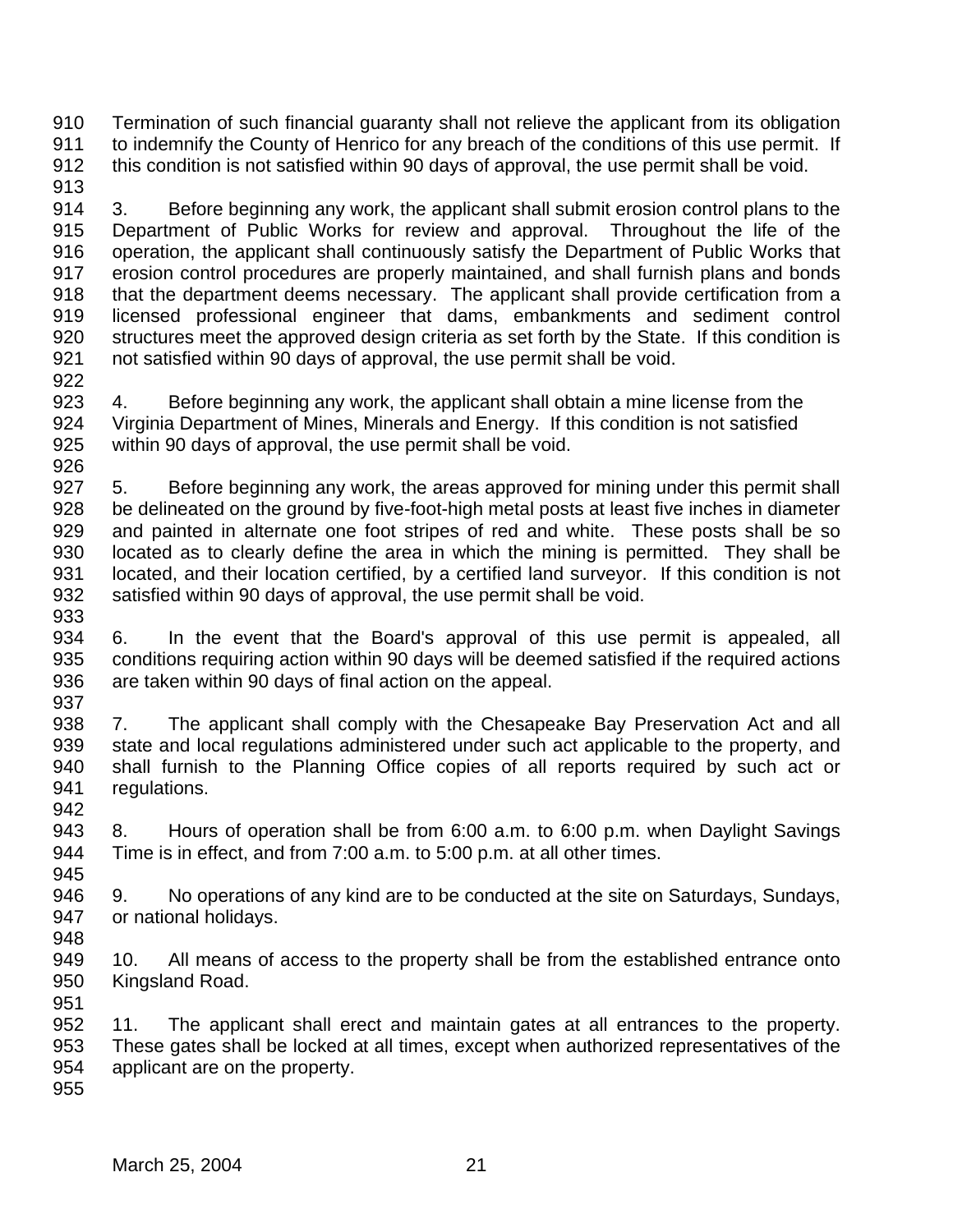12. The applicant shall post and maintain a sign at the entrance to the mining site stating the name of the operator, the use permit number, the mine license number, and the telephone number of the operator. The sign shall be 12 square feet in area and the letters shall be three inches high. 

 13. The applicant shall post and maintain "No Trespassing" signs every 250 feet along the perimeter of the property. The letters shall be three inches high. The applicant shall furnish the Chief of Police a letter authorizing the Division of Police to enforce the "No Trespassing" regulations, and agreeing to send a representative to testify in court as required or requested by the Division of Police.

- 14. Standard "Truck Entering Highway" signs shall be erected on Kingsland Road on each side of the entrances to the property. These signs will be placed by the County, at the applicant's expense.
- 15. The applicant shall post and maintain a standard stop sign at the entrance to Kingsland Road.
- 16. The applicant shall provide a flagman to control traffic from the site onto the public road, with the flagman yielding the right of way to the public road traffic at all times. This flagman will be required whenever the Division of Police deems necessary.
- 17. All roads used in connection with this use permit shall be effectively treated with calcium chloride or other wetting agents to eliminate any dust nuisance.
- 981 18. The operation shall be so scheduled that trucks will travel at regular intervals and not in groups of three or more.
- 19. Trucks shall be loaded in a way to prevent overloading or spilling of materials of any kind on any public road.
- 20. The applicant shall maintain the property, fences, and roads in a safe and secure condition indefinitely, or convert the property to some other safe use.
- 21. If, in the course of its preliminary investigation or operations, the applicant discovers evidence of cultural or historical resources, or an endangered species, or a significant habitat, it shall notify appropriate authorities and provide them with an opportunity to investigate the site. The applicant shall report the results of any such investigation to the Planning Office.
- 22. If water wells located on surrounding properties are adversely affected, and the extraction operations on this site are suspected as the cause, the effected property owners may present to the Board evidence that the extraction operation is a contributing factor. After a hearing by the Board, this use permit may be revoked or suspended, and 1000 the operator may be required to correct the problem.
-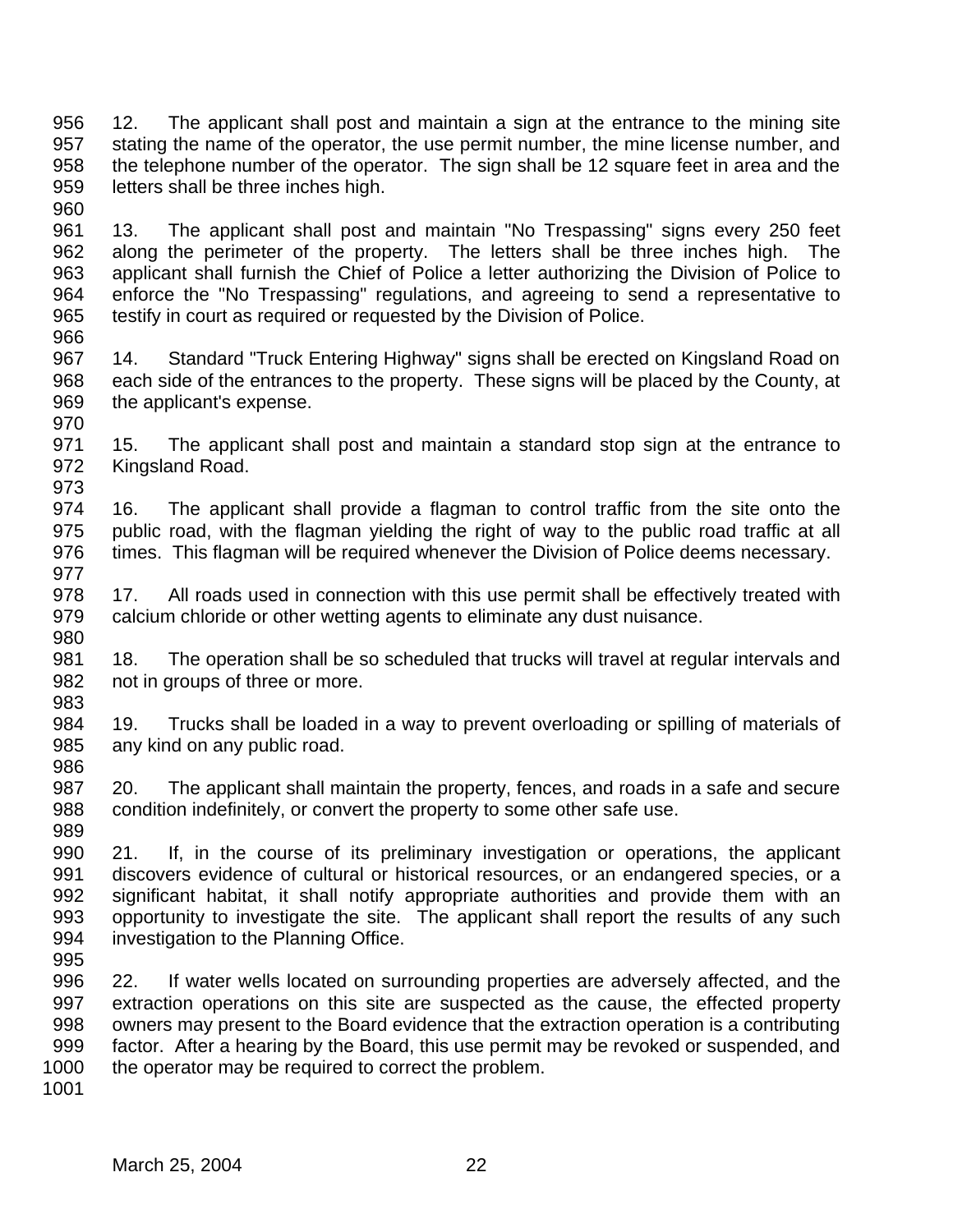23. Open and vertical excavations having a depth of 10 feet or more, for a period of more than 30 days, shall be effectively sloped to a 2:1 slope or flatter to protect the 1004 public safety. 

 24. Topsoil shall not be removed from any part of the property outside of the area in which mining is authorized. Sufficient topsoil shall be stockpiled on the property for respreading in a layer with five inches of minimum depth. All topsoil shall be stockpiled within the authorized mining area and provided with adequate erosion control protection. If the site does not yield sufficient topsoil, additional topsoil shall be brought to the site to provide the required five-inch layer of cover. All topsoil shall be treated with a mixture of seed, fertilizer, and lime as recommended by the County after soil tests have been provided to the County.

 25. No offsite-generated materials shall be deposited on the mining site without prior written approval of the Director of Planning. To obtain such approval, the operator shall submit a request stating the origin, nature and quantity of material to be deposited, and certifying that no contaminated or hazardous material will be included. The material to be deposited on the site shall be limited to imperishable materials such as stone, bricks, tile, sand, gravel, soil, asphalt, concrete and like materials, and shall not include any hazardous materials as defined by the Virginia Hazardous Waste Management Regulations. 

 26. A superintendent, who shall be personally familiar with all the terms and conditions of Section 24-103 of Chapter 24 of the County Code, as well as the terms and conditions of this use permit, shall be present at the beginning and conclusion of operations each work day to see that all the conditions of the Code and this use permit are observed.

 27. A progress report shall be submitted to the Board on March 31, 2005. This progress report must contain information concerning how much property has been mined to date of the report, the amount of land left to be mined, how much rehabilitation has been performed, when and how the remaining amount of land will be rehabilitated, and any other pertinent information about the operation that would be helpful to the Board. 

 28. Excavation shall be discontinued by March 31, 2006 and restoration accomplished by not later than March 31, 2007, unless a new permit is granted by the Board of Zoning Appeals.

 29. The rehabilitation of the property shall take place simultaneously with the mining process. Rehabilitation shall not be considered completed until the mined area is covered completely with permanent vegetation. 

 30. All drainage and erosion and sediment control measures shall conform to the standards and specifications of the Mineral Mining Manual Drainage Handbook. Any drainage structures in place prior to October 14, 1992 and which do not conform to the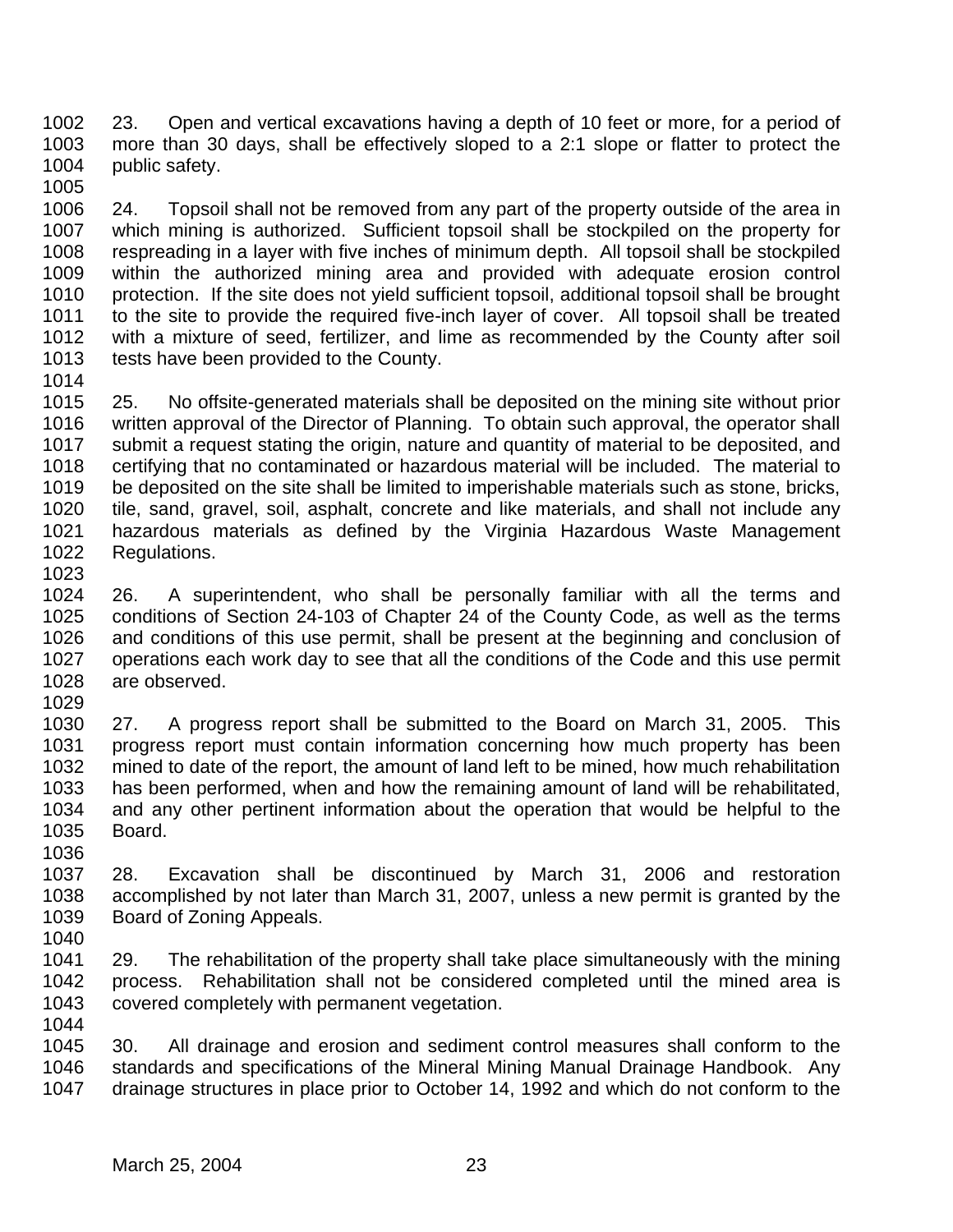Mineral Mining Manual Drainage Handbook may remain in place until such time as any reconstruction is required at which time said structures shall be brought into conformance with the Mineral Mining Manual Drainage Handbook. 31. Failure to comply with any of the foregoing conditions shall automatically void this permit. Affirmative: Kirkland, McKinney, Nunnally, Wright 4 Negative: 0 Absent: 0 The Board granted the request because it found the proposed use will be in substantial accordance with the general purpose and objectives of Chapter 24 of the County Code. 1061<br>1062 **A - 24-2004 THEODORE CLARK** requests a variance from Section 24-94 of Chapter 24 of the County Code to build an addition at 5834 Shady Hills Way (Shady Ridge) (Parcel 744-777-8399), zoned R-3C, One- family Residence District (Conditional) (Three Chopt). The rear yard setback is not met. The applicant proposes 36 feet rear yard setback, where the Code requires 40 feet rear yard setback. The applicant requests a variance of 4 feet rear yard setback. Mr. Wright - Does anyone else desire to speak with reference to this case? Would you raise your right hand and be sworn please? Mr. Blankinship - Do you swear that the testimony you are about to give is the truth, the whole truth, and nothing but the truth, so help you God? Mr. Matze - I do. My name's Craig Matze, President of R. C. Matze Construction. We're here to represent the homeowners to request a variance of four feet in the rear. The couple, due to the expansion of the family, would like to request this variance for the expansion downstairs for a home office. They currently have an office upstairs in one of the bedrooms and want to convert that back to a bedroom. Also, the family has, on both sides, out-of-state relatives and could use the additional space to help with that matter also. 1084 Mr. Wright - What's located to the rear of this property? Mr. Matze - There's another house back on the cul-de-sac that's kind of 1087 set a little bit further back there. Mr. Wright - So there seems to be a pretty good distance between that and this one. Mr. Matze - Yes, there's kind of a little ravine going down there that separates them also.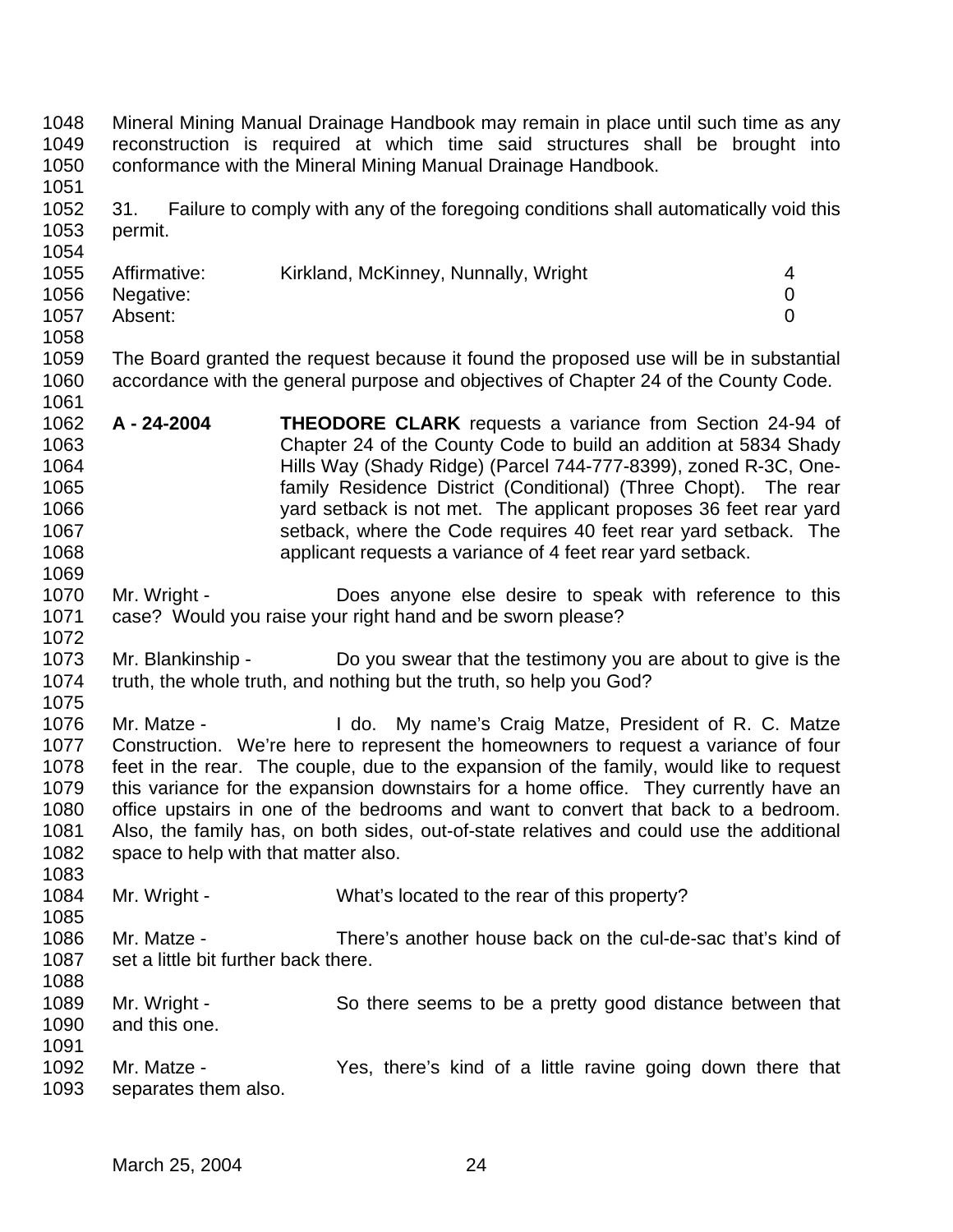| 1094         |                          |                                                                                           |   |
|--------------|--------------------------|-------------------------------------------------------------------------------------------|---|
| 1095         | Mr. Wright -             | And this would be used for what?                                                          |   |
| 1096         |                          |                                                                                           |   |
| 1097         | Mr. Matze -              | Part of it would be used for office, and then an extension to                             |   |
| 1098         | the kitchen/family room. |                                                                                           |   |
| 1099         |                          |                                                                                           |   |
| 1100         | Mr. Wright -             | I think you have a pretty good diagram in here of what you                                |   |
| 1101         |                          | want; I just wanted to get that in the record. What type of construction will it be?      |   |
| 1102         |                          |                                                                                           |   |
| 1103         | Mr. Matze -              | It will be brick and block foundation, vinyl siding, just three-                          |   |
| 1104         |                          | tab dimensional shingles to match the existing structures in the neighborhood             |   |
| 1105         |                          |                                                                                           |   |
| 1106         | Mr. Wright -             | It will be compatible with the house? Anything further? Any                               |   |
| 1107         |                          | questions of members of the Board? Anyone here in opposition?                             |   |
| 1108         |                          |                                                                                           |   |
| 1109         |                          | After an advertised public hearing and on a motion by Mr. Nunnally, seconded by Mr.       |   |
| 1110         |                          | Kirkland, the Board granted application A-24-2004 for a variance to build an addition at  |   |
| 1111         |                          | 5834 Shady Hills Way (Shady Ridge) (Parcel 744-777-8399). The Board granted the           |   |
| 1112         |                          | variance subject to the following conditions:                                             |   |
| 1113         | 1.                       |                                                                                           |   |
| 1114<br>1115 |                          | The new construction shall match the existing dwelling as nearly as practical.            |   |
| 1116         | 2.                       | The property shall be developed in substantial conformance with the plan filed            |   |
| 1117         |                          | with the application. No substantial changes or additions to the layout may be made       |   |
| 1118         |                          | without the approval of the Board of Zoning Appeals.                                      |   |
| 1119         |                          |                                                                                           |   |
| 1120         | Affirmative:             | Kirkland, McKinney, Nunnally, Wright                                                      | 4 |
| 1121         | Negative:                |                                                                                           | 0 |
| 1122         | Absent:                  |                                                                                           | 0 |
| 1123         |                          |                                                                                           |   |
| 1124         |                          | The Board granted this request, as it found from the evidence presented that, due to the  |   |
| 1125         |                          | unique circumstances of the subject property, strict application of the County Code       |   |
| 1126         |                          | would produce undue hardship not generally shared by other properties in the area, and    |   |
| 1127         |                          | authorizing this variance will neither cause a substantial detriment to adjacent property |   |
| 1128         |                          | nor materially impair the purpose of the zoning regulations.                              |   |
| 1129         |                          |                                                                                           |   |
| 1130         | A - 25-2004              | <b>KAREN JOHNSON</b> requests a variance from Section 24-94 of                            |   |
| 1131         |                          | Chapter 24 of the County Code to build an addition at 9605                                |   |
| 1132         |                          | Woodstream Drive (Quail Run) (Parcel 749-752-8007), zoned R-3,                            |   |
| 1133         |                          | One-family Residence District (Tuckahoe). The minimum side yard                           |   |
| 1134         |                          | setback and rear yard setback are not met. The applicant proposes                         |   |
| 1135         |                          | 8 feet minimum side yard setback and 37 feet rear yard setback,                           |   |
| 1136         |                          | where the Code requires 12 feet minimum side yard setback and                             |   |
| 1137         |                          | 40 feet rear yard setback. The applicant requests a variance of 4                         |   |
| 1138         |                          | feet minimum side yard setback and 3 feet rear yard setback.                              |   |
| 1139         |                          |                                                                                           |   |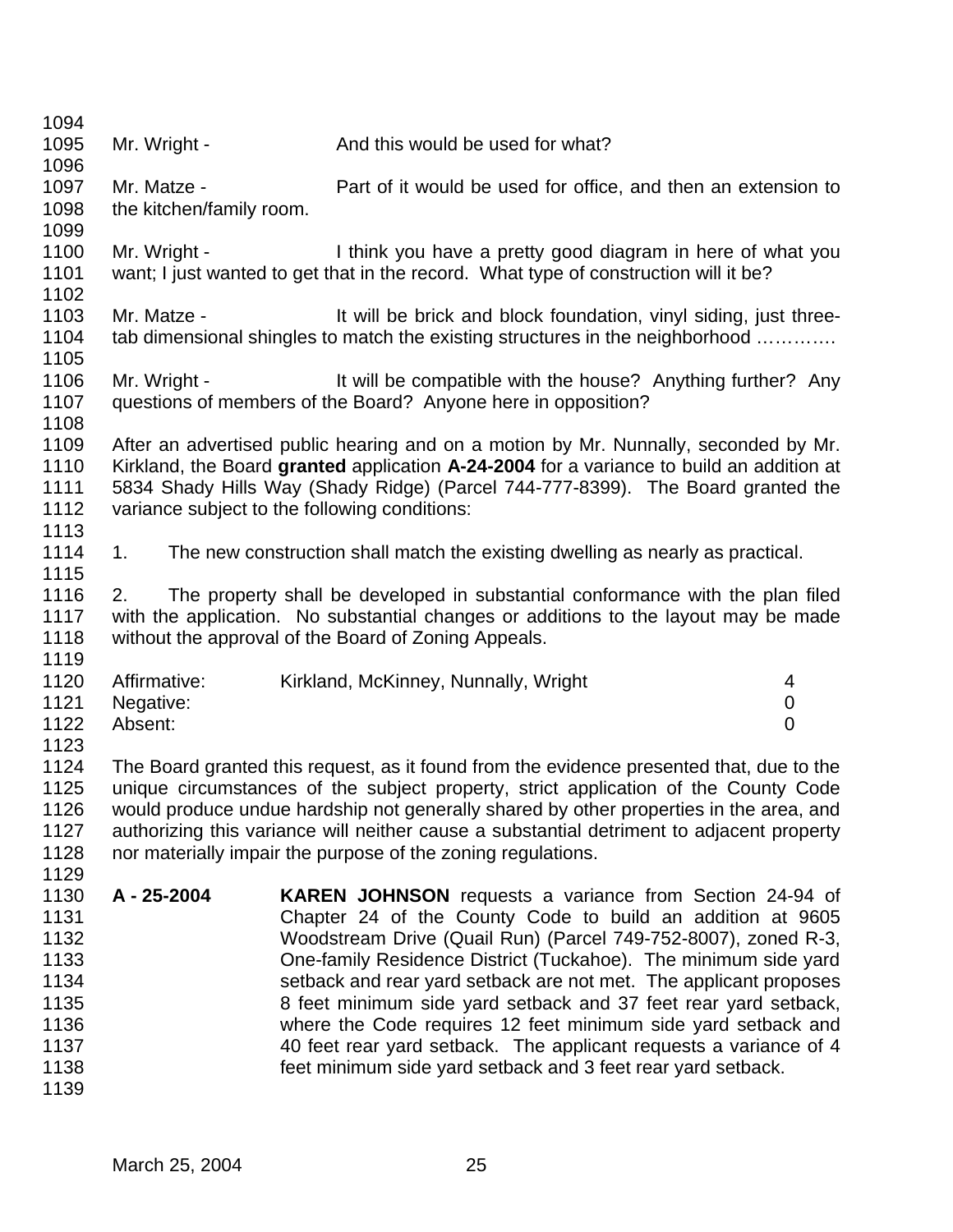Mr. Blankinship - Do you swear that the testimony you are about to give is the truth, the whole truth, and nothing but the truth, so help you God? Mr. Matze - I do. My name is Craig Matze, R. C. Matze Construction, President. I'm here to represent the Johnson family for this project. They request a variance of four feet on the side and three feet in the back. They have a mother-in-law, who is in a wheelchair, and they want to put this addition on there for her. On this particular side, they have a little 12 by 12 den, as you notice, on the rear, and they thought the addition would be appropriate on this spot to use this little 12 by 12 addition on the back as part of her sitting area, next to the proposed suite that's to be built for her on the rear. Mr. Wright - What type of construction will this be? Mr. Matze - Brick and block foundation, cedar siding to match the existing house, regular three-tab composite shingles. 1160 Mr. Wright - Any questions of members of the Board? Anyone here in opposition? After an advertised public hearing and on a motion by Mr. McKinney, seconded by Mr. Nunnally, the Board **granted** application **A-25-2004** for a variance to build an addition at 9605 Woodstream Drive (Quail Run) (Parcel 749-752-8007). The Board granted the variance subject to the following conditions: 1168 1. The new construction shall match the existing dwelling as nearly as practical. 2. The property shall be developed in substantial conformance with the plan filed with the application. No substantial changes or additions to the layout may be made without the approval of the Board of Zoning Appeals. 1174 Affirmative: Kirkland, McKinney, Nunnally, Wright 4 Negative: 0 Absent: 0 The Board granted this request, as it found from the evidence presented that, due to the unique circumstances of the subject property, strict application of the County Code would produce undue hardship not generally shared by other properties in the area, and authorizing this variance will neither cause a substantial detriment to adjacent property nor materially impair the purpose of the zoning regulations. **A - 26-2004 MIKE AND NICOLE MCCABE** request a variance from Sections 24-10(b) and 24-95(i)(2) of Chapter 24 of the County Code to build

Mr. Wright - Does anyone else desire to speak with reference to this

case? Would you raise your right hand and be sworn please?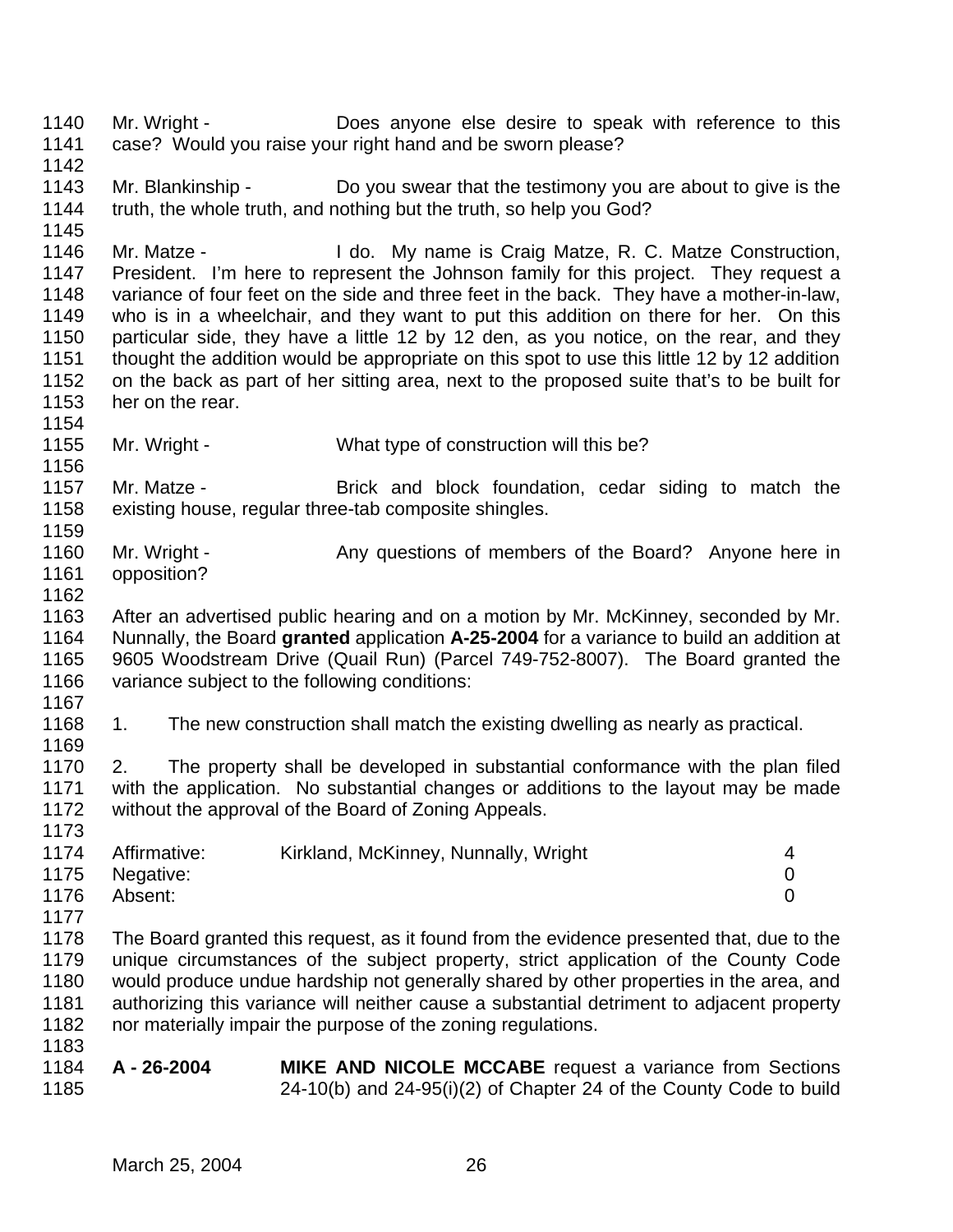- a barn and fenced pasture at 6521 Osborne Turnpike (Parcel 801- 702-4485), zoned R-3, One-family Residence District (Varina). The agricultural distance requirements and maximum accessory **Structure size are not met.** The applicants propose 2,673 square feet of accessory structures and 70 feet distance from a dwelling, where the Code allows 960 square feet of accessory structure and requires 400 feet distance from a dwelling. The applicants request a variance of 1,713 square feet of accessory structures and 330 feet distance from a dwelling.
- Mr. Wright Does anyone else desire to speak with reference to this case? Would you raise your right hand and be sworn please?
- Mr. Blankinship Do you swear that the testimony you are about to give is the truth, the whole truth, and nothing but the truth, so help you God?

 Mr. Marshall - I do. John Marshall. Good morning, Mr. Chairman, members of the Board, and Mr. Blankinship. I'm here representing Mike and Nicole 1204 McCabe, the owners of this property. The property is a little over 6  $\frac{1}{2}$  acres; they need two variances. They currently have a garage and a shed structure, which necessitates that if they want to build a barn, they need a variance for the additional accessory structure, so they need a variance for that. They also need a variance because of the fence that they want to put in to fence in this big open field. They want to fence in this field for pasture for the barn. By doing so, they will not meet the requirement of being the 70-foot distance from the house that is constructed out on New Market Road. I think it is important that the barn itself will, I believe, meet the 400-foot distance from any dwelling around there. I think there's a letter in your packet from the homeowner directly across Osborne; they have spoken with the homeowner directly behind them, as well as the one across New Market Road, and did not have any opposition from those neighbors with putting the barn out there or the fence. This is a strange request in this day and time, since this is an R-3 property, and somebody isn't coming for you, asking to build a bunch of houses. They basically want to fence in the farmland and put a barn up.

- Mr. McKinney They might do it if this is turned down.
- 1222 Mr. Wright - Mr. Blankinship, what other accessory buildings do they have?
- 

- Mr. Marshall The aerial shows them, Mr. Wright. Right behind the house there's a three-car garage, and at the very end of the garage, there's a tiny shed structure, a tool shed structure.
- 1229 Mr. Wright I think the problem comes about because the accessory size of whatever you can build is configured to what the lot size is normal for an R-3 zoning. Now you've got two or three times the size of this lot, sort of causes a problem.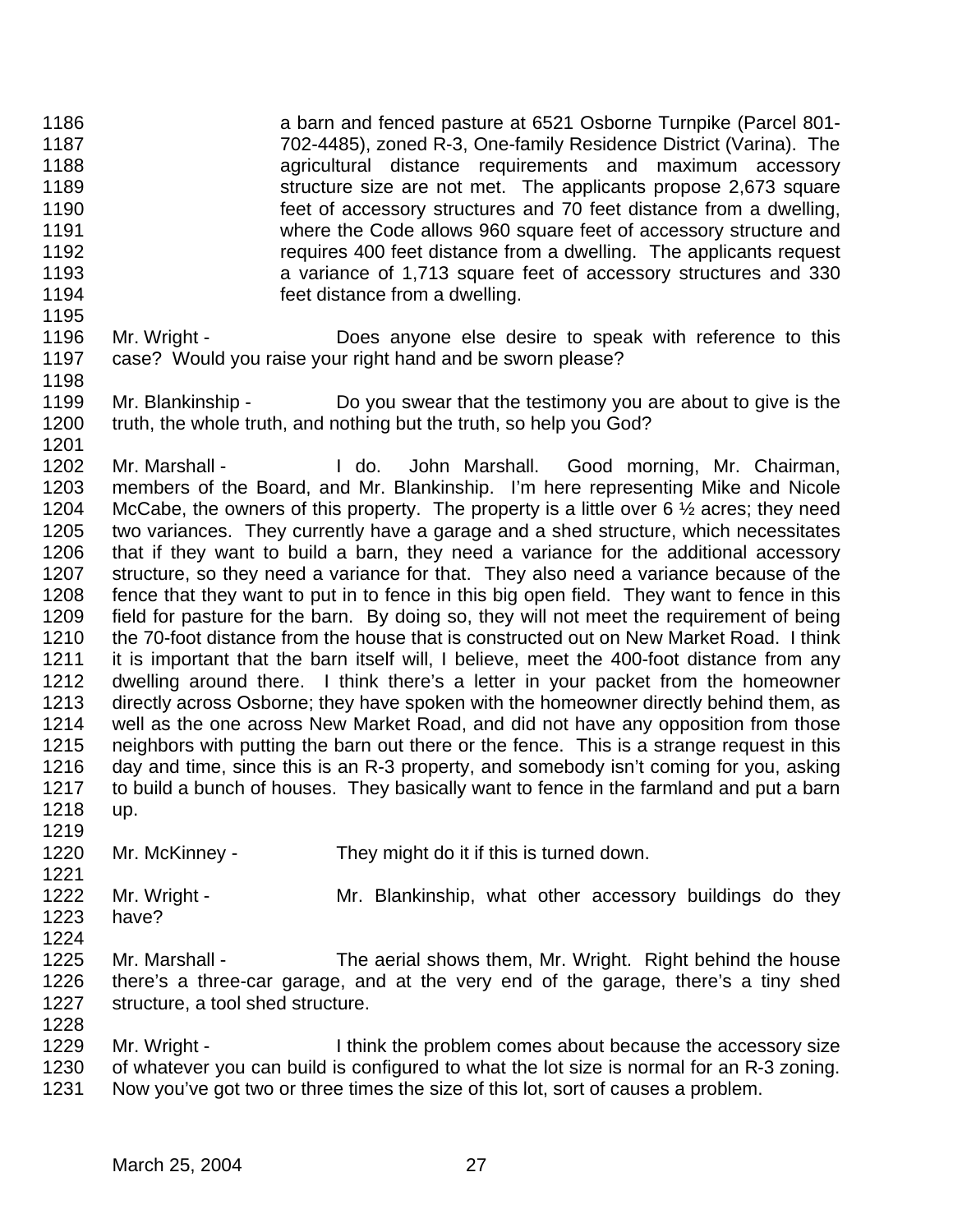| 1232         |                                                       |                                                                                    |
|--------------|-------------------------------------------------------|------------------------------------------------------------------------------------|
| 1233         | Mr. Blankinship -                                     | Yes sir, the regulation assumes small, rectangular lots in a                       |
| 1234         | subdivision.                                          |                                                                                    |
| 1235         |                                                       |                                                                                    |
| 1236         | Mr. Wright -                                          | How far will the nearest residence be to your pasture. Have                        |
| 1237         | you got any idea, Mr. Marshall?                       |                                                                                    |
| 1238         |                                                       |                                                                                    |
| 1239         | Mr. Marshall -                                        | I believe 75 feet or so. That would be the house out on New                        |
| 1240         |                                                       | Market Road. As you can see from the aerial picture, there's nothing else anywhere |
| 1241         | close to it.                                          |                                                                                    |
| 1242<br>1243 |                                                       |                                                                                    |
| 1244         | Mr. Wright -<br>a little.                             | You have the road, and then you have the house sitting back                        |
| 1245         |                                                       |                                                                                    |
| 1246         | Mr. Marshall -                                        | Yes sir, and the barn would actually be right in the middle of                     |
| 1247         | that field there, next to the house.                  |                                                                                    |
| 1248         |                                                       |                                                                                    |
| 1249         | Mr. Wright -                                          | How many horses, or what do you propose to have, horses                            |
| 1250         | here?                                                 |                                                                                    |
| 1251         |                                                       |                                                                                    |
| 1252         | Mr. Marshall -                                        | Yes sir.                                                                           |
| 1253         |                                                       |                                                                                    |
| 1254         | Mr. Nunnally -                                        | You've got four stalls here, though, Mr. Marshall. Is this just                    |
| 1255         | a family?                                             |                                                                                    |
| 1256         |                                                       |                                                                                    |
| 1257         | Mr. Marshall -                                        | Yes sir. A horse lover.                                                            |
| 1258         |                                                       |                                                                                    |
| 1259         | Mr. Kirkland -                                        | No boarding or anything like that?                                                 |
| 1260         |                                                       |                                                                                    |
| 1261         | Mr. Marshall -                                        | No boarding.                                                                       |
| 1262         |                                                       |                                                                                    |
| 1263         | Mr. Wright -                                          | Would you have any objection to our putting in the                                 |
| 1264         | conditions, a limit on the number of horses?          |                                                                                    |
| 1265         |                                                       |                                                                                    |
| 1266         | Mr. Marshall -                                        | No, if you want to say four because there's four stalls, that's                    |
| 1267         |                                                       | fine – that would be two per pasture, which is more than enough room.              |
| 1268<br>1269 |                                                       |                                                                                    |
| 1270         | Mr. Wright -<br>roaming around close to these houses. | I could see your problem if you really had a lot of horses                         |
| 1271         |                                                       |                                                                                    |
| 1272         | Mr. Marshall -                                        | The odors might be incompatible.                                                   |
| 1273         |                                                       |                                                                                    |
| 1274         | Mr. McKinney -                                        | Isn't there something in the Code that only allows so many                         |
| 1275         | horses per acre?                                      |                                                                                    |
| 1276         |                                                       |                                                                                    |
| 1277         | Mr. Blankinship -                                     | One per fenced acre.                                                               |
|              |                                                       |                                                                                    |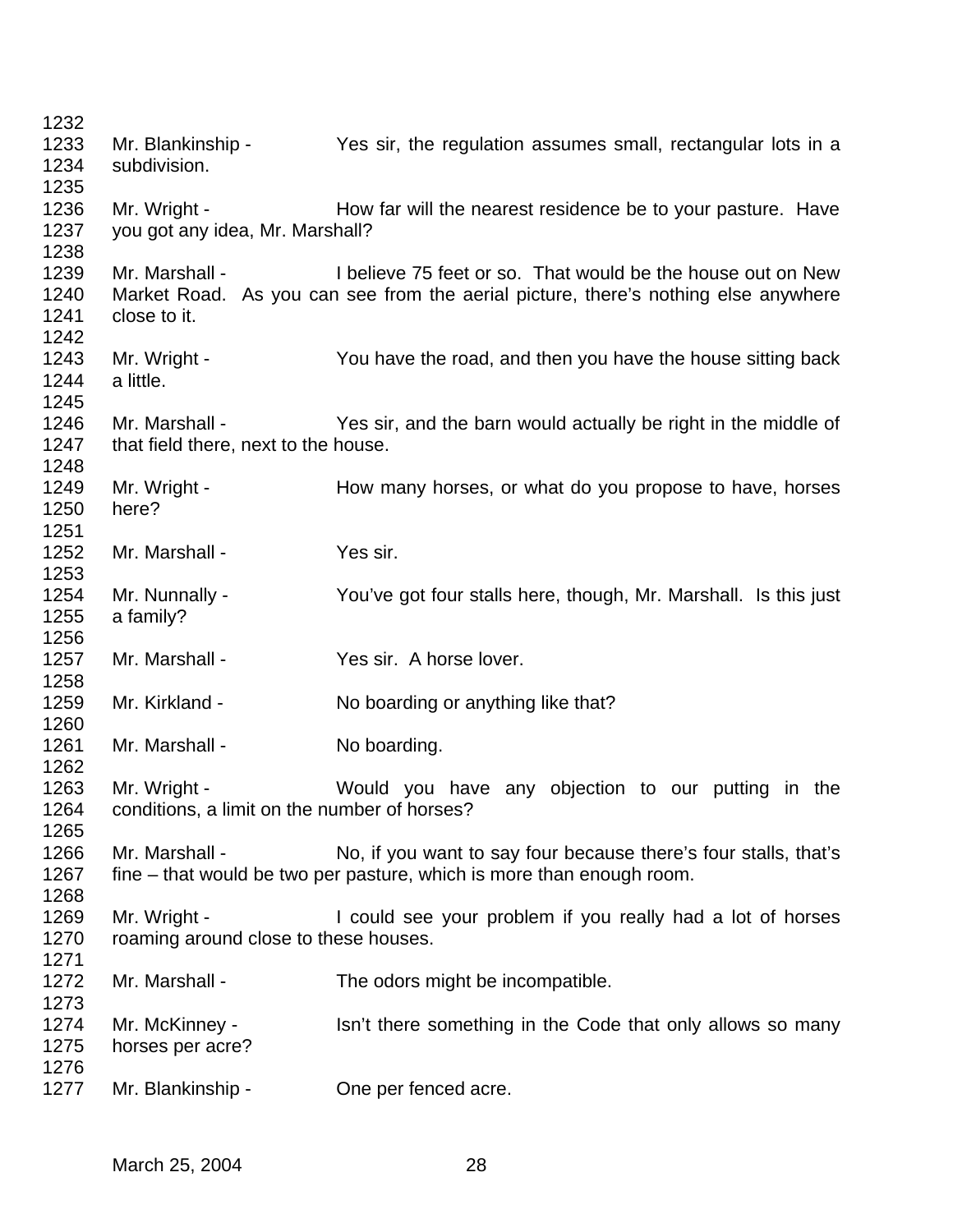| 1278         |                     |                                                                                           |
|--------------|---------------------|-------------------------------------------------------------------------------------------|
| 1279         | Mr. Wright -        | How many acres do we have here?                                                           |
| 1280         |                     |                                                                                           |
| 1281         | Mr. Marshall -      | There's six and a half.                                                                   |
| 1282         |                     |                                                                                           |
| 1283         | Mr. Nunnally -      | I still think we ought to limit it to four, one per stall.                                |
| 1284         |                     |                                                                                           |
| 1285         | Mr. Marshall -      | That's fine.                                                                              |
| 1286         |                     |                                                                                           |
| 1287         | Mr. McKinney -      | They want three, so we gave him four.                                                     |
| 1288         |                     |                                                                                           |
| 1289         | Mr. Nunnally -      | You're not going to have any riding lessons or give any                                   |
| 1290         |                     | riding lessons or anything like that, or horse shows or anything? Just family pleasure.   |
| 1291         |                     |                                                                                           |
| 1292         | Mr. Marshall -      | No sir; it's not a commercial operation.                                                  |
| 1293         |                     |                                                                                           |
| 1294         | Mr. Wright -        | How about a condition that would restrict it to family use?                               |
| 1295         |                     | No type of business use. I just want to protect the neighbors here.                       |
| 1296         |                     |                                                                                           |
| 1297         | Mr. Marshall -      | That's fine.                                                                              |
| 1298         |                     |                                                                                           |
| 1299         | Mr. Wright -        | Anything further? Any questions of members of the Board?                                  |
| 1300         |                     | Anyone here in opposition to this request? We have a lady in opposition here. Come        |
| 1301         |                     | down to the podium, please ma'am. Please raise your right hand and be sworn.              |
| 1302         |                     |                                                                                           |
| 1303<br>1304 | Mr. Blankinship -   | Do you swear that the testimony you are about to give is the                              |
| 1305         |                     | truth, the whole truth, and nothing but the truth, so help you God?                       |
| 1306         | Ms. Jeffress -      | I do. Nicole Jeffress. Actually I stepped out and forgot to                               |
| 1307         |                     | say that I had something to say about this. I live on New Market, 1187, and my            |
| 1308         |                     | husband and I didn't really have much of a problem because we would rather have that      |
| 1309         |                     | than have houses all beside us. I guess my question was, how close would the              |
| 1310         |                     | pastures be to the house? It looks like if this house is yours on this map, is it on this |
| 1311         |                     | map here? You can see your house; the pasture would be within those green lines.          |
| 1312         |                     |                                                                                           |
| 1313         | Mr. Blankinship -   | Mr. Chairman, I scaled it off when I did the staff report, and                            |
| 1314         | it's about 75 feet. |                                                                                           |
| 1315         |                     |                                                                                           |
| 1316         | Mr. Wright -        | From her house to the fence would be about 75 feet, and as                                |
| 1317         |                     | you heard, we're restricting them on that whole pasture area to no more than four         |
| 1318         | animals.            |                                                                                           |
| 1319         |                     |                                                                                           |
| 1320         | Ms. Jeffress -      | That was one of my concerns too, on how many there would                                  |
| 1321         | be.                 |                                                                                           |
| 1322         |                     |                                                                                           |
| 1323         | Mr. Wright -        | Well, they said it would be three, but we've restricted it to                             |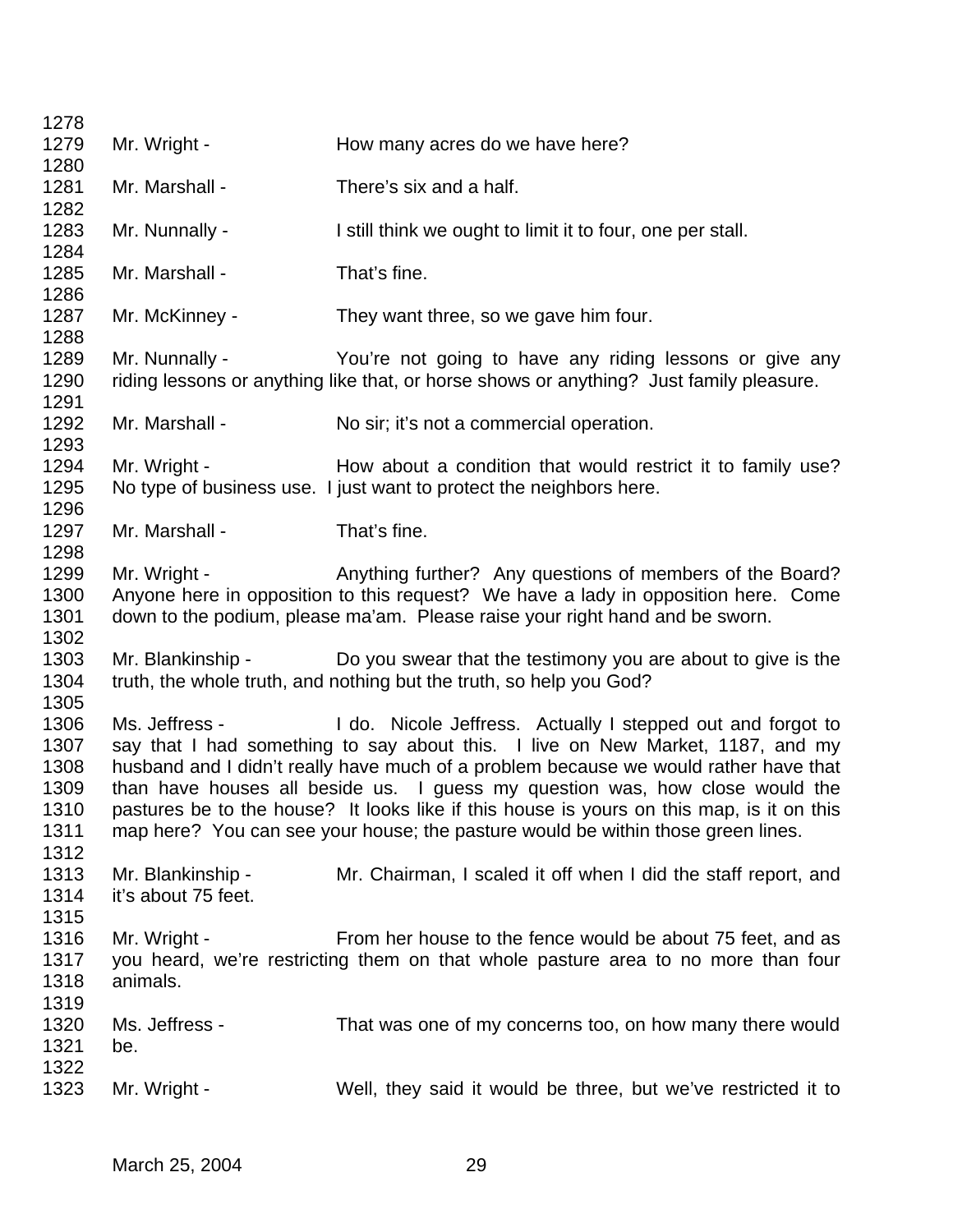four, and there would be no type of business venture there, no horse shows or anything 1325 like that, just for family use.

1327 Ms. Jeffress - Another concern, I think you have addressed it, was the odor, would I be smelling an odor every time I went outside, and you know, the summer is coming up too.

1331 Mr. Wright - It's considerable distance from your house; it's a lot further from the barn to your house than it is to the pasture.

 Mr. McKinney - Ms. Jeffress, there's also the condition that the property will be maintained so as to reduce any noxious odor.

1337 Mr. Wright - They're required to keep the property, to clean it up and keep it in good condition.

1340 Ms. Jeffress - Those are all my questions.

1342 Mr. Wright - Certainly appreciate your appearing. Thank you for coming. Anyone else in opposition? Mr. Marshall, you have a moment to rebut, if you desire. 

1345 Mr. Marshall - No sir.

 After an advertised public hearing and on a motion by Mr. Nunnally, seconded by Mr. McKinney, the Board **granted** application **A-26-2004** for a variance to build a barn and fenced pasture at 6521 Osborne Turnpike (Parcel 801-702-4485). The Board granted the variance subject to the following conditions: 

 1. The new construction shall match the existing dwelling as nearly as practical, as proffered by the applicant.

 2. The property shall be developed in substantial conformance with the plan filed with the application. No substantial changes or additions to the layout may be made without the approval of the Board of Zoning Appeals. 

3. The property will be maintained so as to reduce any noxious odors.

4. [ADDED] No more than four horses may be kept on the property.

 5. [ADDED] The variance only applies to horses kept for the recreation of family members. There shall be no boarding, riding lessons or other commercial use of the stables.

| 1367 | Affirmative:   | Kirkland, McKinney, Nunnally, Wright |  |
|------|----------------|--------------------------------------|--|
|      | 1368 Negative: |                                      |  |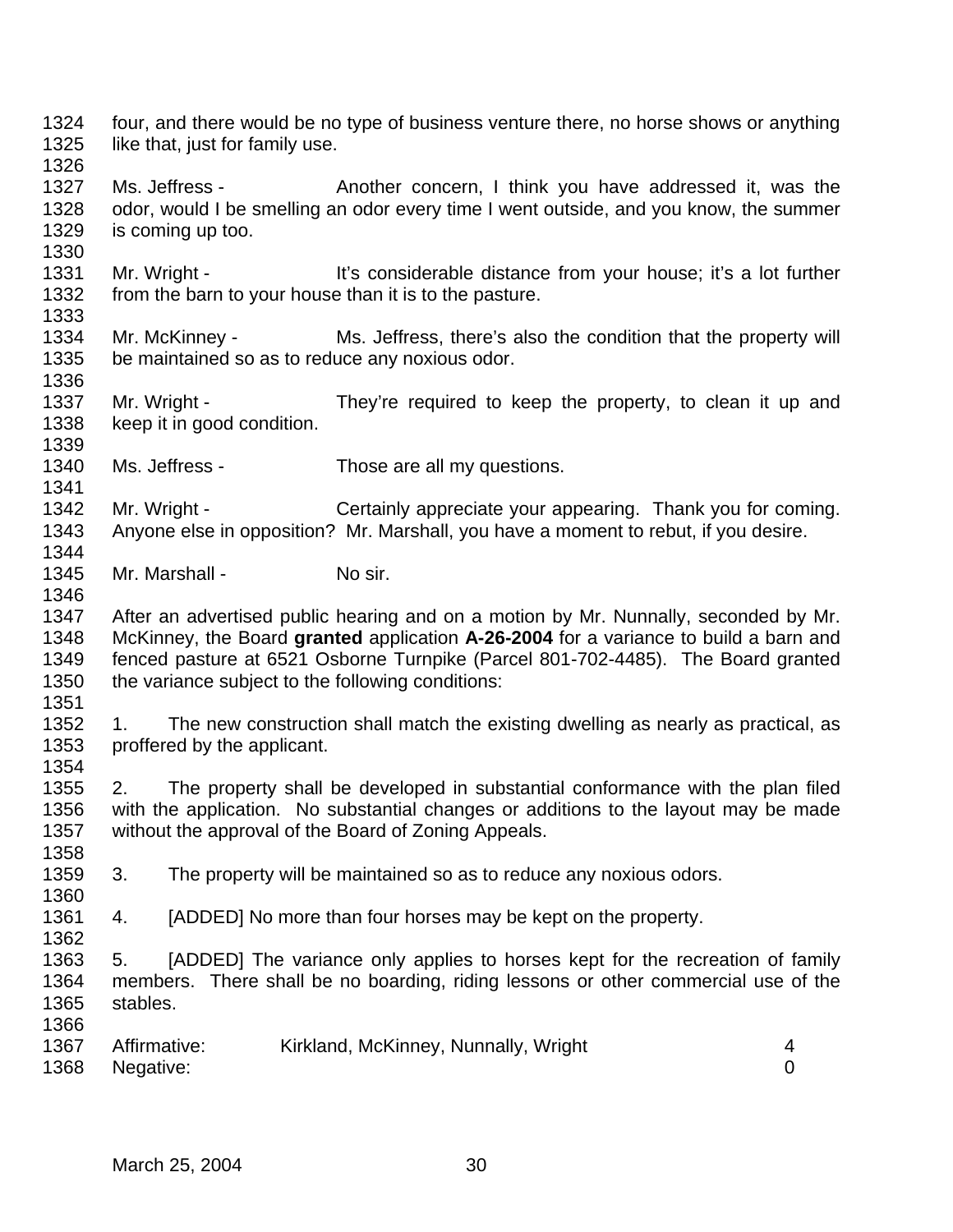Absent: 0

 The Board granted this request, as it found from the evidence presented that, due to the unique circumstances of the subject property, strict application of the County Code would produce undue hardship not generally shared by other properties in the area, and authorizing this variance will neither cause a substantial detriment to adjacent property nor materially impair the purpose of the zoning regulations.

- **UP- 8-2004 DOMINION VIRGINIA POWER** requests a conditional use permit pursuant to Sections 24-52(a) and 24-116(c)(2) of Chapter 24 of the County Code to build an electrical substation at 2156 Charles City Road (Parcel 811-713-9128), zoned A-1, Agricultural District (Varina).
- Mr. Wright Does anyone else desire to speak with reference to this case? Would you raise your right hand and be sworn please?
- Mr. Blankinship Do you swear that the testimony you are about to give is the truth, the whole truth, and nothing but the truth, so help you God?

1389 Mr. Garrett - I do. My name is Blaine Garrett. I come before you this morning, representing Dominion Virginia Power. They are asking for a conditional use permit pursuant to Sections 24-52 (a) and 24-116(c)(2) of Chapter 24 of the Henrico Code. Dominion is requesting this permit in order to construct an electrical substation on 3.9 acres at 2156 Charles City Road, in order to adequately supply electrical load 1394 and increase reliability for the electrical customers in this area. This request if driven by the increase in economic growth of this area and its demand upon Dominion's electrical distribution system. The substation will be set back off of Charles City Road in excess of 1,200 feet. The site will be secured by a seven-foot high fence, and the screening and vegetation as indicated on the application will be put in place. 

- 1400 Mr. Wright How far is the nearest residence from this location?
- 1402 Mr. Garrett I am not sure, sir. I think the nearest residence is .........
- 1404 Mr. Wright Is that a house?
- Mr. Garrett That is actually a recreational center that Dominion employees use, and they have get-togethers on certain times of the year. My understanding is that it's used approximately three to four times a year.
- 1410 Mr. Wright - The map that's up on the screen doesn't show Charles City Road, does it?
- 1413 Mr. Garrett Not now.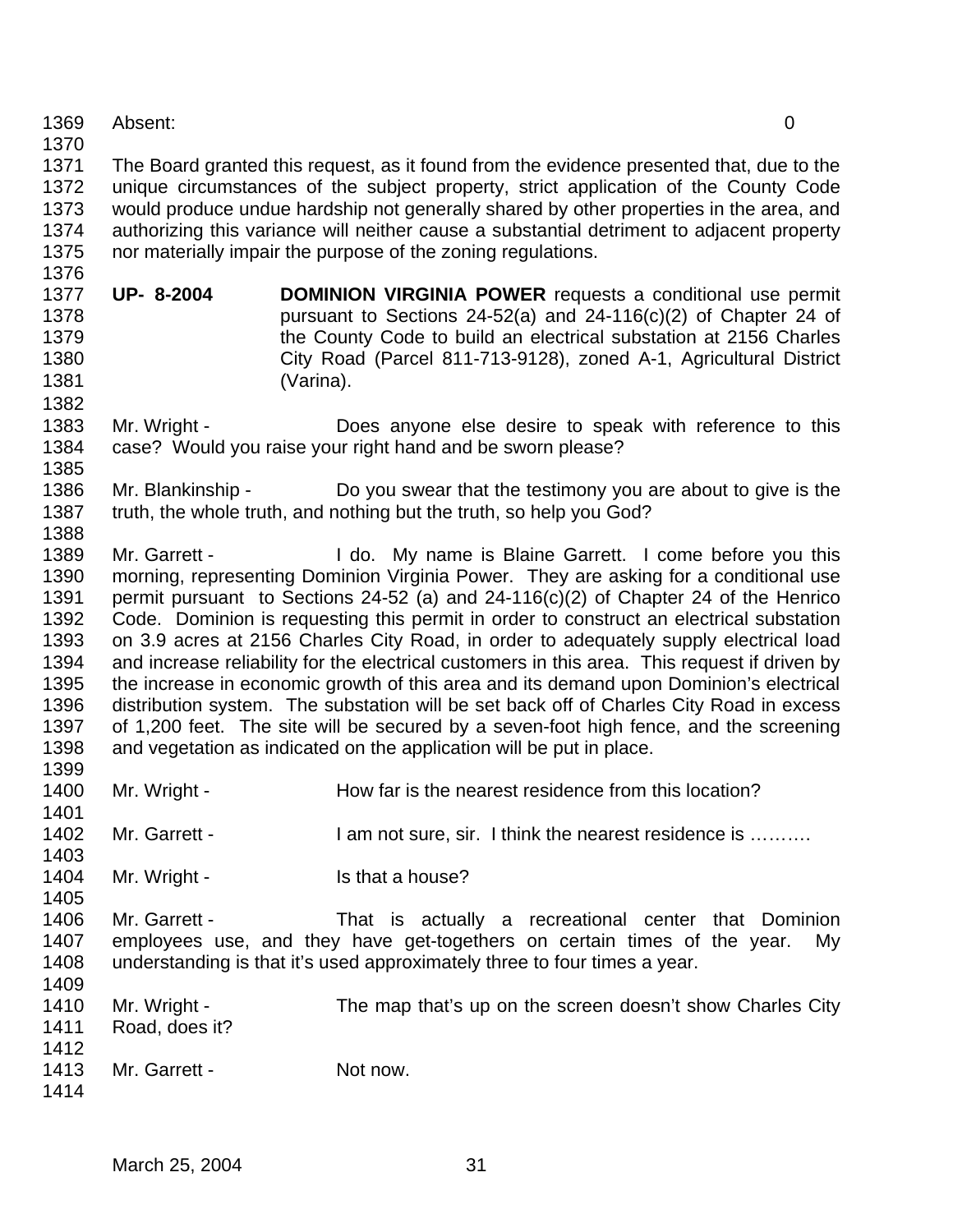1415 Mr. Wright - The one we have in our materials – there it is. What are 1416 those structures right there where that hand is? Mr. Garrett - That's an old abandoned barn that's falling down. 1420 Mr. Blankinship - That's not on your property, right? 1422 Mr. Garrett - No sir. 1424 Mr. Wright - How many people will be needed to operate this facility? Mr. Garrett - There will be no people stationed at this facility once it's constructed. It will take approximately three months to do a construction process, and 1428 as the substations operate that we have, you may have one or two passenger vehicles<br>1429 in and out of that substation for a week. They may be there for an hour or just a few in and out of that substation for a week. They may be there for an hour or just a few minutes at a time. 1432 Mr. Wright - So no one would be stationed there on a permanent basis? 1434 Mr. Garrett - No sir, there will be no desk, no office, or anything of that nature. 1437 Mr. Wright - You say maybe a couple of times a week somebody will come in to check things out? Mr. Garrett - Yes sir, in a pick-up truck or an SUV-type vehicle. Mr. Nunnally - The building's going to be built where the recreation area is now? Mr. Garrett - No sir, if I can draw your attention to, there's the substation itself, darkened in grey, and the north area on here, the northeast corner of the property is a recreation pavilion. Mr. Wright - This would be on the northwest side of the property, the western portion. Mr. Garrett - Yes sir, the substation would be more on the southwestern. Mr. Wright - On our plan, it looks like a lane back. Do you have legal access to get to this piece of property? Mr. Garrett - Yes sir, we have a thirty-foot deeded access off of Charles City Road, that was purchased along with the property and titled for ingress and egress. 1460 Mr. Wright - All right. Any further questions of members of the Board?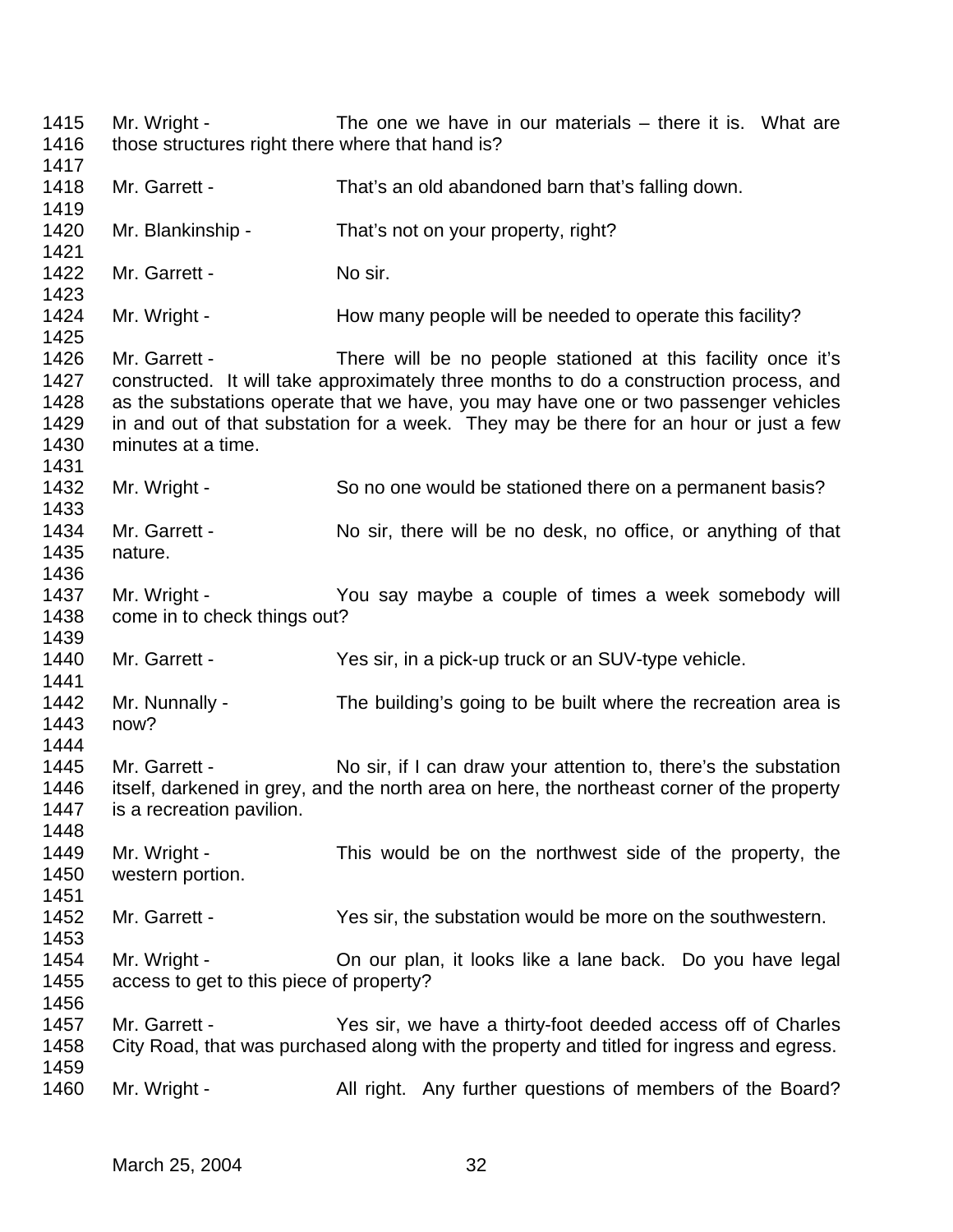Are these gentlemen in opposition? Do we have some opposition? Please come forward and state your name. Mr. Tookes - Yes sir, my name is Chris Tookes; I represent the owner of 1465 the lot in front of the electric power property. It's four acres and about seven acres. 1467 Mr. Wright - Right in front of it? Between Charles City Road and this property? Mr. Tookes - We do have joint easement on the road with the electrical power lines. The lady is trying to develop the property, and Henrico County has already approved as long as we leave the power lines parking lot. She bought the property because she has an old house in there she wants to fix; she wants to move in, and she didn't mind having ………………… 1476 Mr. Wright - Where is that? Where is that house? 1478 Mr. Tookes - The house is the one right over there, the one he says is a barn. It's an old house, and she didn't mind if they played baseball behind there. We like to find out what they're going to build, how it's going to look. We're not trying to stop the process, but we need to be consulted to see what they're doing, because the property can be very devaluated, due to the fact that everybody says you live next to electrical lines that drive you crazy. I don't know. That's hasn't happened to me yet, but 1484 that's one of the biggest concerns we have. 1486 Mr. Wright - Have you had a chance to speak with Mr. Garrett on this. Mr. Tookes - This is the first time I ever heard of that; four days ago the lady called me. I represent her; I'm trying to sell the property. We have a contract on the four acres, and we want to know exactly what's going to happen, what the electrical 1491 building is going to look like. I think if they build over there, then her property will devaluate. She's not a rich lady; she's saved enough money to build a house and sell the front land. 1495 Mr. Wright - You have M-1 on the front and you have M-1 …….. 1497 Mr. Tookes - No, four acres are M-1 …………… 1499 Mr. Wright - And then you've got some agriculture A-1, but then adjacent to your property, there's M-1 on the east. 1502 Mr. Tookes - And three and a half years ago we got an engineer trying to do four ward houses over there in Henrico County, approved way to build them, and you can use agriculture as a buffer in parking lot and use underneath the lines as a parking lot, but the building has to be far away, so we got that. She was not trying to rezone the other seven acres because she wants to build a house there.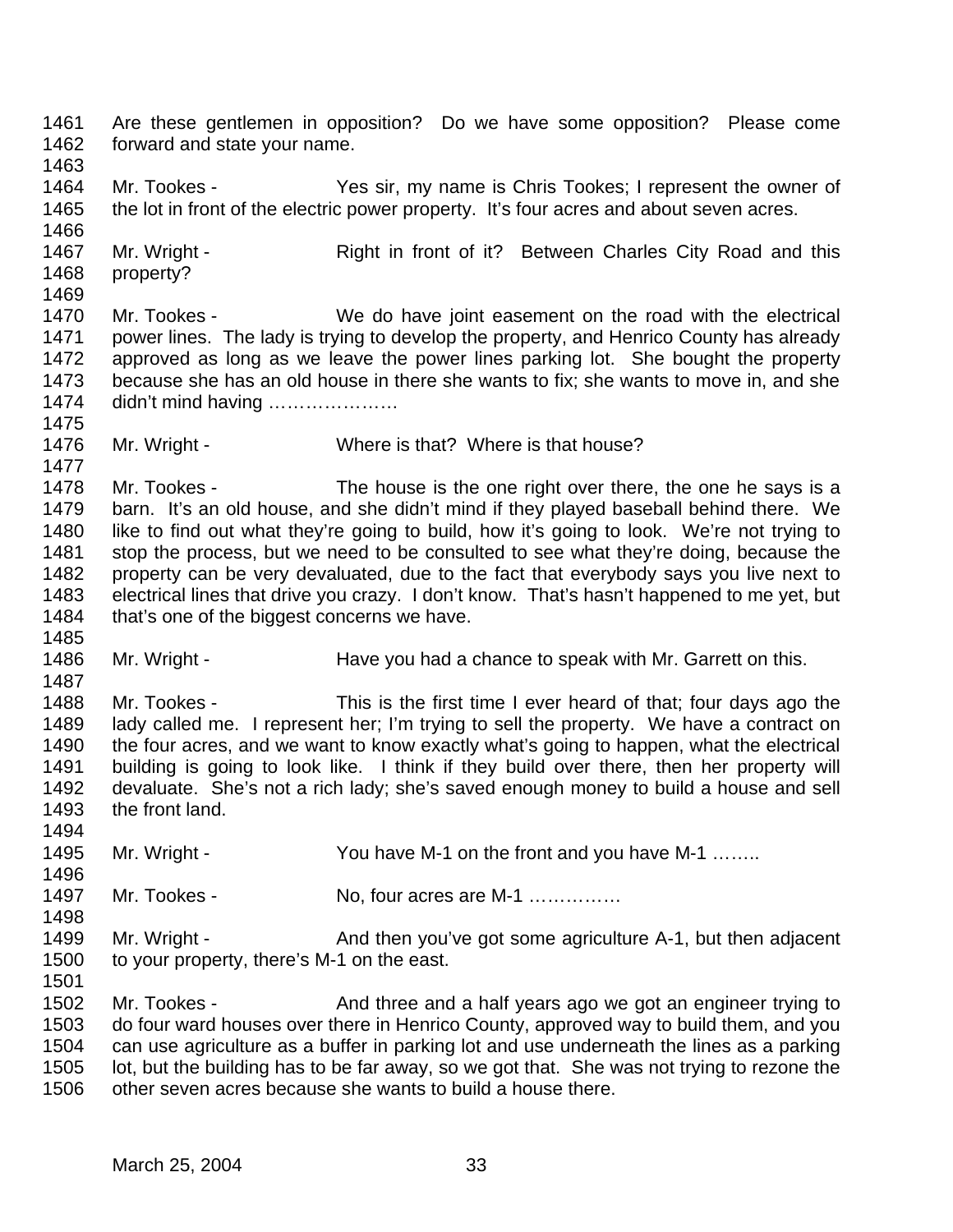Mr. Wright - I'll ask Mr. Garrett when he gets back if they have a rendering or some type of picture of the type of building that they propose to build that he could show you there. Mr. Tookes - The house looks like it needs work and has a garage. You don't want to live there unless you spend some money on it. 1515 Mr. Wright - Anything further? Anyone else to speak in opposition? 1517 Mr. Hambright - Benny Hambright. The only problem that I have is the drainage from this property, because we own the property, the M-1 piece, east of where you're going to build the substation, and we've had a problem with Hudson Industrial about 40 years ago. I just want to know what kind of arrangements are going to be made on the drainage. Mr. Wright - All right; we'll ask him to address that. Thank you. Anyone else in opposition? Mr. Garrett, do you want to address these concerns, the drainage, and also the type of facility they're going to build. One thing I forgot to ask you, is there any noise emanating from this facility? Mr. Garrett - The transformers do have a slight hum, but it should be mitigated totally at the property line. Mr. Kirkland - There's no generators or any other equipment involved with this? Mr. Garrett - No, not at all. The substation is actually in the middle there, where there's a crawl so you can reach up, grab the transmission line without a tap, and it will come down. The guys will split it out in one transformer, and it will roll to another transformer. We're utilizing the transmission facilities that are there. If I could address the drainage issue first, we will get proper E and S permits and make sure that we have all proper sedimentation control measures in place for the substation. If there are any other drainage issues on that property at the time of construction, we will address those then. I can assure the gentleman we will take that into consideration, and if we have a problem out there now, we will take care of it also. We purchased this property back in 1966 for a substation. As our needs changed, we never put it off the books for that use. It is now fit into this new type of plan that we have to put up probably more substations and try to build less distribution lines. It helps with reliability. It cuts down on a lot of things. As far as the access road on the property that our access road crosses to get to the piece of property we own, if our road could be incorporated into a parking lot, you wouldn't even know that we had an access road there. There could be some conditions, we would need highway-rated paving if it's anything of a solid surface. Gravel works find for us; I think the first fifty feet even now is paved. We have that type of issue in some of our substations in northern Virginia and different areas of Virginia now, where we may have an access through a parking lot. As long as we have enough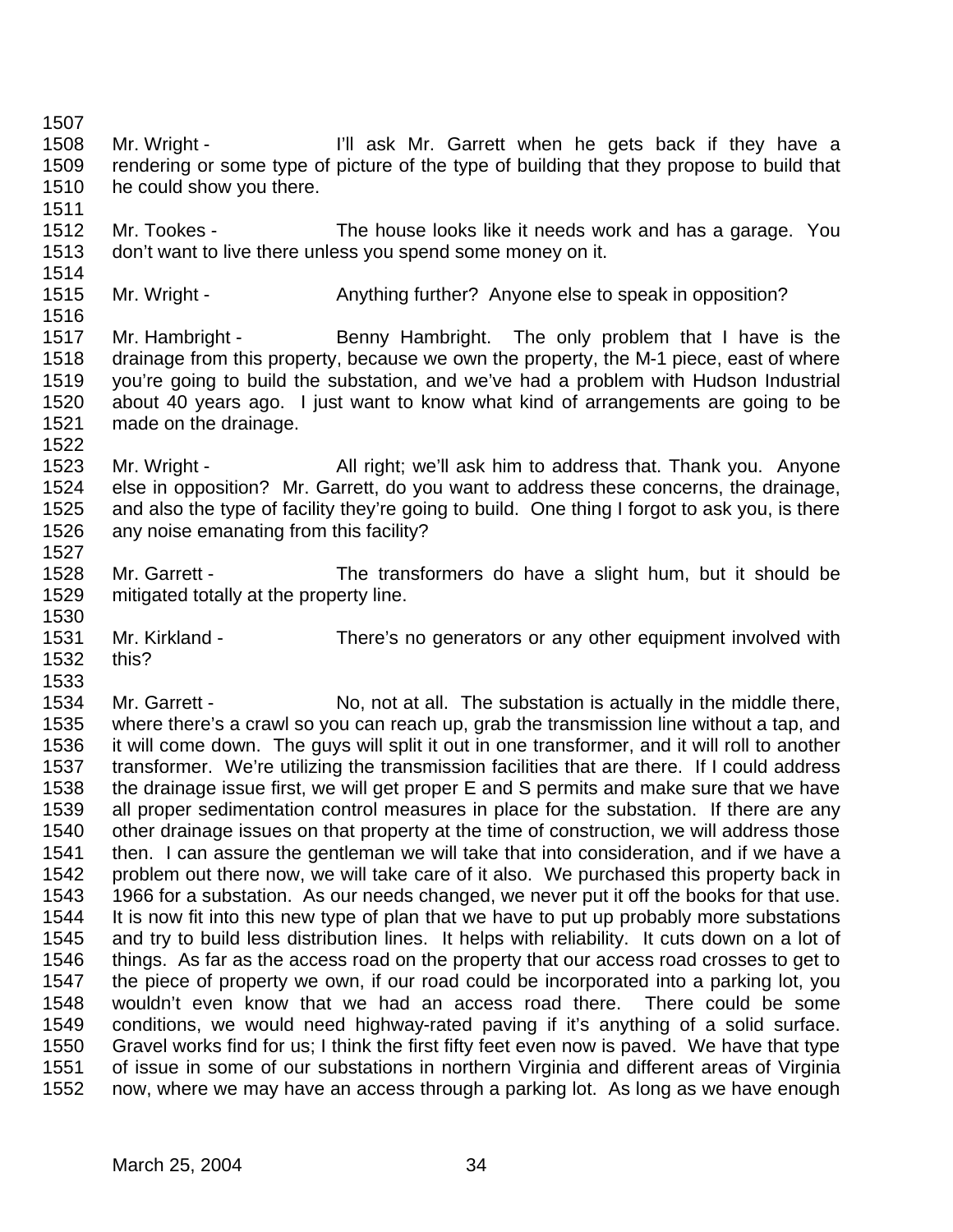radius to turn, the curves are long enough to where we can get our equipment in and out, and I think that would pretty much be a straight shot. The substation itself is up under the transmission lines. 1557 Mr. Wright - Are the transmission lines already there? Mr. Garrett - Actually, there are four transmission lines, three different types of structures, two transmission lines on one structure, and this would be directly under one of those transmission lines. Mr. Wright - So they're already in place, the transmission lines? How tall will this building be? Mr. Garrett - Yes sir. The substation itself, there's a backbone as shown right there; that is 62 feet tall, but that is really not considered part of the substation. That is a transmission structure. The fence is seven feet tall, and most of the equipment in the substation will be at a height of 25 feet or less. Mr. McKinney - Mr. Garrett, you mentioned noise. How many db's does this put out? 1574 Mr. Garrett - I'm not sure. Mr. McKinney - Is it a constant humming? Mr. Garrett - There's a slight hum. Mr. McKinney - Twenty-four hours a day? 1582 Mr. Garrett - Yes sir. Mr. McKinney - You haven't calculated what your db's would be at the property line? If somebody next door could hear this all the time ……………. Mr. Garrett - No sir. Mr. Blankinship - What would it be comparable to in your experience Mr. Garrett - I hear humming now. It's probably the computers, the lights; I think if you were right up against the fence, it would be just a little bit louder than that. Mr. Wright - We could put a condition in it to restrict the number of db's at the property line. 1597 Mr. Garrett - I don't think that we would have a problem with that, because what we have done didn't have that information. We checked it out prior to, we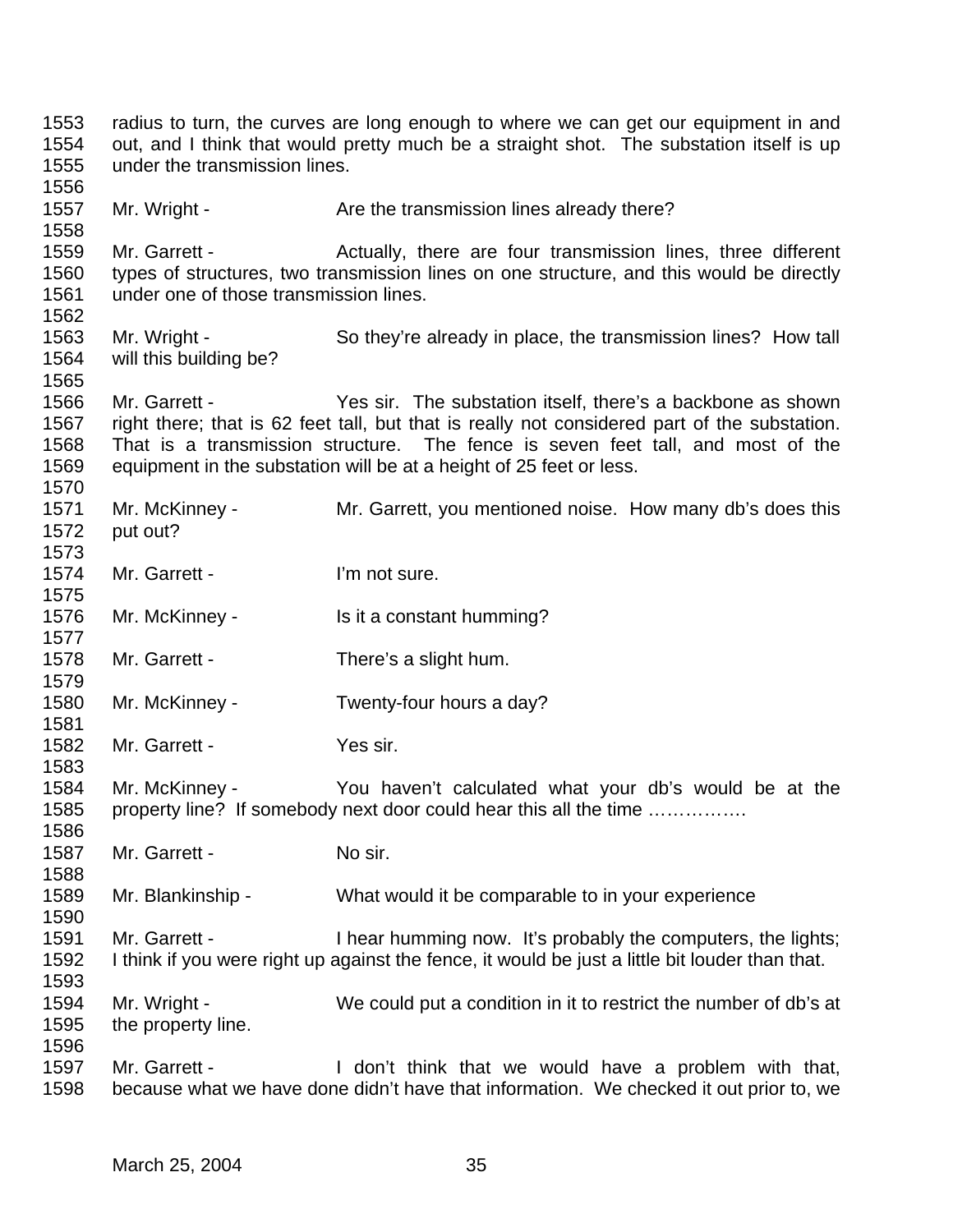run calculations on the manufacturer's transformers and the distance to the property line, and I wouldn't be here today if we didn't think we met it. 1602 Mr. Wright - How much screening between this property and the property in front of it? What kind of screening would you propose? 1605 Mr. Garrett - We have got screening around 2/3 or <sup>3</sup>/4 of the substation now, except for the back corner where the pavilion is, which I don't think anybody can see that anyway. Mr. Wright - What type of screening are we talking about? 1611 Mr. Garrett - Evergreens. 1613 Mr. Wright - So you have evergreens around the station? Mr. Garrett - Yes sir. Evergreens are planted around, right there, up in the other corner. 1618 Mr. Kirkland - How tall do you think they are right now? Mr. Garrett - They will go in at a height of three feet, and they will grow to a maximum of twelve feet, or maybe even a little bit more, but not much more than twelve. We cannot permit them much more height because they are directly under the transmission lines. Mr. Blankinship - You show a fence. I don't see a spec though. Is that chain link? 1628 Mr. Garrett - It's a chain link fabric of six feet, and one foot of barbed wire. Mr. Blankinship - Would you be willing to go to a privacy fence on just the south side of that? Mr. Garrett - We could do that, yes sir. Mr. Nunnally - Is there any way you could put insulation on the inside of that fence or something to cut down on the humming? Mr. Garrett - I think that privacy fence would probably help with the visual and the db matter also, if that was a concern. Mr. Wright - You'd have no problems with a condition that would require a privacy fence along the south line? 1644 Mr. Garrett - No sir.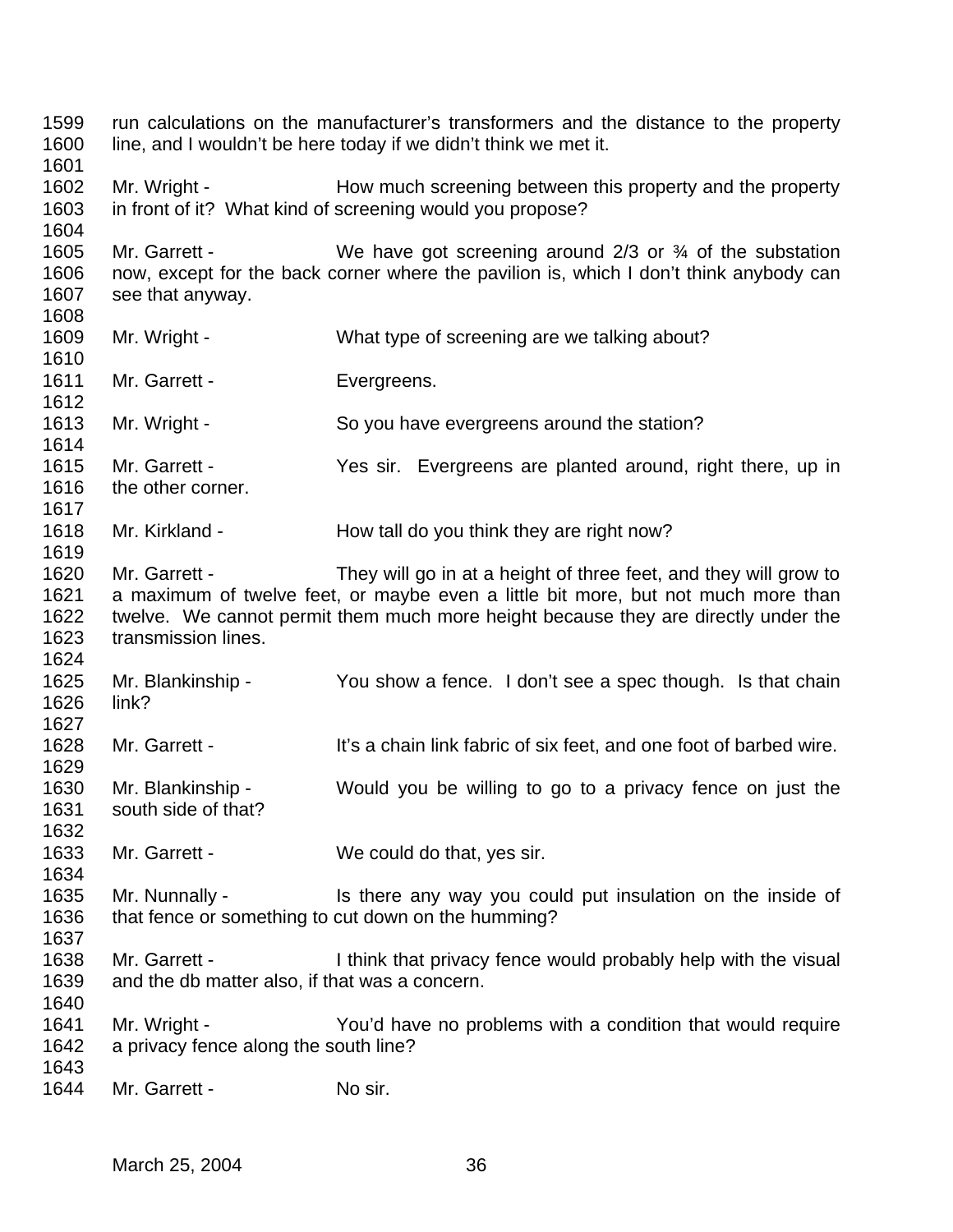| 1645<br>1646<br>1647<br>1648                                 | Mr. Wright -<br>line?                               | You say you already have screening there, along the south                                                                                                                                                                                                                                                                                                                                                                                                                         |                          |
|--------------------------------------------------------------|-----------------------------------------------------|-----------------------------------------------------------------------------------------------------------------------------------------------------------------------------------------------------------------------------------------------------------------------------------------------------------------------------------------------------------------------------------------------------------------------------------------------------------------------------------|--------------------------|
| 1649<br>1650<br>1651                                         | Mr. Garrett -                                       | It's not there now, but it's shown on the drawing; it would be<br>twelve feet of screening would be in place once it's constructed.                                                                                                                                                                                                                                                                                                                                               |                          |
| 1652<br>1653<br>1654                                         | Mr. Wright -<br>type of planting is it? Bush? Tree? | Put that in the conditions also, twelve-foot screen.                                                                                                                                                                                                                                                                                                                                                                                                                              | What                     |
| 1655<br>1656                                                 | Mr. Garrett -                                       | At maturity, whatever you say.                                                                                                                                                                                                                                                                                                                                                                                                                                                    |                          |
| 1657<br>1658                                                 | Mr. Wright -                                        | Any further questions from members of the Board?                                                                                                                                                                                                                                                                                                                                                                                                                                  |                          |
| 1659<br>1660<br>1661<br>1662<br>1663                         |                                                     | After an advertised public hearing and on a motion by Mr. Nunnally, seconded by Mr.<br>McKinney, the Board granted application UP-8-2004 for a conditional use permit to<br>build an electrical substation at 2156 Charles City Road (Parcel 811-713-9128). The<br>Board granted the use permit subject to the following conditions:                                                                                                                                              |                          |
| 1664<br>1665<br>1666<br>1667                                 | 1.                                                  | The property shall be developed in substantial conformance with the plan filed<br>with the application. No substantial changes or additions to the layout may be made<br>without the approval of the Board of Zoning Appeals.                                                                                                                                                                                                                                                     |                          |
| 1668<br>1669<br>1670                                         | 2.<br>privacy fence.                                | [ADDED] The fence along the south side of the substation shall be an opaque                                                                                                                                                                                                                                                                                                                                                                                                       |                          |
| 1671<br>1672<br>1673                                         | 3.<br>a mature height of 12 feet.                   | [ADDED] The screening shown on the plan shall consist of evergreens that reach                                                                                                                                                                                                                                                                                                                                                                                                    |                          |
| 1674<br>1675<br>1676<br>1677                                 | Affirmative:<br>Negative:<br>Absent:                | Kirkland, McKinney, Nunnally, Wright                                                                                                                                                                                                                                                                                                                                                                                                                                              | 4<br>0<br>$\overline{0}$ |
| 1678<br>1679<br>1680                                         |                                                     | The Board granted the request because it found the proposed use will be in substantial<br>accordance with the general purpose and objectives of Chapter 24 of the County Code.                                                                                                                                                                                                                                                                                                    |                          |
| 1681<br>1682                                                 | Mr. Blankinship -                                   | Mr. Chairman, the next two cases are companions.                                                                                                                                                                                                                                                                                                                                                                                                                                  |                          |
| 1683<br>1684<br>1685<br>1686<br>1687<br>1688<br>1689<br>1690 | A - 27-2004                                         | PETERSON CONSTRUCTION COMPANY requests a variance<br>from Section 24-95(c)(4) of Chapter 24 of the County Code to build<br>a one-family dwelling at 1305 Virginia Avenue (Biltmore) (Parcel<br>783-761-5213), zoned R-4, One-family Residence<br>(Fairfield). The front yard setback is not met. The applicant<br>proposes 24 feet front yard setback, where the Code requires 35<br>feet front yard setback. The applicant requests a variance of 11<br>feet front yard setback. | <b>District</b>          |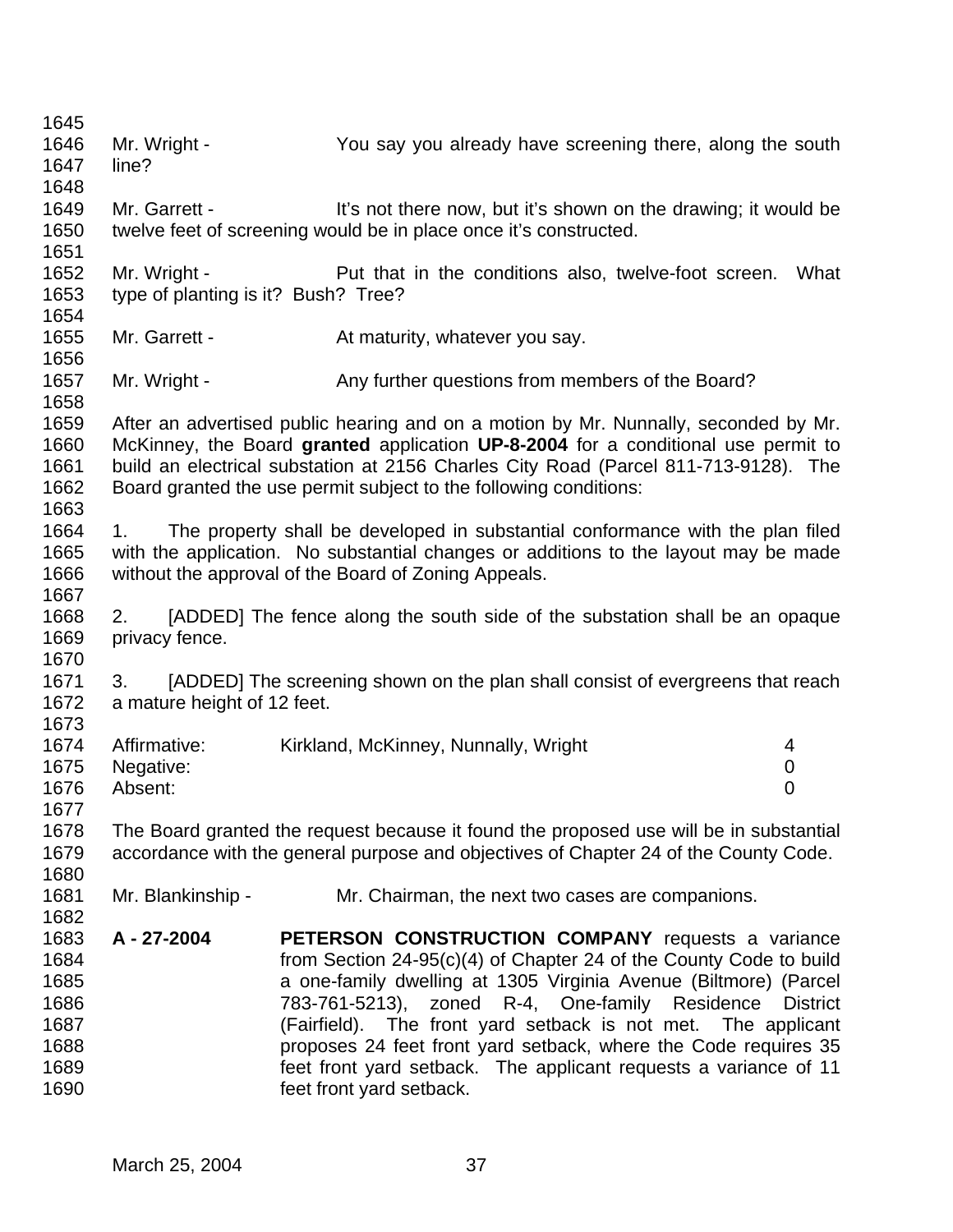**A - 28-2004 PETERSON CONSTRUCTION COMPANY** requests a variance from Section 24-95(c)(4) of Chapter 24 of the County Code to build a one-family dwelling at 1307 Virginia Avenue (Biltmore) (Parcel 783-761-4812), zoned R-4, One-family Residence District (Fairfield). The front yard setback is not met. The applicant proposes 24 feet front yard setback, where the Code requires 35 feet front yard setback. The applicant requests a variance of 11 feet front yard setback. 1701 Mr. Wright - Does anyone else desire to speak with reference to this case? If you would please stand and raise your right hand and be sworn at the same time? Mr. Blankinship - Do you swear that the testimony you are about to give is the truth, the whole truth, and nothing but the truth, so help you God? 1708 Mr. Wright - All right, you folks can sit down and wait till your time comes. Please state your name and present your case 1711 Mr. Peterson - I do. My name is Byron Peterson. I am the President of Peterson Construction, and I'm a local homebuilder. I recently purchased these two lots, and am proposing to build single-family dwellings on them. Shall we do two lots or one lot at a time. 1716 Mr. Blankinship - Do them both. 1718 Mr. Peterson - I could build these houses under the current zoning requirements; however I feel it would be better if I were to be granted a variance to move these houses forward so that they would be in line with the rest of the houses in the neighborhood. The current code requires a 35-foot setback, and I'm proposing a 24-foot setback, so I'm looking for an 11-foot variance. We surveyed the property on 1303 Virginia Avenue, and found that it had a 22-foot setback. The houses I'm proposing to build are 1600 square feet, two-story, built in a Craftsmen style construction. They'll be three-bedroom and two-bath homes with vinyl siding and a large front porch. Like I said, I could build the houses under the current zoning, but I feel that it would be a nicer look for the neighborhood if we brought the houses forward 1728 to be in line with the rest of the houses. 1730 Mr. Wright - So the only reason you're here is you want to put these houses in line with the other houses that have been constructed on the street. Mr. Peterson - Yes sir. There is, on 1305 there is an existing garage, and if I move the houses back to the 35 feet, I believe that garage would have to be removed, because it's too close to the proposed new homes being built.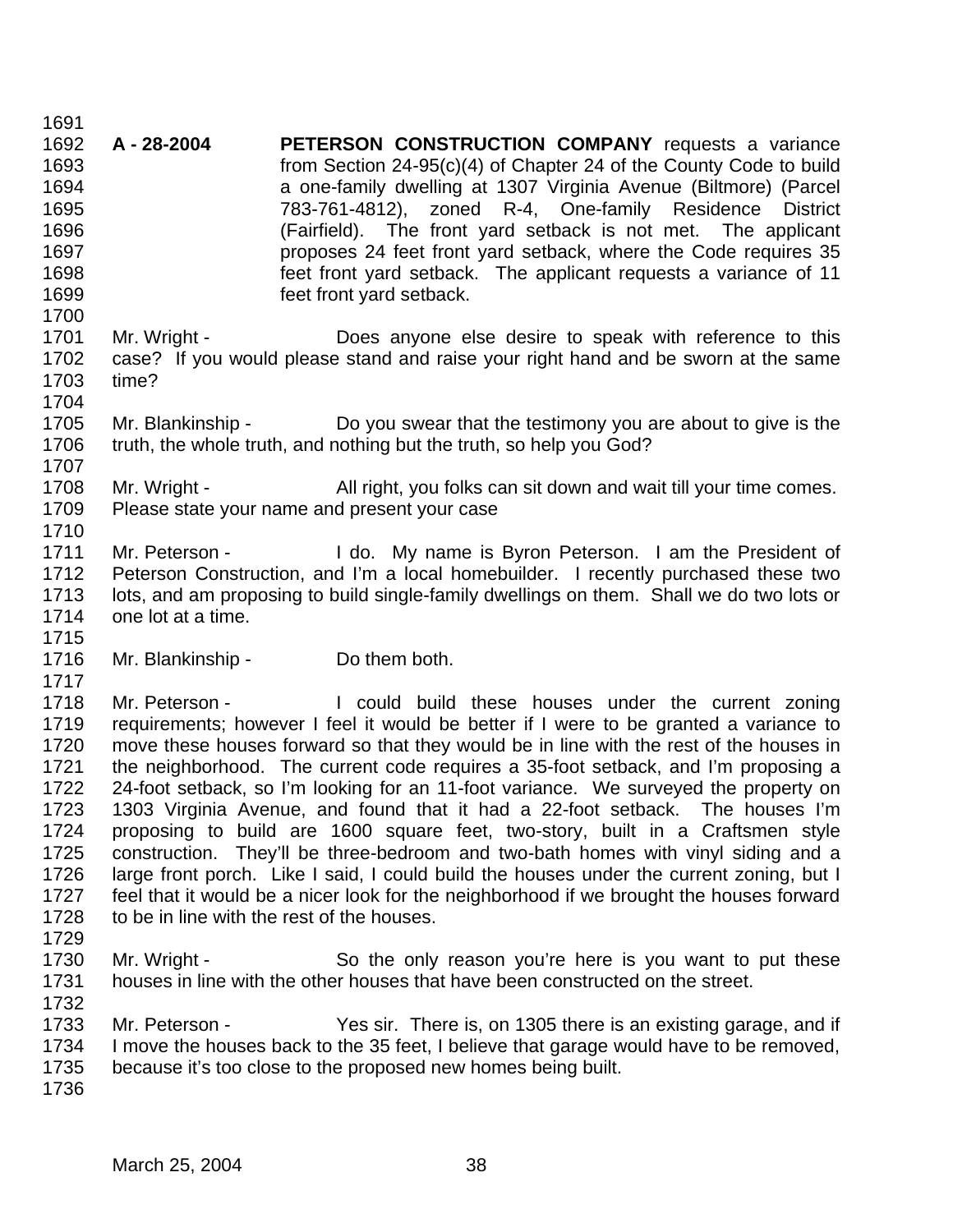Mr. McKinney - Mr. Peterson, it looks like there's only one house on the whole block that meets the setback, and that's 1315. Is that correct? 1740 Mr. Blankinship - Yes sir. Mr. Peterson - I do not know what the setback is on that house. I know 1303, 1301, are somewhere around 22 feet back. 1745 Mr. McKinney - How about 1309? Mr. Peterson - 1309 is less than 35; I do not know the exact dimension; I believe it's 26. It does not have a front porch. I'm proposing to have a setback of 24, that's with the six-foot front porch, so the actual house will be 30 feet back. Mr. McKinney - The other houses on the block, that you say you're proposing 1600 square foot, two-story? 1754 Mr. Peterson - Yes sir. Mr. McKinney - What are the other houses on the block? Mr. Peterson - The style of the houses; I think that most of them were built in the '50's, '60's, again in Craftsmen style, some two-story, some Cape styles, so the houses I'm proposing to build would fit very nicely that style house. 1762 Mr. McKinney - Are the other houses basically 1500-1600 square feet? 1764 Mr. Peterson - They're probably smaller than that. 1766 Mr. Wright - Is that everything for right now? We'll hear from the opposition, and you'll have an opportunity to rebut. Those who would like to speak in opposition, please come to the podium, and please state your name for the record. Mr. Walker - Douglas Walker; I live at 1309 Virginia, which is right next to these two proposed houses. Mr. Peterson's correct; 1301 and 1303 would be in line with the houses he proposes, that if you drive by those houses, that 24-foot variance looks terrible. These houses are right on the street. That's what happened the last time somebody asked for a variance, I guess back in the '50's. My house is 36 feet; the houses next to me are 36 feet to my left. 1308 is probably 20-some feet, and it's too close to the street. The house next to 1308 is also a spec home, and it meets the required setbacks, so what Mr. Peterson is saying is yes, 1305, 1307, do line up with 1301 and 1303, but they don't line up with a lot of the other houses in the neighborhood. Actually there's no reason for this variance other than convenience. He had these houses staked out before he bought this property, and the original owner told me he was going to put houses there, but this garage and shed were in the way. It's just a block shed, is all it is, and obviously it's easier to come up here and ask for a variance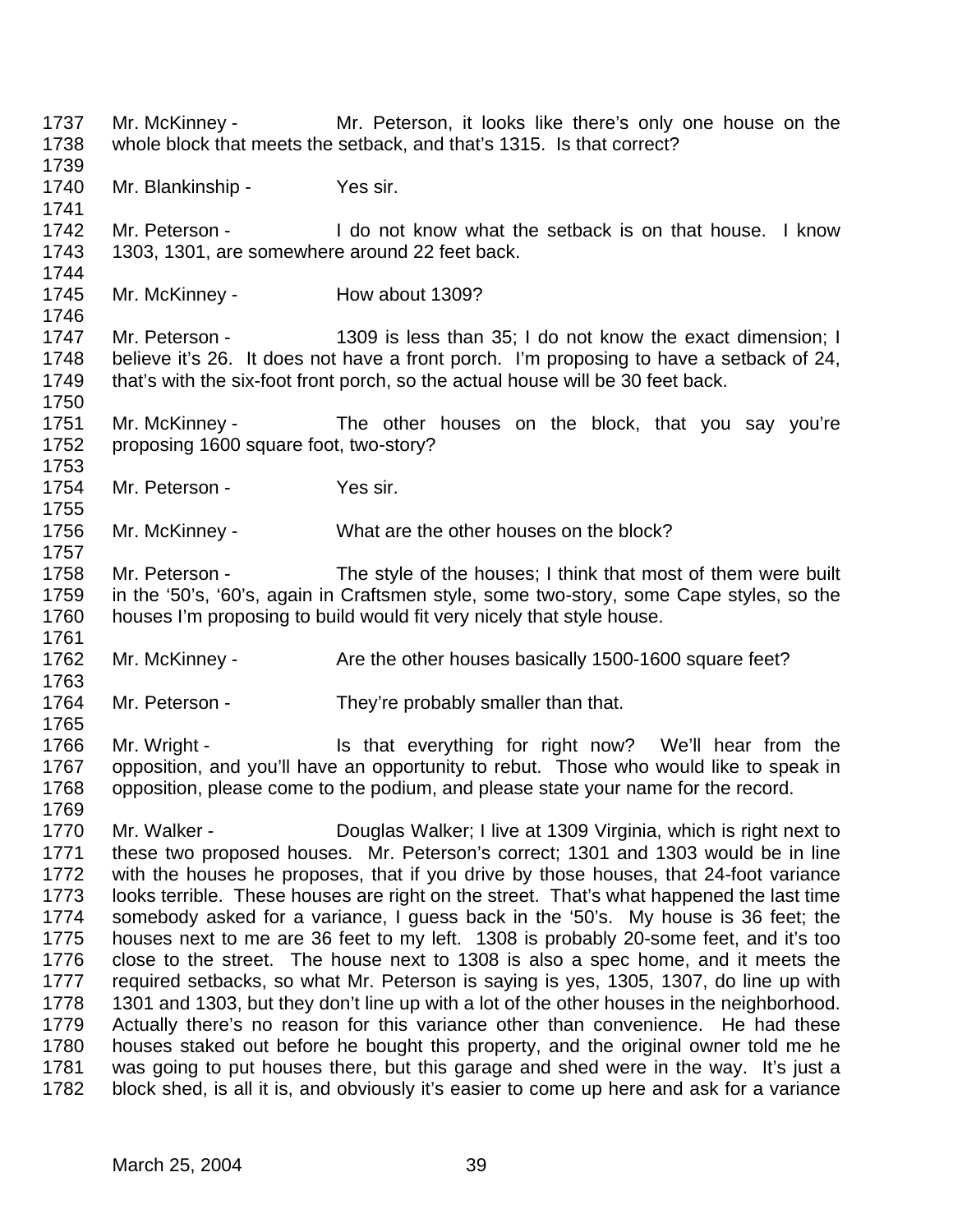than it is to remove the shed. He knew where these houses were before he bought the property; he knew what the zoning requirements were; he knew the setbacks I'm sure before he bought this property. It's just a matter of convenience. Another thing about this 24 feet, from the center, if you move these houses up closer to the road, you're moving the cars up closer to the road. These are long, narrow lots; there is no room for 1788 a garage on the side of these lots, so the parking is going to be in front of the houses, which put your front door and children closer to the street. It's just not a good idea when all he has to do is move the houses back in line with some of the other houses and meet the requirement. It's just a matter of convenience; it's not a matter of not having enough room to put these houses in line. There is the room there; he doesn't need this variance. Also, when you move the house forward, it puts the rear of his houses in view of my dining room, so it's not just the front of the house that's affected. It's the back of the house; then we've got a problem looking across the back of his house. Obviously, he's not going to live here; these are just spec homes. We live in this neighborhood; we'd like to have him meet the requirements that you set down earlier. Thank you. 1800 Mr. McKinney - Mr. Walker, how long have you lived there?

1802 Mr. Walker - Five years; I moved here from California.

 Ms. Broach - I'm Mable Broach; I live at 1315 Virginia Avenue. I'm against Peterson Construction Company's request to build a one-family dwelling on 1305 and 1307 on Virginia Avenue with a 24-foot front yard setback, where the County Code calls for a 35-foot front yard setback. In my opinion, these buildings will distract from the 1808 looks of this neighborhood. 

- 1810 Mr. McKinney Ms. Broach, how long have you lived there ma'am?
- 1812 Ms. Broach Sixty-three years.
- 1814 Mr. McKinney How many square feet are in your house?
- Ms. Broach It's sixty feet long and 28 feet wide, ranch. I have a picture of it if you want to see it.
- 1819 Mr. Wright That's not necessary; we just wanted to know what the size was. That's 1680, correct?
- Mr. Broach - My name's William Broach; I live at 1400 Virginia Avenue. In 1978 I prepared my house plans for that area. I was told by the County I could not set the front of the house any closer than the adjacent house at 1404, so I set the house currently at 41 feet back. I do not feel like this proposed construction of these houses at 1305 and 1307 will improve the appearance of the neighborhood, and definitely I'm not in favor. Thank you.
-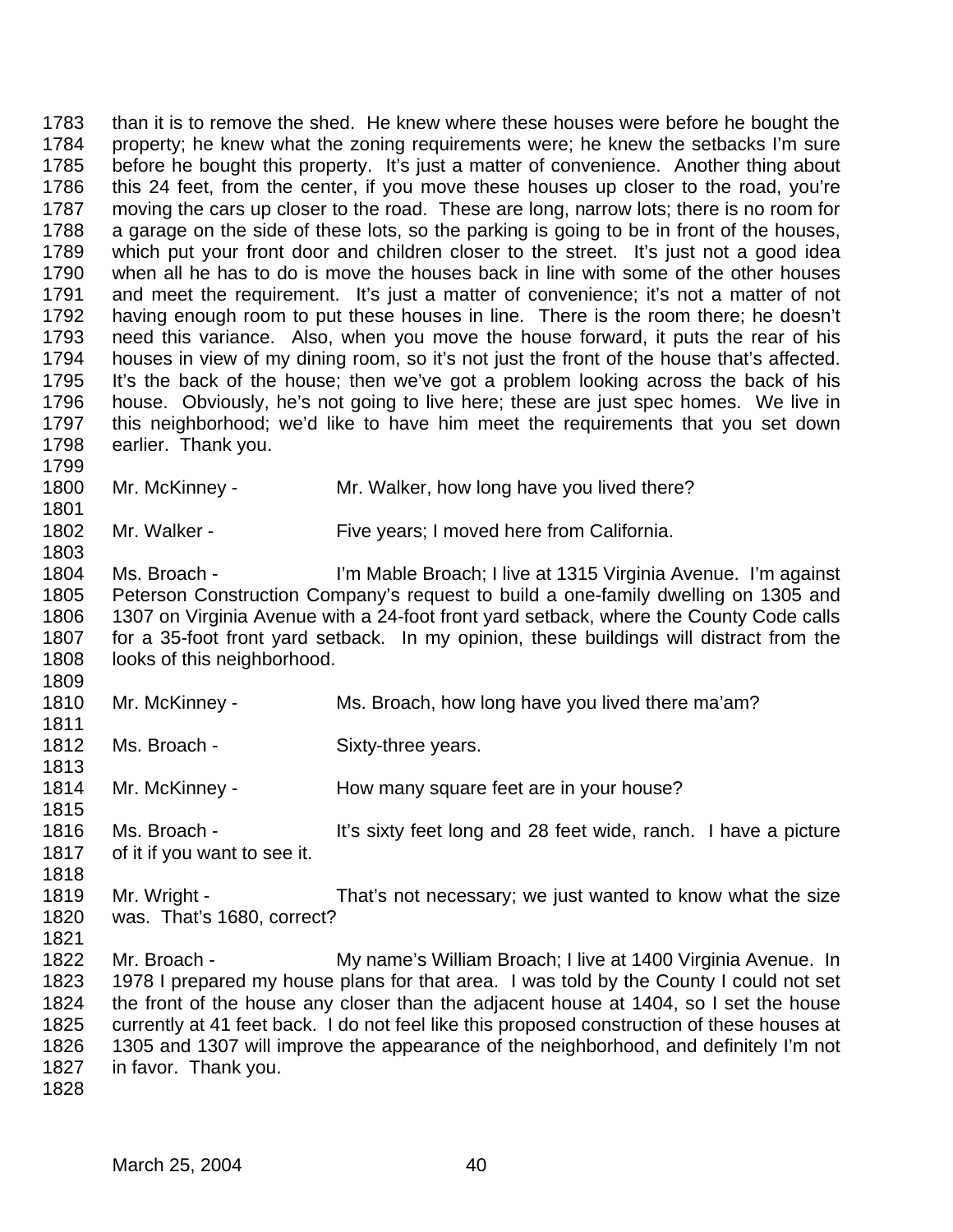Mr. McKinney - Mr. Broach, how long have you been there? 1831 Mr. Broach - Sixty-four years. Mr. McKinney - Now the house at 1404, when you look to the right out of your front yard, that house is blocking your view going down Virginia Avenue, correct? Mr. Broach - Yes sir, but I chose to set it back further, but I was told at the 1837 time I could set it in line with that. Mr. McKinney - Was 1404 there when you built your house, 64 years ago? 1841 Mr. Broach - I didn't build the house. I've been living in the area 64 years. 1843 Mr. McKinney - How long have you been in this house? Mr. Broach - Since 1978. 1847 Mr. Wright - Anyone else in opposition? We'll hear from Mr. Peterson. Mr. Peterson - I didn't know I was going to have so many people opposing. Actually, the reason I only did this was, I felt, for a more harmonious setting for the house. Obviously, these people live in the neighborhood, which I respect their opinions, have something to say about that. It would be easier, I think, for me to build a house, and like I say, I could build a house under the current zoning. The reason I asked for this variance was to line them up with the existing houses directly beside them. I still feel that it would like nicer and make a better neighborhood where I proposed it, versus going to the 35-foot setback. I understand their opposition and respect that, so whatever you feel is appropriate will be fine with me. Mr. McKinney - You're asking for 24 feet – how about if you moved them back just some? Mr. Peterson - That would be fine too. The house to the left of the property is 22, and I proposed 24-foot setbacks. If you wanted to go ………………. Mr. McKinney - You're talking about facing the house off Virginia Avenue. 1867 Mr. Wright - How about 1309 – how far is that back? 1869 Mr. Peterson - I did not survey that property, so I don't know the exact. I believe it was something like 26 feet; I'm not sure on that, it does not have a front porch. 1872 Mr. McKinney - If you moved it back to thirty feet, would that hurt you very much?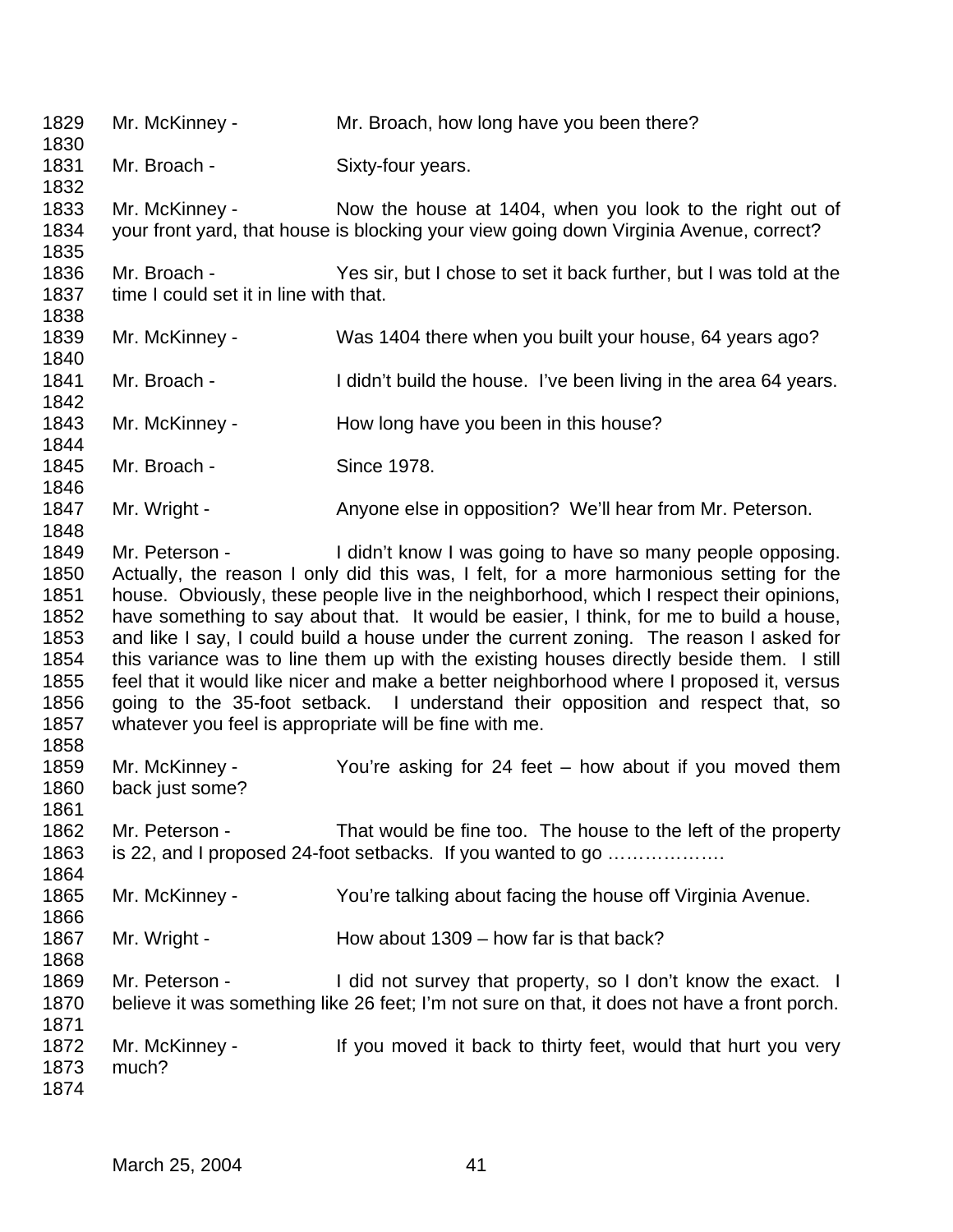Mr. Peterson - No, I believe, like I said, I could build these houses; it would 1876 be a better look for the neighborhood to keep them in line, but thirty feet would ………… Mr. McKinney - Does that affect your garage on the other house? Doesn't look like it would. 1881 Mr. Peterson - I don't know what the requirement is for an existing garage, 1882 ten feet, so if you took off six, it would be close. 1884 Mr. McKinney - But you could still keep your garage? 1886 Mr. Peterson - I don't know for sure. Mr. McKinney - Would you like to defer it for thirty days and check it out? Mr. Peterson - I would request that you maybe go 28 feet, and I think I would be fine. 1893 Mr. Wright - Anything further from members of the Board. Thank all of you for appearing. After an advertised public hearing and on a motion by Mr. McKinney, seconded by Mr. Kirkland, the Board **granted** application **A-27-2004** for a variance to build a one-family dwelling at 1305 Virginia Avenue (Biltmore) (Parcel 783-761-5213). The Board granted the variance to allow the proposed dwelling at a front setback of 28 feet, subject to the following conditions: 1. Only the improvements shown on the plan filed with the application may be constructed pursuant to this approval. No substantial changes or additions to the layout may be made without the approval of the Board of Zoning Appeals. Any additional improvements shall comply with the applicable regulations of the County Code. 2. Connections shall be made to public water and sewer. 1909 Affirmative: Kirkland, McKinney, Nunnally, Wright 4 Negative: 0 Absent: 0 1913 The Board granted this request, as it found from the evidence presented that, due to the 1914 unique circumstances of the subject property, strict application of the County Code unique circumstances of the subject property, strict application of the County Code would produce undue hardship not generally shared by other properties in the area, and authorizing this variance will neither cause a substantial detriment to adjacent property nor materially impair the purpose of the zoning regulations. After an advertised public hearing and on a motion by Mr. McKinney, seconded by Mr. Nunnally, the Board **granted** application **A-28-2004** for a variance to build a one-family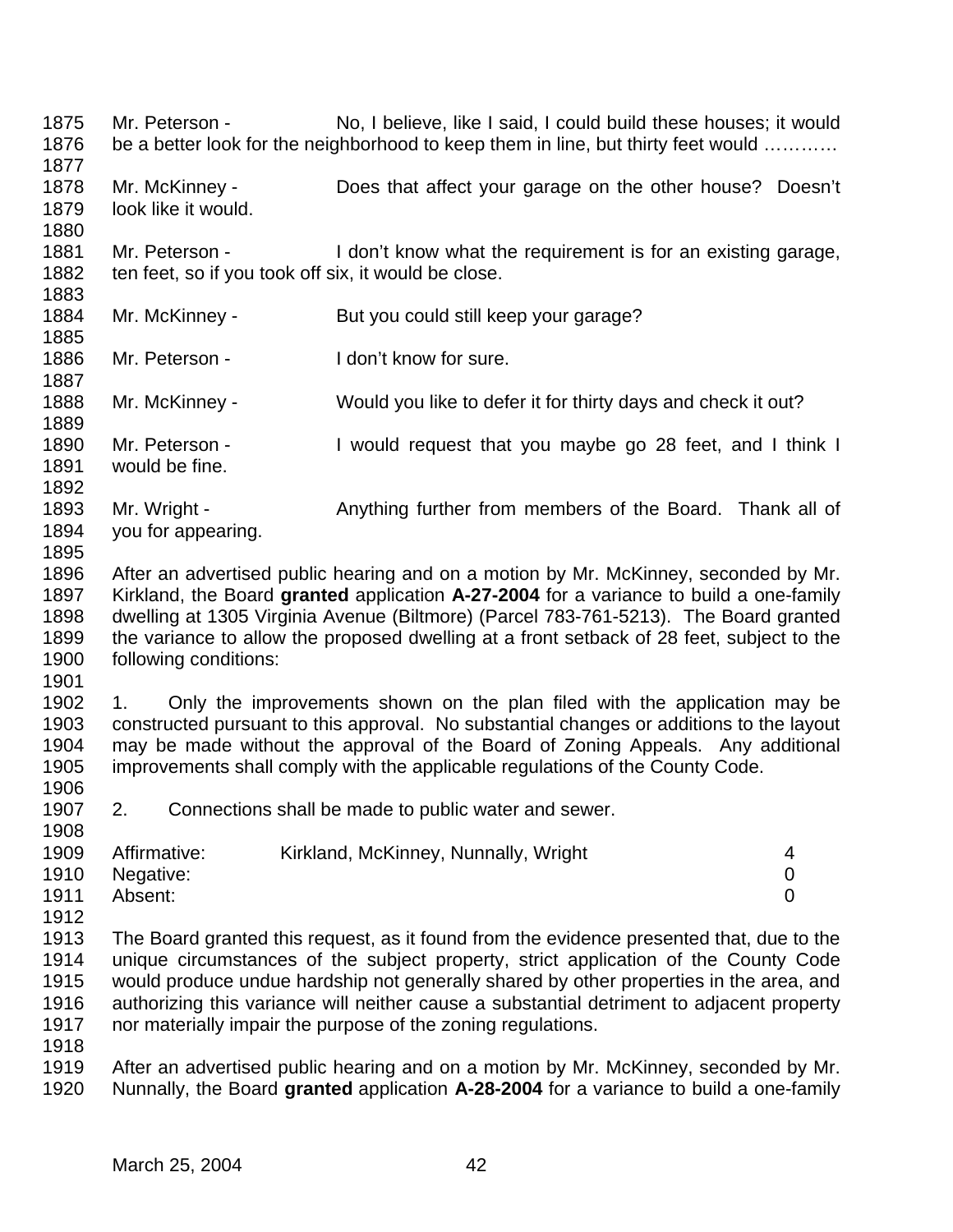- dwelling at 1307 Virginia Avenue (Biltmore) (Parcel 783-761-4812). The Board granted a variance to allow the proposed dwelling at a front setback of 28 feet, subject to the following conditions:
- 1. Only the improvements shown on the plan filed with the application may be constructed pursuant to this approval. No substantial changes or additions to the layout may be made without the approval of the Board of Zoning Appeals. Any additional improvements shall comply with the applicable regulations of the County Code.
- 

2. Connections shall be made to public water and sewer.

| .    |              |                                      |                |
|------|--------------|--------------------------------------|----------------|
| 1932 | Affirmative: | Kirkland, McKinney, Nunnally, Wright | $\overline{4}$ |
| 1933 | Negative:    |                                      |                |
| 1934 | Absent:      |                                      |                |
| 1935 |              |                                      |                |

- The Board granted this request, as it found from the evidence presented that, due to the unique circumstances of the subject property, strict application of the County Code would produce undue hardship not generally shared by other properties in the area, and authorizing this variance will neither cause a substantial detriment to adjacent property nor materially impair the purpose of the zoning regulations.
- **A 29-2004 DAVID NEELY** requests a variance from Section 24-95(c)(1) of Chapter 24 of the County Code to build an addition at 1014 Sharon Lane (University Heights Addition) (Parcel 755-740-4833), zoned R-2, One-family Residence District (Tuckahoe). The minimum side yard setback is not met. The applicant proposes 4 feet minimum side yard setback, where the Code requires 13 feet minimum side yard setback. The applicant requests a variance of 9 feet minimum **side yard setback.**
- Mr. Wright Does anyone else desire to speak with reference to this case? If you would please stand and raise your right hand and be sworn at the same time?
- Mr. Blankinship Do you swear that the testimony you are about to give is the truth, the whole truth, and nothing but the truth, so help you God?
- Mr. Neely I do. My name is David Neely. I'm proposing to build a one- story bedroom/bath addition on my house, and I'm requesting a variance of nine feet, which would leave the minimum side yard setback at four feet at the narrowest point on the lot. The lot is irregular-shaped and as the addition goes back, the setback does increase, and I believe it increases to the minimum of thirteen by the end of the addition. There's an existing hedge that would provide a buffer between the two properties. The reason for this addition is that I've got a growing family. I've got a three-bedroom house, and this would be the fourth bedroom.
-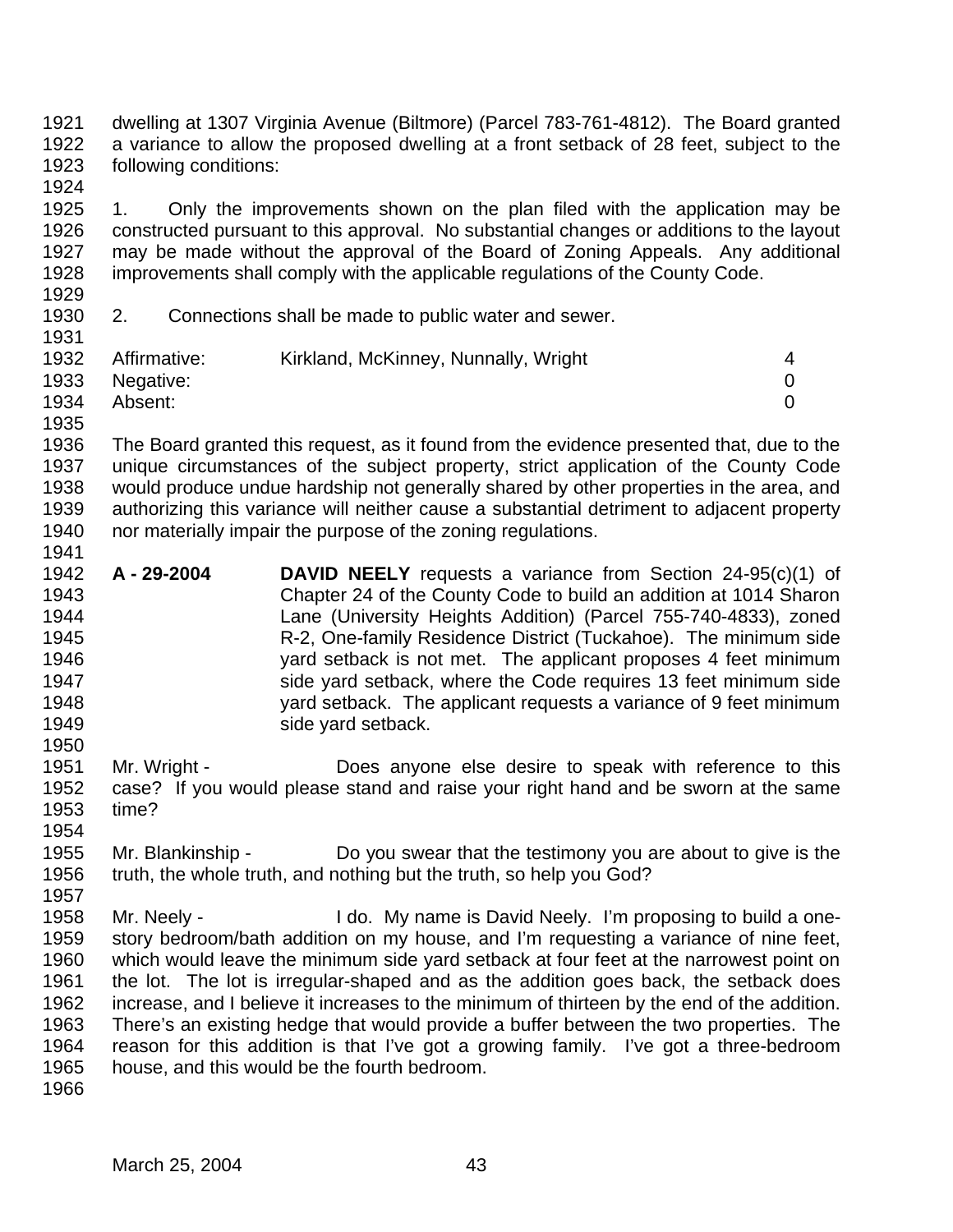1967 Mr. Wright - What is that picture we have on the screen? Mr. Neely - That's the area where the addition would be, and that post, marker, right there, would be the edge of the addition. The addition would be constructed in a like fashion as a previous addition I did, which was a kitchen addition. You can see that to your left, and that's all in brick and matches the house, and this addition would also match the house. The screened porch would be incorporated in the addition; the roofline would stay the same, and I would tie the rest of the addition back into that screened porch. 1977 Mr. Wright - Doesn't that screened porch violate the sideline requirement now? 1980 Mr. Neely - Yes it does. 1982 Mr. Wright - How close is that to the property line? Mr. Neely - That is ten feet off of my house; I'm requesting to bump out the screened porch another five feet to accommodate a viable bedroom, which I would need about fifteen feet width to make it a viable addition. The reason I'm not proposing this on the other side of my house is I've got an in-ground oil tank in the driveway, and it would require me to do quite a bit more of an addition than I'm desiring. All I want is a bedroom/bath. This is a quad, and it sits well above grade at the other end of the house, and I would have to build both a garage and a much more elaborate addition. Another reason for this is I've got a rather severe water problem as the lot slopes, and I'm getting a lot of run-off from the adjacent lot, and I would be able to correct that problem with this addition as well. That mandates me having a French drain system that ties into the easement that runs behind my property. I've got active water moving through my property now; I've got pictures of it if you want to see. I've got both a sinkhole at the bottom, lower end of my property that's approximately three to four feet deep and fills with water constantly and is doing so now. I've got another hole against the side of my house that fills up constantly. I'm having to do pump systems to remove the water, and this water has seeped under the house into the crawl space. If I can build this addition on the upper part of my property, I'll be able to rectify this problem and save some serious damage that is already occurring with my property, and it's settling. I'm living in this property, and I want to live in this property for a long time, but if I can't find a viable addition and solve this water problem, I will not be able to do that. Mr. McKinney - What's the size of your master bedroom now? 2007 Mr. Neely - It's approximately twelve by thirteen, I believe. Mr. McKinney - How many bedrooms do you have? 2011 Mr. Neely - Three bedrooms.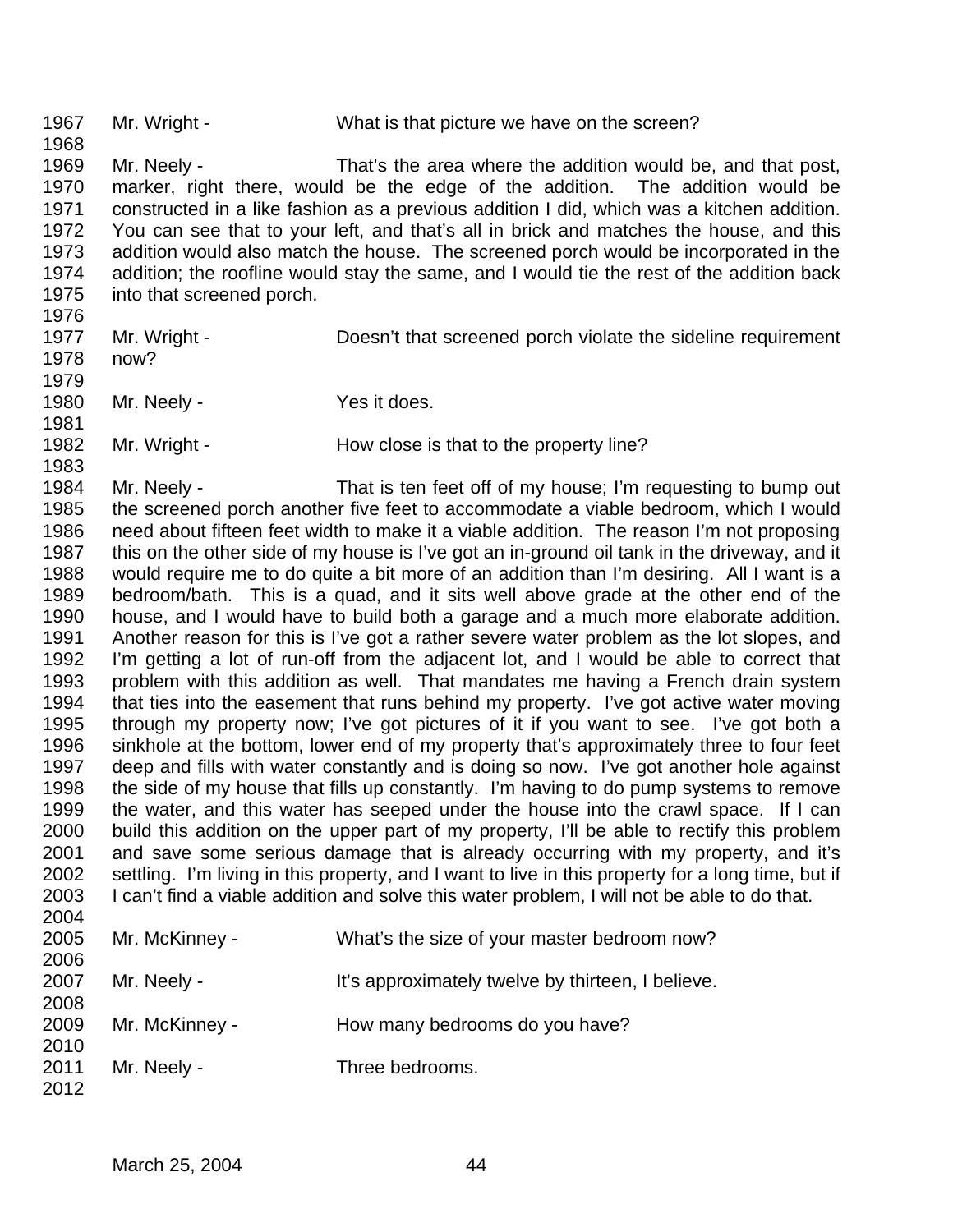| 2013<br>2014                         | Mr. McKinney $-$<br>bedroom, right?                            | Three now? And this would be the proposed new master                                                                                                                                                                                                                                                                             |
|--------------------------------------|----------------------------------------------------------------|----------------------------------------------------------------------------------------------------------------------------------------------------------------------------------------------------------------------------------------------------------------------------------------------------------------------------------|
| 2015<br>2016<br>2017                 | Mr. Neely -                                                    | It's a 15 by 35, approximately, addition.                                                                                                                                                                                                                                                                                        |
| 2018<br>2019                         | Mr. McKinney -                                                 | But your master bedroom is eighteen feet.                                                                                                                                                                                                                                                                                        |
| 2020<br>2021                         | Mr. Neely -                                                    | But this is also a bath and closet.                                                                                                                                                                                                                                                                                              |
| 2022<br>2023<br>2024                 | Mr. McKinney -                                                 | No, your bedroom is eighteen feet long, your new bedroom,<br>by fifteen feet wide, and I see the new bathroom, etc.                                                                                                                                                                                                              |
| 2025<br>2026<br>2027<br>2028         | Mr. Wright -<br>house?                                         | How is the house on the side that you propose this new<br>construction situated with respect to your house. Is yours lower or higher than that                                                                                                                                                                                   |
| 2029<br>2030                         | Mr. Neely -                                                    | It is lower.                                                                                                                                                                                                                                                                                                                     |
| 2031<br>2032                         | Mr. Wright -                                                   | So you are below that house?                                                                                                                                                                                                                                                                                                     |
| 2033<br>2034<br>2035<br>2036         | Mr. Neely -<br>of the run-off from that as well.               | Yes, and there is a driveway on their side of the property, on<br>the other side of the hedge, there is a driveway, and that also, I believe I bear the brunt                                                                                                                                                                    |
| 2037<br>2038                         | Mr. Wright -                                                   | So their property drains down onto your property?                                                                                                                                                                                                                                                                                |
| 2039<br>2040                         | Mr. Neely -                                                    | Yes.                                                                                                                                                                                                                                                                                                                             |
| 2041<br>2042<br>2043                 | Mr. Wright -                                                   | Do you have those pictures? Is there anything further that<br>you wish to state? Any other questions of members of the Board.                                                                                                                                                                                                    |
| 2044<br>2045<br>2046                 | Mr. McKinney -<br>variance?                                    | If you put it on the other side of the house would you need a                                                                                                                                                                                                                                                                    |
| 2047<br>2048                         | Mr. Neely -                                                    | No, I would not.                                                                                                                                                                                                                                                                                                                 |
| 2049<br>2050                         | Mr. McKinney -                                                 | Have you thought about that?                                                                                                                                                                                                                                                                                                     |
| 2051<br>2052<br>2053<br>2054<br>2055 | Mr. Neely -<br>easement that's going through my back yard now. | Yes, I have, but it would also require much more<br>construction, while all I'm looking to do is add a bedroom and bath. It would be in my<br>driveway, and I can't build it further in the back of the yard, because that's where I'm<br>going to have to dig a hole for a French drain termination, and then I tie in with the |
| 2056<br>2057<br>2058                 | Mr. Nunnally -                                                 | How long have you lived there?                                                                                                                                                                                                                                                                                                   |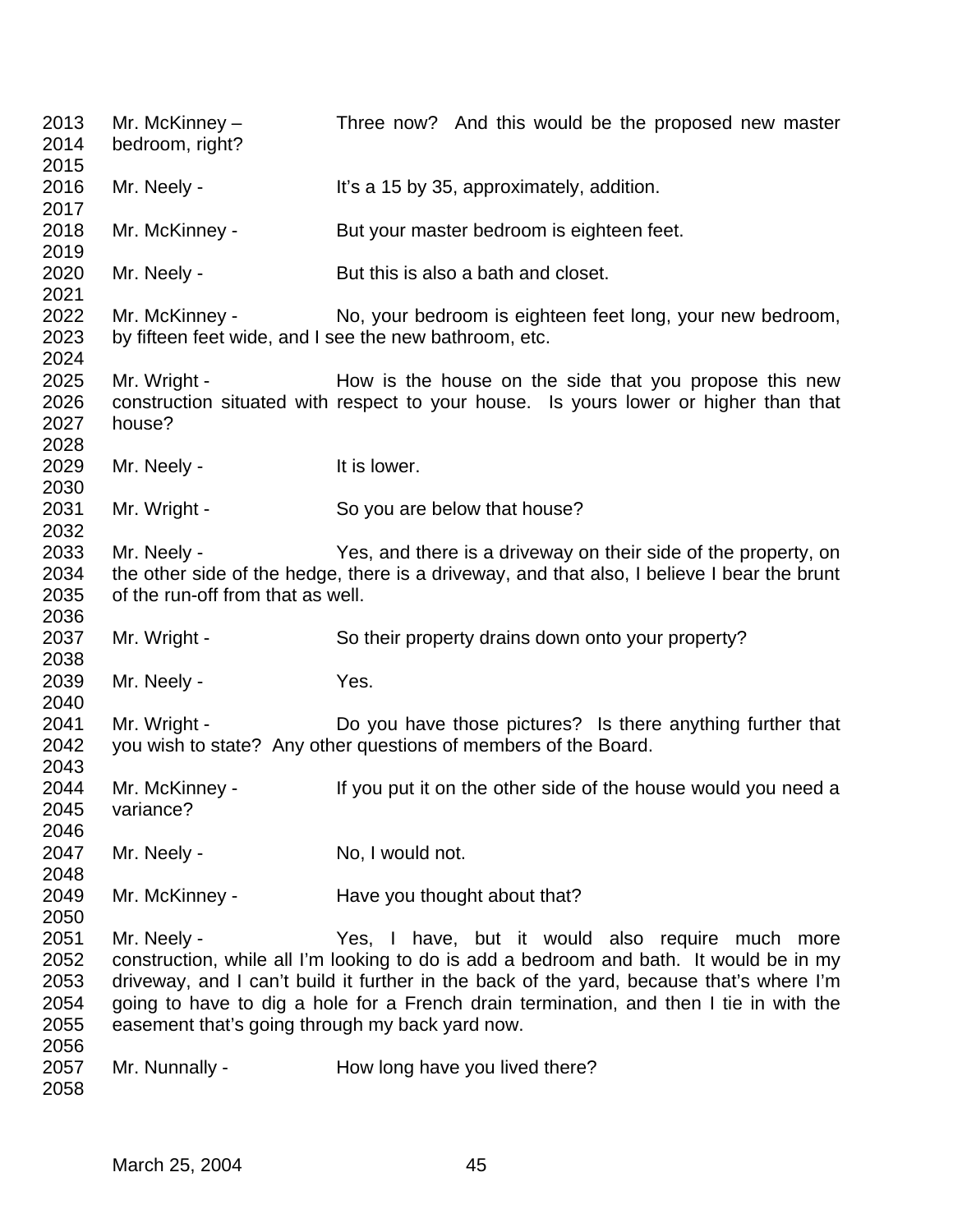Mr. Wright - You've got a drainage easement on the right side.

 Mr. Neely - Yes, and the drainage easement is not solving the moving water that's coming through that back yard and side yard; it's a very serious problem. 

- 2064 Mr. Wright Is that an underground pipe?
- 2066 Mr. Neely Yes it is.

2068 Mr. Wright - It's an underground facility to take the water through

2070 Mr. Neely - And there's a drop inlet in the rear of my property as well.

 Mr. Wright - We'll hear from the opposition, please, and you'll have an opportunity to rebut. Please state your name.

2075 Ms. Giegerich - My name is Mary Ann Giegerich, and I live at 710 Keats Road, which is next door to the Neelys. I object to the use of the variance, because our two houses are already closer together than any of the other houses in the neighborhood. The other thing is that my main floor of my house on the Neely side is on the second floor, because it's a walk-in basement, and so with an addition, I will be looking out of my two main bedrooms right at the roof. Already the addition that's been 2081 put on has cut off the view, and I'm looking into the roof of that, but that's over on the lot 2082 some. The other thing is that the structure that's over the variance now is the porch, 2083 which is fine. because you can see through the porch. which is fine, because you can see through the porch, but I'm thinking a solid structure is going to be a different ball game to look at. I hadn't thought about the water situation until Mr. Neely mentioned it, but I have a much bigger water situation than I've known, from the Neely's house, and I think it's because I am down from my three neighbors above me that are higher. So the water was cut down quite a bit when the man on the other side of me built an addition. But now I'm thinking if this addition is going to help the Neely's water, then what it's going to do is back up the water to me, because I really do have a water problem. The other thing is that the property between the two houses at this point is mostly on my side of the line, and I feel like there would be nothing I could do in the future if this addition is there. I couldn't even use the property that's not in the variance, because it would put us just really too close together. I feel like my 2094 property value will go down with this addition, mainly because of looking out on the roof, and I have some pictures, if you would like.

 Mr. Wright - All right, if you would submit those to us. Any questions of Ms. Giegerich? Mr. Neely, you have an opportunity to rebut and to address some concerns that have been stated. Start with your water problem, since that was the last thing.

 Mr. Neely - There would be no problem with her receiving any more water from; there would be no water flow from my property back onto her property with the construction of this addition. Like I'm telling you, there would be a French drain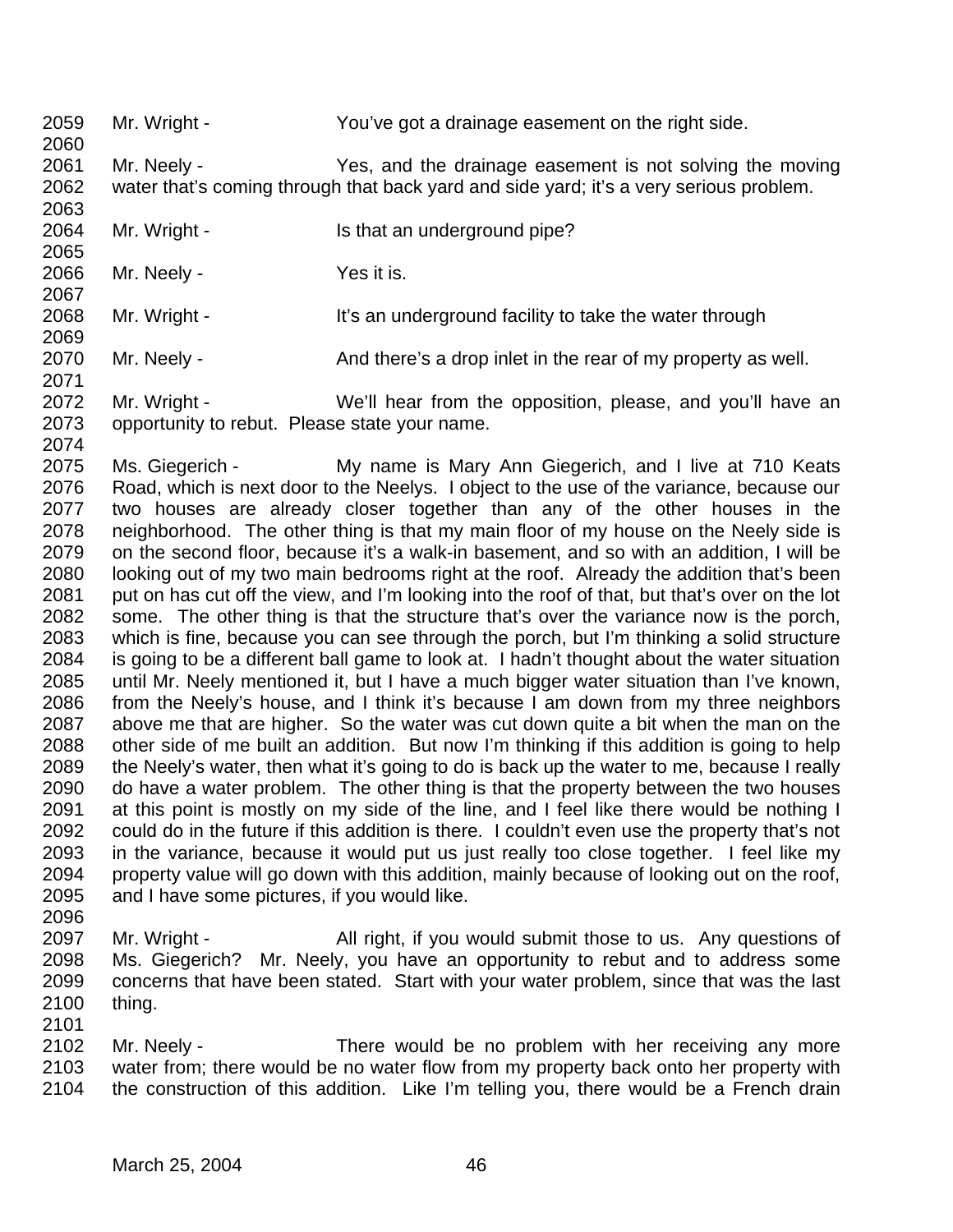system that would remove all the water at the property line surrounding the addition and carry it across my property and put it into the County system. As for the view of the roof, I believe that with the bedroom situation, that it would enhance the privacy between the two properties rather than detract. I don't think that there would be any worry for her on her part, that her property values would go down. This is not the closest addition in the property of like properties in the neighborhood. There's many additions in this neighborhood that are an close or closer than this addition I'm proposing. 

2114 Mr. Wright - Any further questions of members of the Board?

 After an advertised public hearing and on a motion by Mr. McKinney, seconded by Mr. Nunnally, the Board **granted** application **A-29-2004** for a variance to build an addition at 2118 1014 Sharon Lane (University Heights Addition) (Parcel 755-740-4833). The Board granted 2119 the variance subject to the following conditions: the variance subject to the following conditions:

 1. Only the improvements shown on the plan filed with the application may be constructed pursuant to this approval. No substantial changes or additions to the layout may be made without the approval of the Board of Zoning Appeals. Any additional improvements shall comply with the applicable regulations of the County Code. 

 2. The new construction shall match the existing dwelling as nearly as practical. 

| 2128 | Affirmative: | Kirkland, McKinney, Nunnally, Wright |  |
|------|--------------|--------------------------------------|--|
| 2129 | Negative:    |                                      |  |
| 2130 | Absent:      |                                      |  |
| 2131 |              |                                      |  |

- The Board granted this request, as it found from the evidence presented that, due to the unique circumstances of the subject property, strict application of the County Code would produce undue hardship not generally shared by other properties in the area, and authorizing this variance will neither cause a substantial detriment to adjacent property nor materially impair the purpose of the zoning regulations.
- **A 30-2004 VELOCITY SPORTS** requests a variance from Section 24-96(b) of Chapter 24 of the County Code to operate a sports training facility at 2812 East Parham Road (Parcel 772-756-7275), zoned M-1, Light Industrial District (Brookland). The required number of parking spaces is not met. The applicant has 37 parking spaces where the Code requires 91 parking spaces. The applicant requests a variance of 54 parking spaces.
- Mr. Wright Does anyone else desire to speak with reference to this case? If you would please stand and raise your right hand and be sworn at the same time?
- Mr. Blankinship Do you swear that the testimony you are about to give is the truth, the whole truth, and nothing but the truth, so help you God?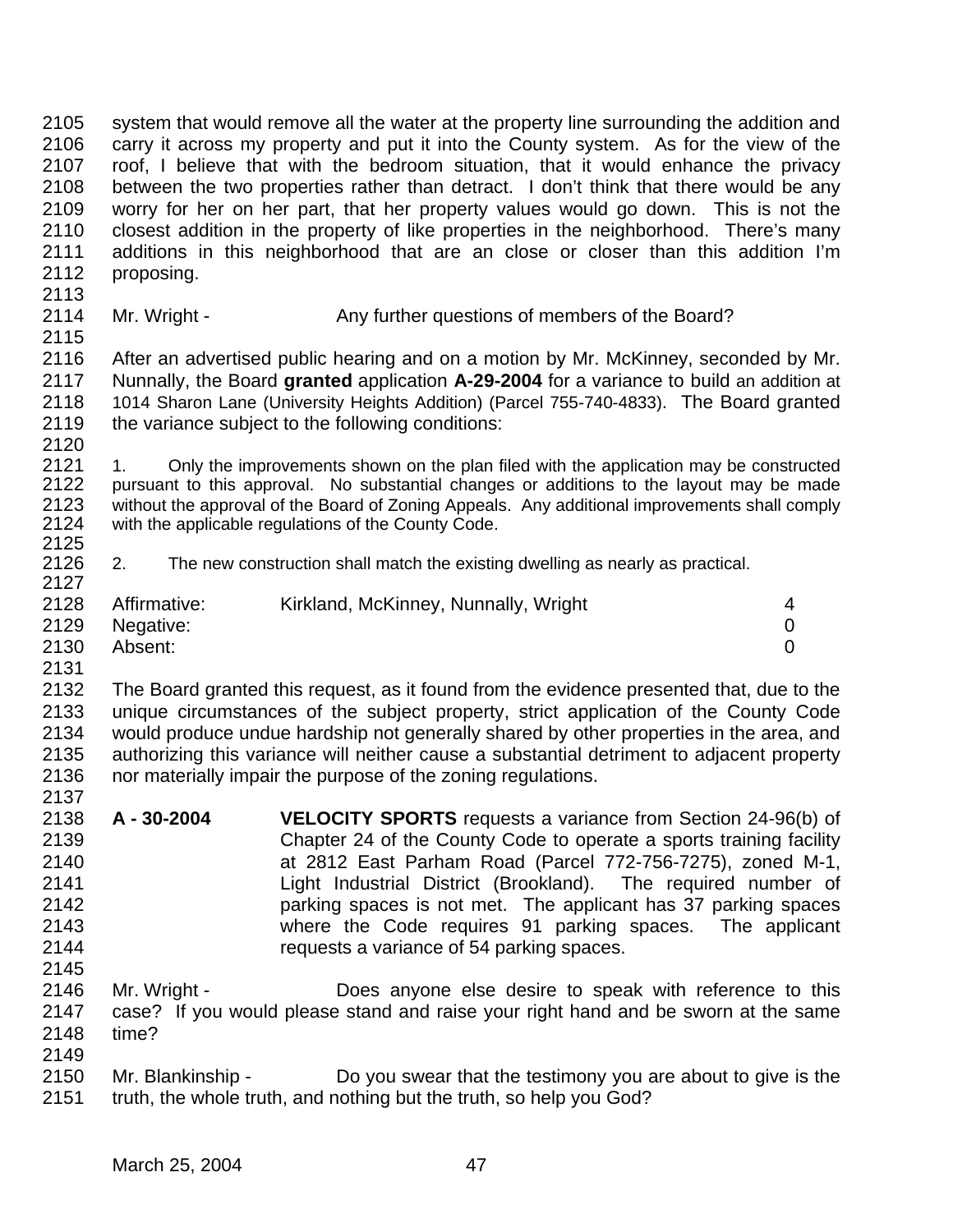Mr. Miller - I do. My name is Richard Miller. Yes, we are here today applying for this variance based upon Section 24-96(b) with parking, and we're basing this on an extraordinary and exceptional situation. Velocity Sports, I'm with Brandywine Realty Trust. We represent the owners of Parham Forest, which is Parham Forest Associates. They have entered into a lease with Velocity Sports for a sports training facility, and I thought if I explained the process of what their business is, you'd understand why the need for the parking isn't nearly what this requirement has put forth. Velocity Sports trains athletes to basically run faster and be quicker. It's a franchise, and the local franchisee is Stuart Brothers LLC, which is Dr. Bruce Stuart, who is a Henrico resident and his son Shawn, who has a Ph. D. in sports training from the University of Kentucky. Their operation, or the franchise, allows a maximum of six trainees with one trainer. They have two different training groups. One is age twelve and below, and the other is age thirteen and above. Eighty percent of their clients are within the age of eleven and eighteen. Seventy percent of their client base do not have drivers licenses, so they are driven by parents and basically dropped off. If we use the six clients or trainees with one coach as the maximum use, during a one-hour session, 2169 the most groups that could be within the facility is three, so that would create eighteen 2170 trainees with three coaches. If they all had drivers licenses, they would be there, there<br>2171 would be eighteen parking spaces. When we originally, when I got involved with a lot of would be eighteen parking spaces. When we originally, when I got involved with a lot of these sports they passed, their requirement was fifteen parking spaces. The operation, the majority of its training sessions are from 4:00 pm until 8:30 pm. At Parham Forest, the majority of the businesses there operate from 7:00 or 8:00 am until 5:00 pm, so there's one hour of overlap on the majority of businesses. Using this worst case scenario, the eighteen parking spaces would be enough to satisfy what the need is. 

Mr. McKinney What are you hours of operation again sir?

 Mr. Miller - They are open from 9:00 am until 8:30 pm, but since the majority, about 80%, are basically high school and middle school students, so during the school time, they obviously can't attend these training sessions, so they schedule the majority of their appointments are from 4:00 pm until 8:30 pm.

- Mr. McKinney This strip mall really doesn't close down until 5:00? Mr. Miller - Yes, by 5:00 o'clock usually everybody's out of there.
- Mr. McKinney And you've got them coming in at 4:30?
- Mr. Miller The first round of 18 at 4:00. It's an hour-long session. The thirteen-year-olds and above, it's usually an hour and a half session, and the difference between thirteen-year-olds and the older age group is …………..

| 2195<br>2196 | Mr. McKinney - | So you've got 18 coming in at 4:00 o'clock?                 |  |  |  |
|--------------|----------------|-------------------------------------------------------------|--|--|--|
| 2197         | Mr. Miller -   | It's staggered. Typically the actual training consists of a |  |  |  |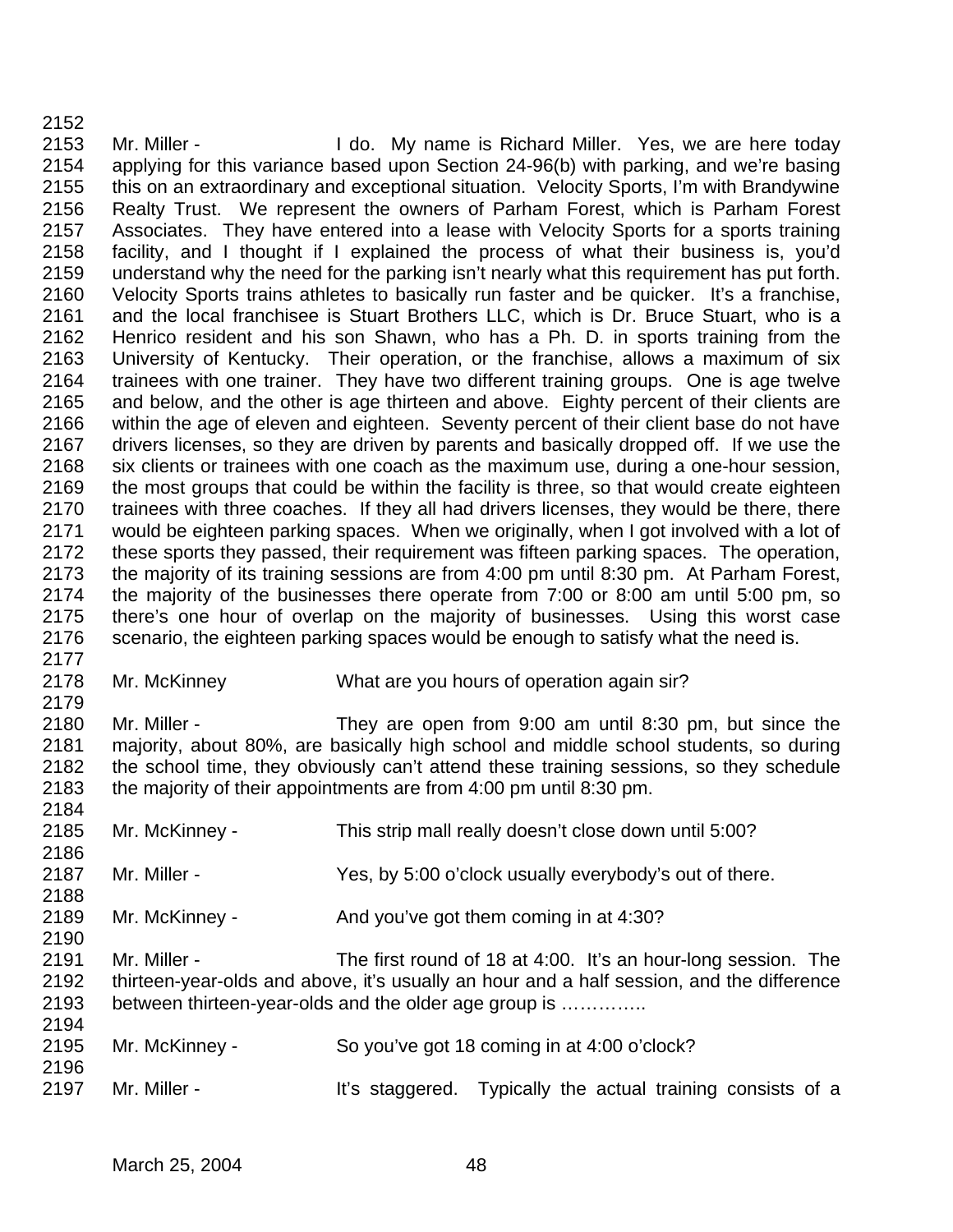| 2198<br>2199                                 | fifteen-minute warm-up period                                                                                                                                                                                                                                                                                                                                                                                              |                                                                                                                                                    |  |  |  |
|----------------------------------------------|----------------------------------------------------------------------------------------------------------------------------------------------------------------------------------------------------------------------------------------------------------------------------------------------------------------------------------------------------------------------------------------------------------------------------|----------------------------------------------------------------------------------------------------------------------------------------------------|--|--|--|
| 2200<br>2201                                 | Mr. McKinney -                                                                                                                                                                                                                                                                                                                                                                                                             | What time does your first group come in?                                                                                                           |  |  |  |
| 2202<br>2203<br>2204<br>2205<br>2206         | Mr. Miller -<br>Typically 4:00, lasts an hour, and the largest the first group<br>can be is six. The second group, another six, comes in about 4:30, because you're<br>going to have three of the six groups operating at one area or another within the facility.<br>That's the most you could have.                                                                                                                      |                                                                                                                                                    |  |  |  |
| 2207<br>2208                                 | Mr. McKinney -                                                                                                                                                                                                                                                                                                                                                                                                             | How many sessions do you have?                                                                                                                     |  |  |  |
| 2209<br>2210                                 | Mr. Miller -                                                                                                                                                                                                                                                                                                                                                                                                               | The most sessions you can have in a given hour is three.                                                                                           |  |  |  |
| 2211<br>2212                                 | Mr. McKinney -                                                                                                                                                                                                                                                                                                                                                                                                             | What's the most students you'd have at one time?                                                                                                   |  |  |  |
| 2213<br>2214                                 | Mr. Miller -                                                                                                                                                                                                                                                                                                                                                                                                               | Eighteen.                                                                                                                                          |  |  |  |
| 2215<br>2216<br>2217<br>2218<br>2219         | Mr. McKinney -<br>Eighteen, and they would come in at six students, and then<br>thirty minutes later you'd have another six come in, and then thirty minutes later you'd<br>have another six come in? So when your third session comes in, the first session is<br>leaving, so you'd have a total of twelve automobiles or parents or whoever.                                                                             |                                                                                                                                                    |  |  |  |
| 2220<br>2221<br>2222<br>2223<br>2224<br>2225 | Mr. Miller -<br>The six is using the maximum number; the ideal number for<br>the training is four, and it could be as little as one, so there's no price difference for the<br>individuals if it's one or if you're in a group of four. The individual price is the same. But<br>four is the most efficient, especially in the thirteen-year-old group, because during the<br>weight training, they facilitate each other. |                                                                                                                                                    |  |  |  |
| 2226<br>2227<br>2228<br>2229                 | Mr. McKinney -<br>eighteen through these three sessions.                                                                                                                                                                                                                                                                                                                                                                   | Mr. Miller, do you have a problem with a condition that you<br>stagger these thirty minutes apart? And you will not have on any day, any more than |  |  |  |
| 2230<br>2231<br>2232                         | Mr. Miller -<br>more than eighteen.                                                                                                                                                                                                                                                                                                                                                                                        | Eighteen for the three sessions? The franchiser won't allow                                                                                        |  |  |  |
| 2233<br>2234<br>2235                         | Mr. McKinney -<br>required.                                                                                                                                                                                                                                                                                                                                                                                                | But you don't mind having a condition in there that it's                                                                                           |  |  |  |
| 2236<br>2237                                 | Mr. Wright -                                                                                                                                                                                                                                                                                                                                                                                                               | You now have thirty-seven spaces, is that correct?                                                                                                 |  |  |  |
| 2238<br>2239<br>2240                         | Mr. Miller -<br>thirty-seven.                                                                                                                                                                                                                                                                                                                                                                                              | We have thirty-seven; for this use we were able to provide                                                                                         |  |  |  |
| 2241<br>2242                                 | Mr. Wright -                                                                                                                                                                                                                                                                                                                                                                                                               | How many people work at the facility?                                                                                                              |  |  |  |
| 2243                                         | Mr. Miller -                                                                                                                                                                                                                                                                                                                                                                                                               | They have, there is a receptionist who is there during the                                                                                         |  |  |  |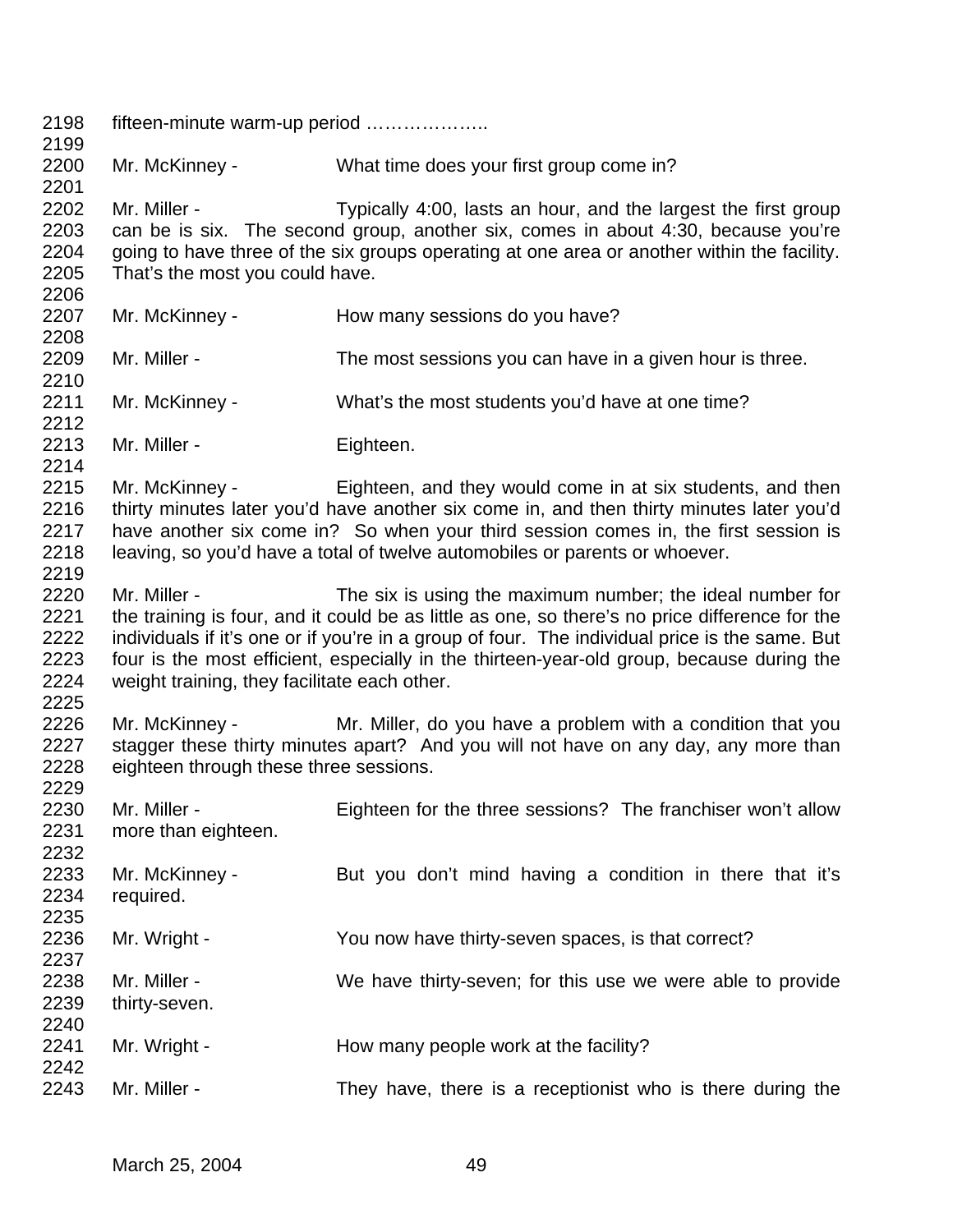- day; then there is Shawn Stuart, who is the Ph. D. in sports training, and then there are probably four or five part-time coaches who would be employed.
- 

- Mr. Wright Even if you put, that's five or six more added to your eighteen, you're still looking at 20-some. Any more questions of the Board? Anything further you desire to offer? Mr. Miller? Anyone here in opposition to this request?
- After an advertised public hearing and on a motion by Mr. Kirkland, seconded by Mr. McKinney, the Board **granted** application **A-30-2004** for a variance to operate a sports 2253 training facility at 2812 East Parham Road (Parcel 772-756-7275). The Board granted 2254 the variance subject to the following conditions: the variance subject to the following conditions:
- 1. This variance applies only to the parking requirement as applied to individualized athletic instruction. It does not apply to any other uses. All other applicable regulations of the County Code shall remain in force.
- 2. All other conditions of POD 90-85 shall remain in effect.
- 3. [ADDED] No more than 18 students shall be on the site before 5:00 PM.

| 2264 | Affirmative:   | Kirkland, McKinney, Nunnally, Wright |  |
|------|----------------|--------------------------------------|--|
|      | 2265 Negative: |                                      |  |
| 2266 | Absent:        |                                      |  |

2267<br>2268

The Board granted this request, as it found from the evidence presented that, due to the unique circumstances of the subject property, strict application of the County Code would produce undue hardship not generally shared by other properties in the area, and authorizing this variance will neither cause a substantial detriment to adjacent property nor materially impair the purpose of the zoning regulations. 

- **A 31-2004 SARAH J. BRITT** requests a variance from Section 24-9 of Chapter 24 of the County Code to build a one-family dwelling at 4720 South Laburnum Avenue (Parcel 816-715-1082), zoned R-3, One-family Residence District (Varina). The public street frontage **requirement is not met.** The applicant has 0 feet public street frontage, where the Code requires 50 feet public street frontage. The applicant requests a variance of 50 feet public street frontage.
- Upon a motion by Mr. Nunnally, seconded by Mr. McKinney the Board **deferred** application **A-31-2004** for a variance to build a one-family dwelling at 4720 South Laburnum Avenue (Parcel 816-715-1082). The case was deferred at the request of the applicant, from the March 25, 2004, until the April 22, 2004, meeting.

| 2287 | Affirmative:<br>2288 Negative:<br>Absent: | Kirkland, McKinney, Nunnally, Wright | 5 |
|------|-------------------------------------------|--------------------------------------|---|
| 2289 |                                           |                                      |   |